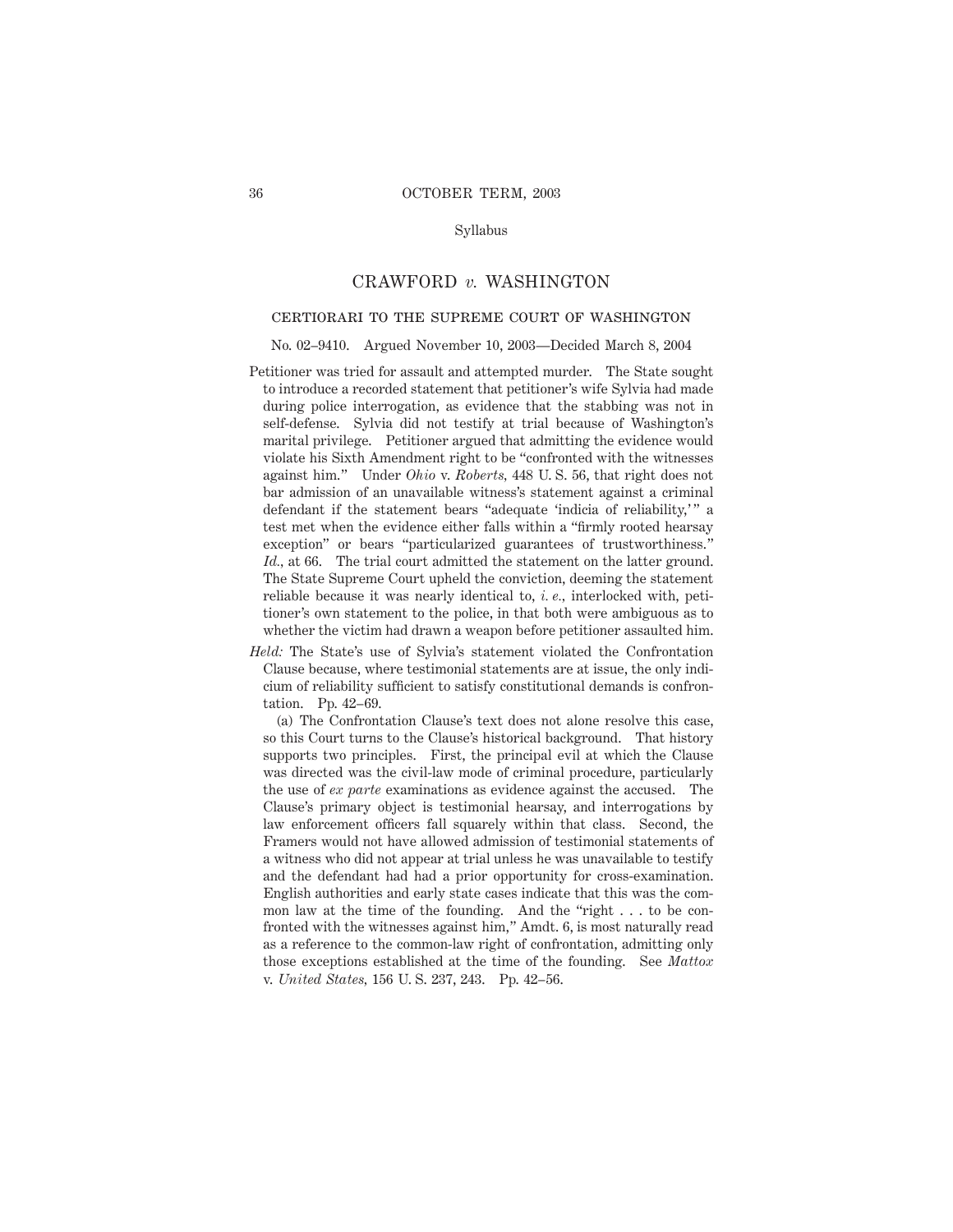#### Syllabus

(b) This Court's decisions have generally remained faithful to the Confrontation Clause's original meaning. See, *e. g., Mattox, supra.* Pp. 57–59.

(c) However, the same cannot be said of the rationales of this Court's more recent decisions. See *Roberts, supra,* at 66. The *Roberts* test departs from historical principles because it admits statements consisting of *ex parte* testimony upon a mere reliability finding. Pp. 60–61.

(d) The Confrontation Clause commands that reliability be assessed in a particular manner: by testing in the crucible of cross-examination. *Roberts* allows a jury to hear evidence, untested by the adversary process, based on a mere judicial determination of reliability, thus replacing the constitutionally prescribed method of assessing reliability with a wholly foreign one. Pp. 61–62.

(e) *Roberts'* framework is unpredictable. Whether a statement is deemed reliable depends on which factors a judge considers and how much weight he accords each of them. However, the unpardonable vice of the *Roberts* test is its demonstrated capacity to admit core testimonial statements that the Confrontation Clause plainly meant to exclude. Pp. 62–65.

(f) The instant case is a self-contained demonstration of *Roberts'* unpredictable and inconsistent application. It also reveals *Roberts'* failure to interpret the Constitution in a way that secures its intended constraint on judicial discretion. The Constitution prescribes the procedure for determining the reliability of testimony in criminal trials, and this Court, no less than the state courts, lacks authority to replace it with one of its own devising. Pp. 65–68.

147 Wash. 2d 424, 54 P. 3d 656, reversed and remanded.

SCALIA, J., delivered the opinion of the Court, in which STEVENS, Kennedy, Souter, Thomas, Ginsburg, and Breyer, JJ., joined. Rehnquist, C. J., filed an opinion concurring in the judgment, in which O'Connor, J., joined, *post,* p. 69.

*Jeffrey L. Fisher,* by appointment of the Court, 540 U. S. 807, argued the cause for petitioner. With him on the briefs was *Bruce E. H. Johnson.*

*Steven C. Sherman* argued the cause for respondent. With him on the brief was *John Michael Jones.*

*Deputy Solicitor General Dreeben* argued the cause for the United States as *amicus curiae* urging affirmance. With him on the brief were *Solicitor General Olson, Acting*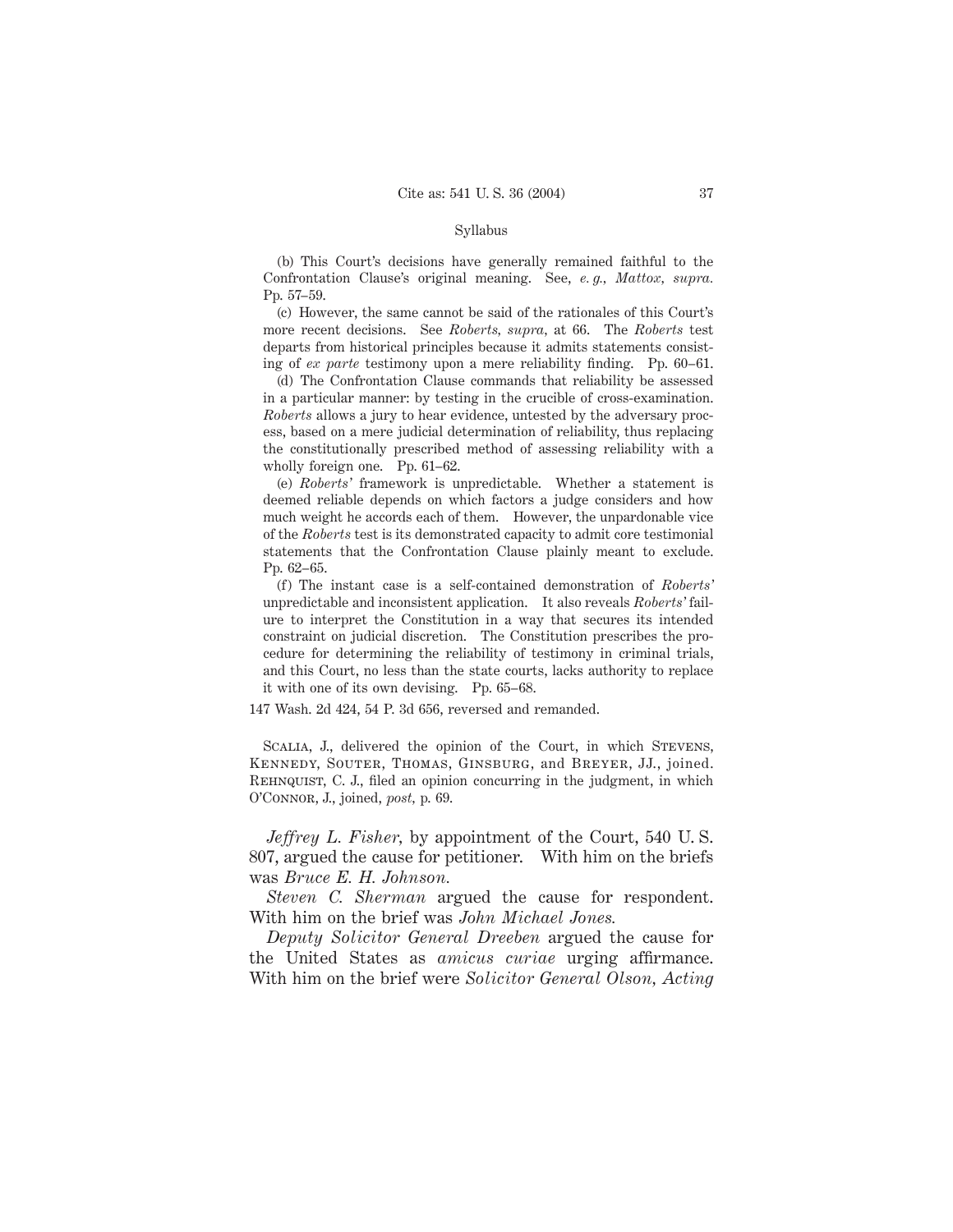# *Assistant Attorney General Wray, Sri Srinivasan,* and *Joel M. Gershowitz.\**

# Justice Scalia delivered the opinion of the Court.

Petitioner Michael Crawford stabbed a man who allegedly tried to rape his wife, Sylvia. At his trial, the State played for the jury Sylvia's tape-recorded statement to the police describing the stabbing, even though he had no opportunity for cross-examination. The Washington Supreme Court upheld petitioner's conviction after determining that Sylvia's statement was reliable. The question presented is whether this procedure complied with the Sixth Amendment's guarantee that, "[i]n all criminal prosecutions, the accused shall enjoy the right . . . to be confronted with the witnesses against him."

I

On August 5, 1999, Kenneth Lee was stabbed at his apartment. Police arrested petitioner later that night. After giving petitioner and his wife *Miranda* warnings, detectives interrogated each of them twice. Petitioner eventually confessed that he and Sylvia had gone in search of Lee because he was upset over an earlier incident in which Lee had tried to rape her. The two had found Lee at his apartment, and a fight ensued in which Lee was stabbed in the torso and petitioner's hand was cut.

Petitioner gave the following account of the fight:

"Q. Okay. Did you ever see anything in [Lee's] hands?

"A. I think so, but I'm not positive.

"Q. Okay, when you think so, what do you mean by that?

"A. I could a swore I seen him goin' for somethin' before, right before everything happened. He was like

<sup>\*</sup>Briefs of *amici curiae* urging reversal were filed for the National Association of Criminal Defense Lawyers et al. by *Jeffrey T. Green, David M. Porter,* and *Steven R. Shapiro;* and for Sherman J. Clark et al. by *Richard D. Friedman* and *David A. Moran.*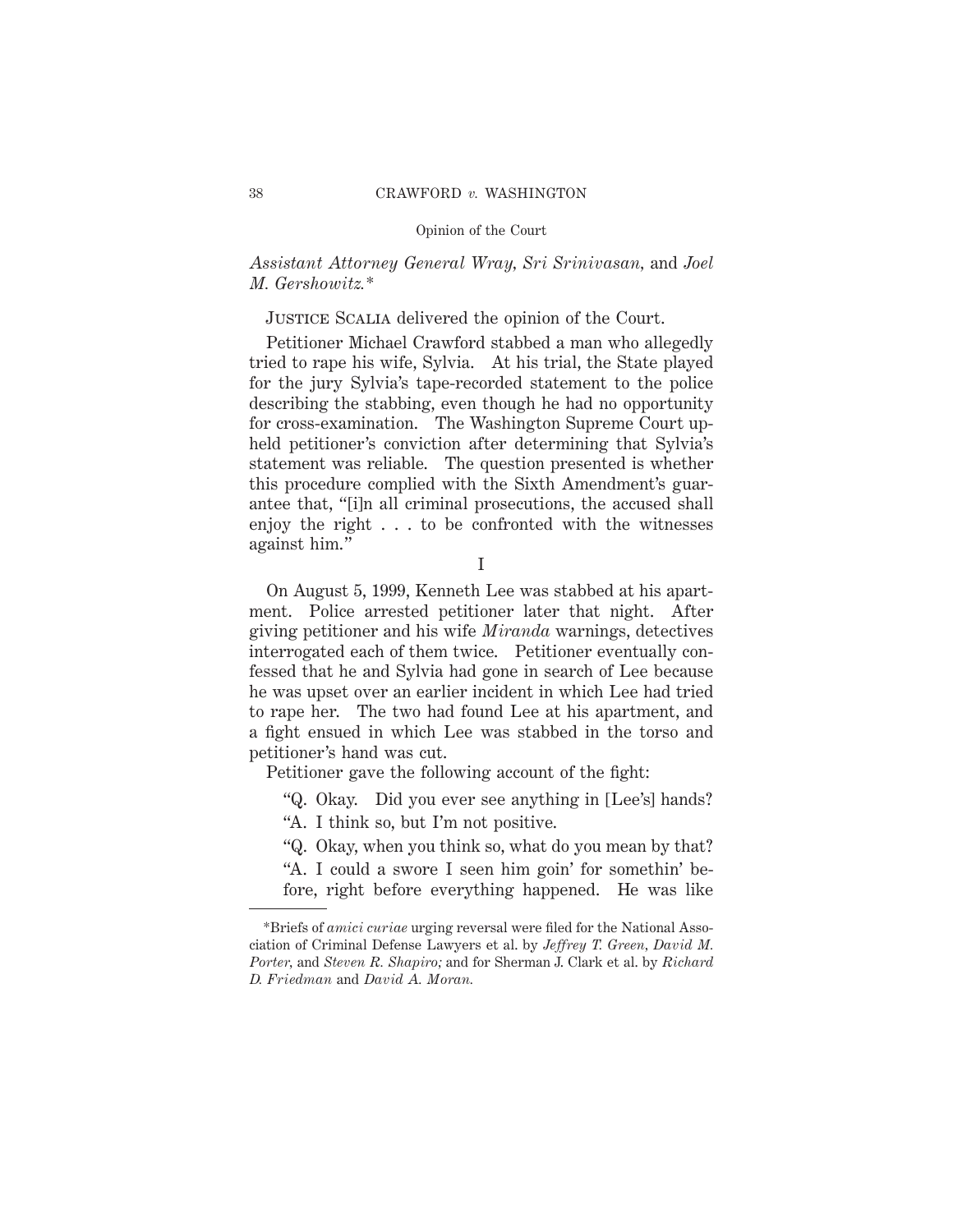reachin', fiddlin' around down here and stuff . . . and I just . . . I don't know, I think, this is just a possibility, but I think, I think that he pulled somethin' out and I grabbed for it and that's how I got cut . . . but I'm not positive. I, I, my mind goes blank when things like this happen. I mean, I just, I remember things wrong, I remember things that just doesn't, don't make sense to me later." App. 155 (punctuation added).

Sylvia generally corroborated petitioner's story about the events leading up to the fight, but her account of the fight itself was arguably different—particularly with respect to whether Lee had drawn a weapon before petitioner assaulted him:

"Q. Did Kenny do anything to fight back from this assault?

"A. (pausing) I know he reached into his pocket . . . or somethin'... I don't know what.

"Q. After he was stabbed?

"A. He saw Michael coming up. He lifted his hand . . . his chest open, he might [have] went to go strike his hand out or something and then (inaudible).

"Q. Okay, you, you gotta speak up.

"A. Okay, he lifted his hand over his head maybe to strike Michael's hand down or something and then he put his hands in his . . . put his right hand in his right pocket... took a step back . . . Michael proceeded to stab him . . . then his hands were like . . . how do you explain this . . . open arms . . . with his hands open and he fell down . . . and we ran (describing subject holding hands open, palms toward assailant).

"Q. Okay, when he's standing there with his open hands, you're talking about Kenny, correct?

"A. Yeah, after, after the fact, yes.

"Q. Did you see anything in his hands at that point?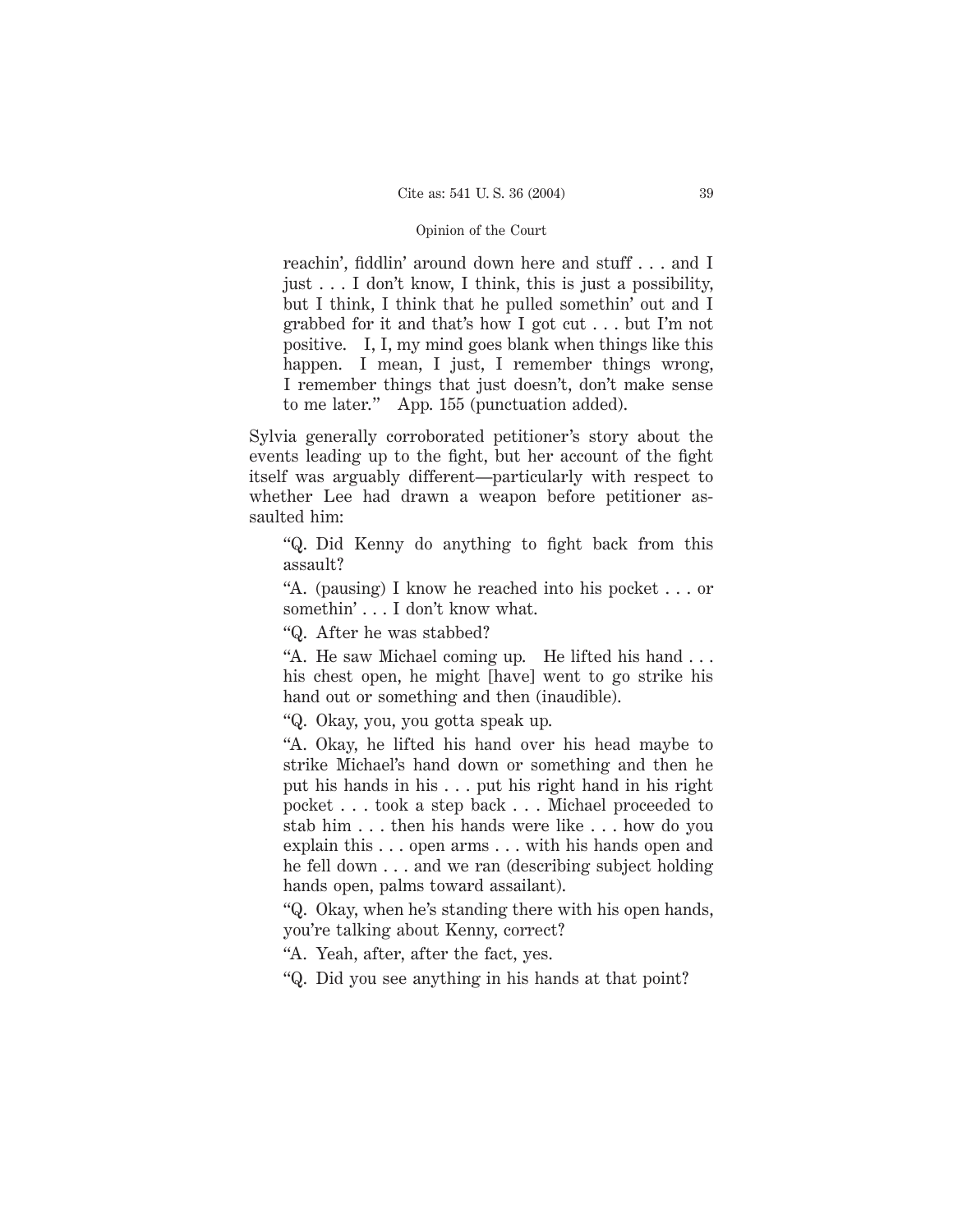"A. (pausing) um um (no)." *Id.,* at 137 (punctuation added).

The State charged petitioner with assault and attempted murder. At trial, he claimed self-defense. Sylvia did not testify because of the state marital privilege, which generally bars a spouse from testifying without the other spouse's consent. See Wash. Rev. Code § 5.60.060(1) (1994). In Washington, this privilege does not extend to a spouse's outof-court statements admissible under a hearsay exception, see *State* v. *Burden,* 120 Wash. 2d 371, 377, 841 P. 2d 758, 761 (1992), so the State sought to introduce Sylvia's taperecorded statements to the police as evidence that the stabbing was not in self-defense. Noting that Sylvia had admitted she led petitioner to Lee's apartment and thus had facilitated the assault, the State invoked the hearsay exception for statements against penal interest, Wash. Rule Evid. 804(b)(3) (2003).

Petitioner countered that, state law notwithstanding, admitting the evidence would violate his federal constitutional right to be "confronted with the witnesses against him." Amdt. 6. According to our description of that right in *Ohio* v. *Roberts,* 448 U. S. 56 (1980), it does not bar admission of an unavailable witness's statement against a criminal defendant if the statement bears "adequate 'indicia of reliability.' " *Id.,* at 66. To meet that test, evidence must either fall within a "firmly rooted hearsay exception" or bear "particularized guarantees of trustworthiness." *Ibid.* The trial court here admitted the statement on the latter ground, offering several reasons why it was trustworthy: Sylvia was not shifting blame but rather corroborating her husband's story that he acted in self-defense or "justified reprisal"; she had direct knowledge as an eyewitness; she was describing recent events; and she was being questioned by a "neutral" law enforcement officer. App. 76–77. The prosecution played the tape for the jury and relied on it in closing, arguing that it was "damning evidence" that "completely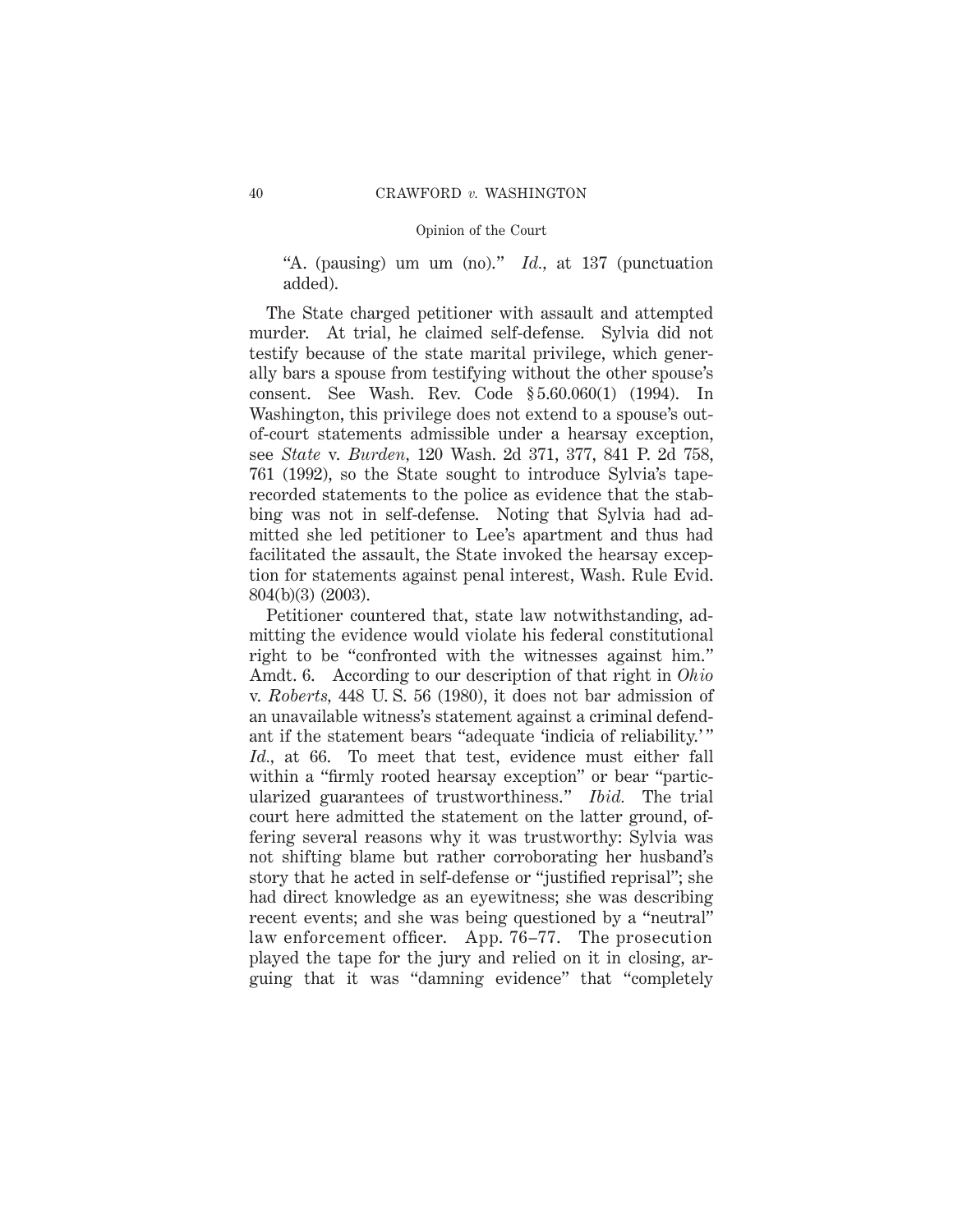refutes [petitioner's] claim of self-defense." Tr. 468 (Oct. 21, 1999). The jury convicted petitioner of assault.

The Washington Court of Appeals reversed. It applied a nine-factor test to determine whether Sylvia's statement bore particularized guarantees of trustworthiness, and noted several reasons why it did not: The statement contradicted one she had previously given; it was made in response to specific questions; and at one point she admitted she had shut her eyes during the stabbing. The court considered and rejected the State's argument that Sylvia's statement was reliable because it coincided with petitioner's to such a degree that the two "interlocked." The court determined that, although the two statements agreed about the events leading up to the stabbing, they differed on the issue crucial to petitioner's self-defense claim: "[Petitioner's] version asserts that Lee may have had something in his hand when he stabbed him; but Sylvia's version has Lee grabbing for something only after he has been stabbed." App. 32.

The Washington Supreme Court reinstated the conviction, unanimously concluding that, although Sylvia's statement did not fall under a firmly rooted hearsay exception, it bore guarantees of trustworthiness: " '[W]hen a codefendant's confession is virtually identical [to, *i. e.,* interlocks with,] that of a defendant, it may be deemed reliable.'" 147 Wash. 2d 424, 437, 54 P. 3d 656, 663 (2002) (quoting *State* v. *Rice,* 120 Wash. 2d 549, 570, 844 P. 2d 416, 427 (1993)). The court explained:

"Although the Court of Appeals concluded that the statements were contradictory, upon closer inspection they appear to overlap....

"[B]oth of the Crawfords' statements indicate that Lee was possibly grabbing for a weapon, but they are equally unsure when this event may have taken place. They are also equally unsure how Michael received the cut on his hand, leading the court to question when, if ever, Lee possessed a weapon. In this respect they overlap....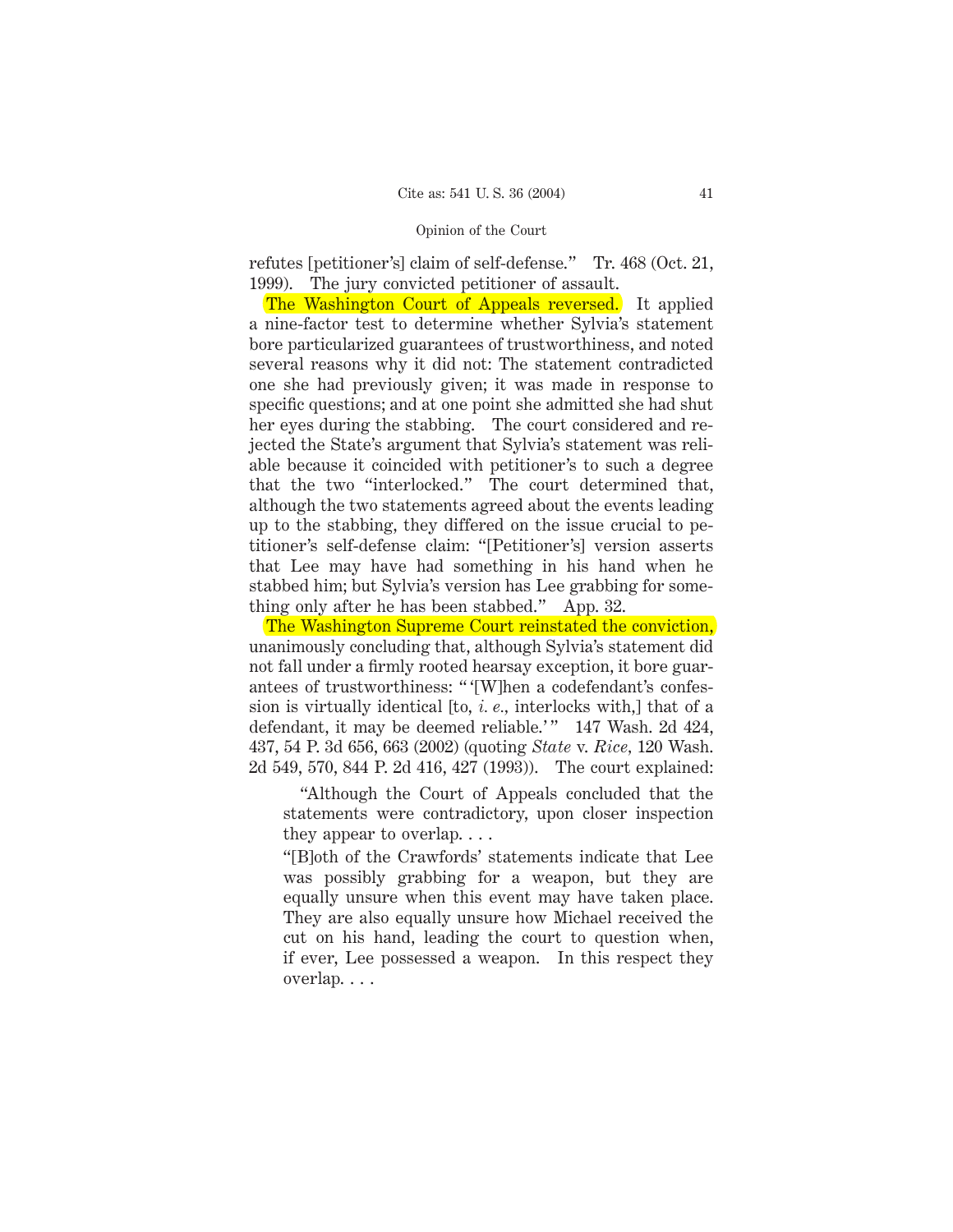"[N]either Michael nor Sylvia clearly stated that Lee had a weapon in hand from which Michael was simply defending himself. And it is this omission by both that interlocks the statements and makes Sylvia's statement reliable." 147 Wash. 2d, at 438–439, 54 P. 3d, at 664 (internal quotation marks omitted).1

We granted certiorari to determine whether the State's use of Sylvia's statement violated the Confrontation Clause. 539 U. S. 914 (2003).

The Sixth Amendment's Confrontation Clause provides that, "[i]n all criminal prosecutions, the accused shall enjoy the right . . . to be confronted with the witnesses against him." We have held that this bedrock procedural guarantee applies to both federal and state prosecutions. *Pointer* v. *Texas,* 380 U. S. 400, 406 (1965). As noted above, *Roberts* says that an unavailable witness's out-of-court statement may be admitted so long as it has adequate indicia of reliability—*i. e.,* falls within a "firmly rooted hearsay exception" or bears "particularized guarantees of trustworthiness." 448 U. S., at 66. Petitioner argues that this test strays from the original meaning of the Confrontation Clause and urges us to reconsider it.

#### A

The Constitution's text does not alone resolve this case. One could plausibly read "witnesses against" a defendant to

II

<sup>&</sup>lt;sup>1</sup>The court rejected the State's argument that guarantees of trustworthiness were unnecessary since petitioner waived his confrontation rights by invoking the marital privilege. It reasoned that "forcing the defendant to choose between the marital privilege and confronting his spouse presents an untenable Hobson's choice." 147 Wash. 2d, at 432, 54 P. 3d, at 660. The State has not challenged this holding here. The State also has not challenged the Court of Appeals' conclusion (not reached by the State Supreme Court) that the confrontation violation, if it occurred, was not harmless. We express no opinion on these matters.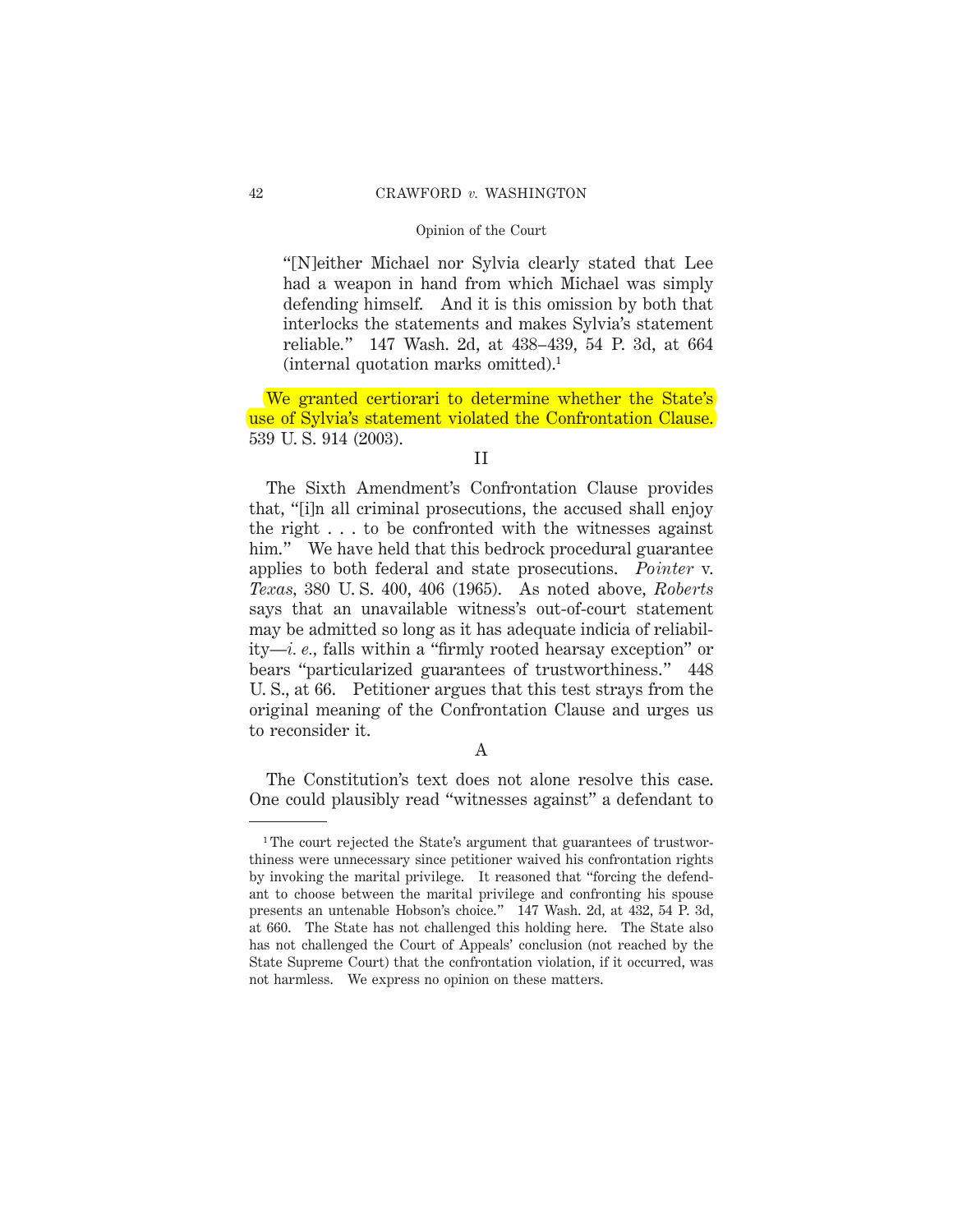mean those who actually testify at trial, cf. *Woodsides* v. *State,* 3 Miss. 655, 664–665 (1837), those whose statements are offered at trial, see 3 J. Wigmore, Evidence § 1397, p. 104 (2d ed. 1923) (hereinafter Wigmore), or something inbetween, see *infra,* at 52–53. We must therefore turn to the historical background of the Clause to understand its meaning.

The right to confront one's accusers is a concept that dates back to Roman times. See *Coy* v. *Iowa,* 487 U. S. 1012, 1015 (1988); Herrmann & Speer, Facing the Accuser: Ancient and Medieval Precursors of the Confrontation Clause, 34 Va. J. Int'l L. 481 (1994). The founding generation's immediate source of the concept, however, was the common law. English common law has long differed from continental civil law in regard to the manner in which witnesses give testimony in criminal trials. The common-law tradition is one of live testimony in court subject to adversarial testing, while the civil law condones examination in private by judicial officers. See 3 W. Blackstone, Commentaries on the Laws of England 373–374 (1768).

Nonetheless, England at times adopted elements of the civil-law practice. Justices of the peace or other officials examined suspects and witnesses before trial. These examinations were sometimes read in court in lieu of live testimony, a practice that "occasioned frequent demands by the prisoner to have his 'accusers,' *i. e.* the witnesses against him, brought before him face to face." 1 J. Stephen, History of the Criminal Law of England 326 (1883). In some cases, these demands were refused. See 9 W. Holdsworth, History of English Law 216–217, 228 (3d ed. 1944); *e. g., Raleigh's Case,* 2 How. St. Tr. 1, 15–16, 24 (1603); *Throckmorton's Case,* 1 How. St. Tr. 869, 875–876 (1554); cf. *Lilburn's Case,* 3 How. St. Tr. 1315, 1318–1322, 1329 (Star Chamber 1637).

Pretrial examinations became routine under two statutes passed during the reign of Queen Mary in the 16th century, 1 & 2 Phil. & M., c. 13 (1554), and 2 & 3 *id.,* c. 10 (1555).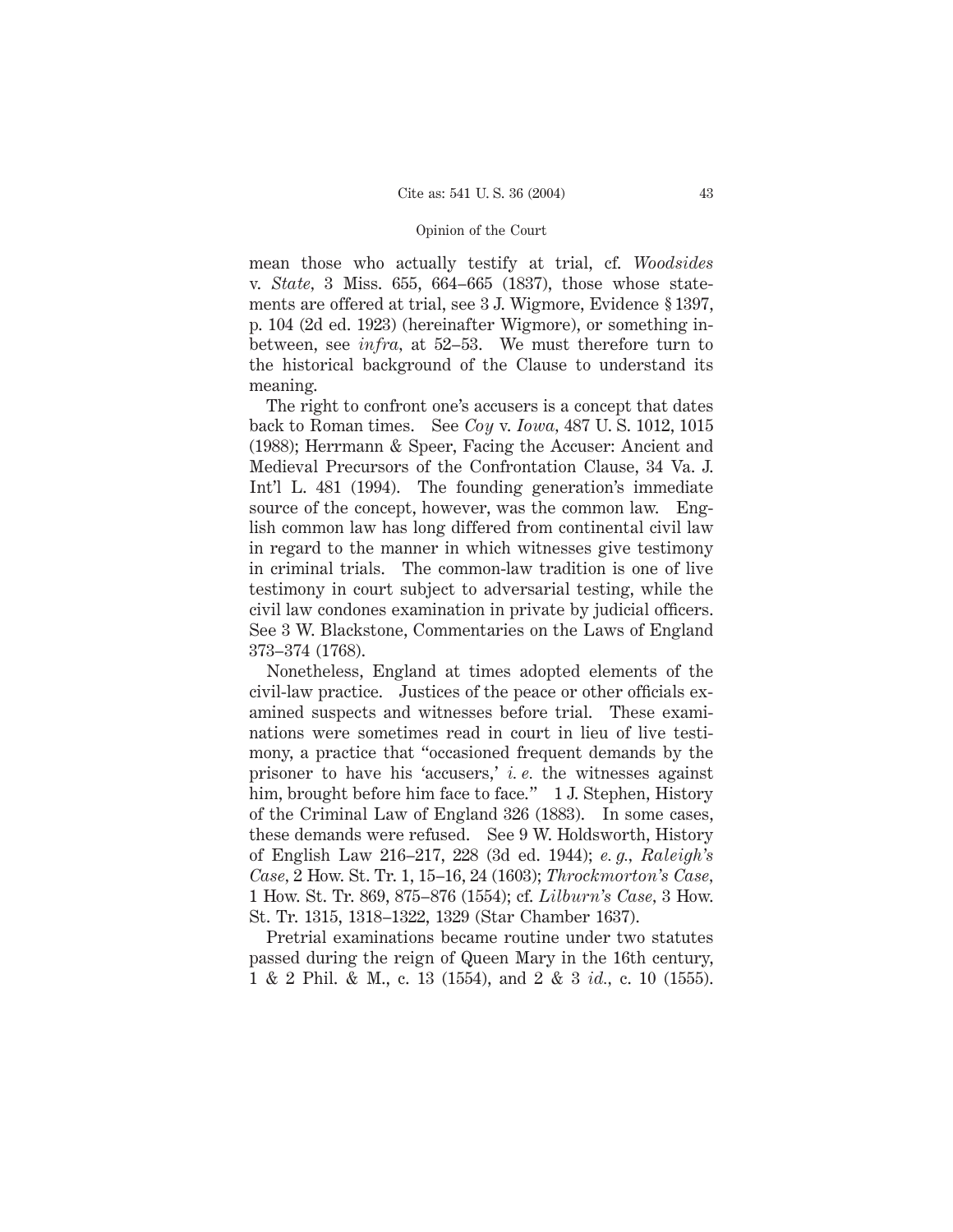These Marian bail and committal statutes required justices of the peace to examine suspects and witnesses in felony cases and to certify the results to the court. It is doubtful that the original purpose of the examinations was to produce evidence admissible at trial. See J. Langbein, Prosecuting Crime in the Renaissance 21–34 (1974). Whatever the original purpose, however, they came to be used as evidence in some cases, see 2 M. Hale, Pleas of the Crown 284 (1736), resulting in an adoption of continental procedure. See 4 Holdsworth, *supra,* at 528–530.

The most notorious instances of civil-law examination occurred in the great political trials of the 16th and 17th centuries. One such was the 1603 trial of Sir Walter Raleigh for treason. Lord Cobham, Raleigh's alleged accomplice, had implicated him in an examination before the Privy Council and in a letter. At Raleigh's trial, these were read to the jury. Raleigh argued that Cobham had lied to save himself: "Cobham is absolutely in the King's mercy; to excuse me cannot avail him; by accusing me he may hope for favour." 1 D. Jardine, Criminal Trials 435 (1832). Suspecting that Cobham would recant, Raleigh demanded that the judges call him to appear, arguing that "[t]he Proof of the Common Law is by witness and jury: let Cobham be here, let him speak it. Call my accuser before my face  $\dots$ ." 2 How. St. Tr., at 15–16. The judges refused, *id.,* at 24, and, despite Raleigh's protestations that he was being tried "by the Spanish Inquisition," *id.,* at 15, the jury convicted, and Raleigh was sentenced to death.

One of Raleigh's trial judges later lamented that " 'the justice of England has never been so degraded and injured as by the condemnation of Sir Walter Raleigh.'" 1 Jardine, *supra,* at 520. Through a series of statutory and judicial reforms, English law developed a right of confrontation that limited these abuses. For example, treason statutes required witnesses to confront the accused "face to face" at his arraignment. *E. g.*, 13 Car. 2, c. 1, § 5 (1661); see 1 Hale,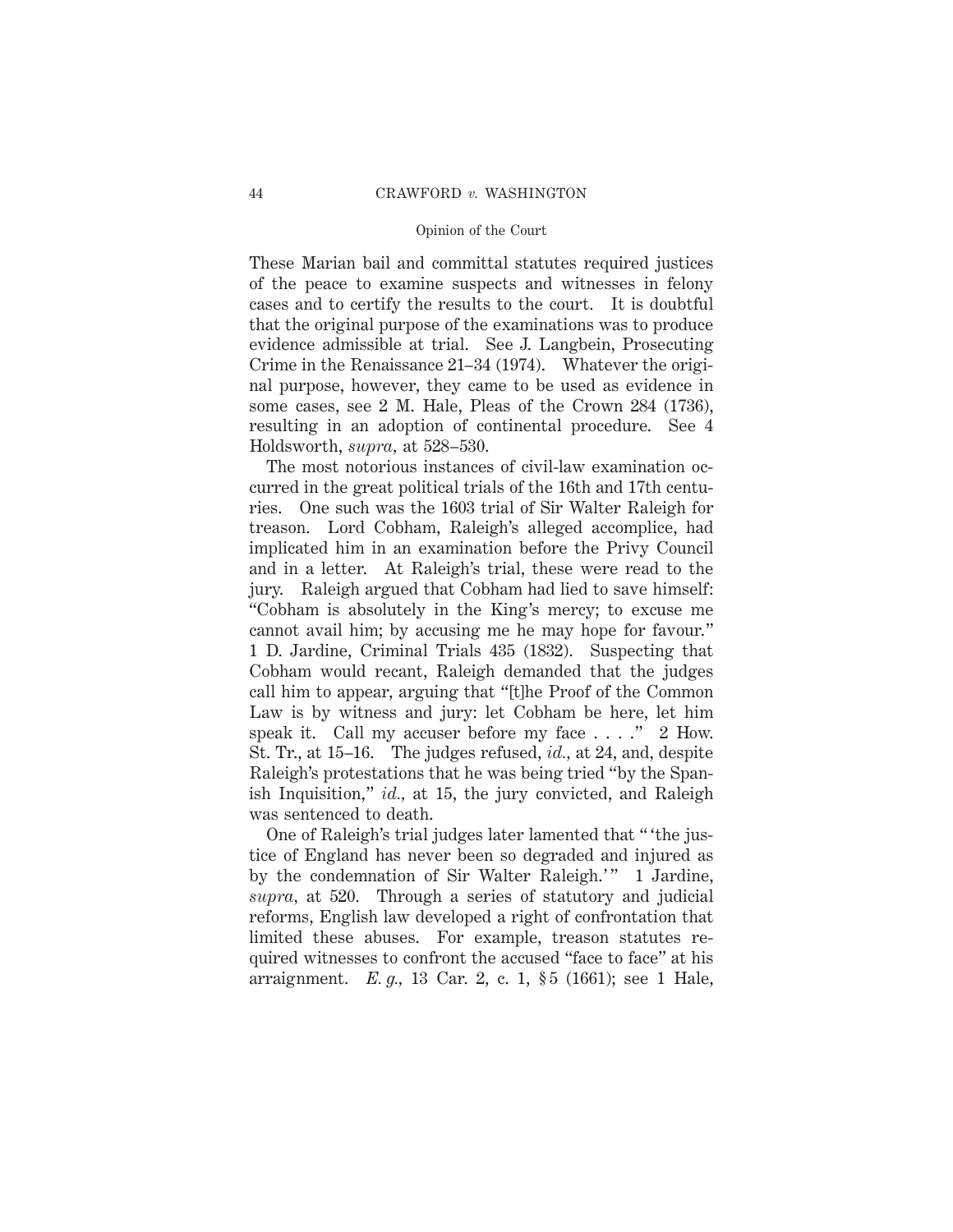*supra,* at 306. Courts, meanwhile, developed relatively strict rules of unavailability, admitting examinations only if the witness was demonstrably unable to testify in person. See *Lord Morley's Case,* 6 How. St. Tr. 769, 770–771 (H. L. 1666); 2 Hale, *supra,* at 284; 1 Stephen, *supra,* at 358. Several authorities also stated that a suspect's confession could be admitted only against himself, and not against others he implicated. See 2 W. Hawkins, Pleas of the Crown, ch. 46, § 3, pp. 603–604 (T. Leach 6th ed. 1787); 1 Hale, *supra,* at 585, n. *(k);* 1 G. Gilbert, Evidence 216 (C. Lofft ed. 1791); cf. *Tong's Case,* Kel. J. 17, 18, 84 Eng. Rep. 1061, 1062 (1662) (treason). But see *King* v. *Westbeer,* 1 Leach 12, 168 Eng. Rep. 108, 109 (1739).

One recurring question was whether the admissibility of an unavailable witness's pretrial examination depended on whether the defendant had had an opportunity to crossexamine him. In 1696, the Court of King's Bench answered this question in the affirmative, in the widely reported misdemeanor libel case of *King* v. *Paine,* 5 Mod. 163, 87 Eng. Rep. 584. The court ruled that, even though a witness was dead, his examination was not admissible where "the defendant not being present when [it was] taken before the mayor . . . had lost the benefit of a cross-examination." *Id.,* at 165, 87 Eng. Rep., at 585. The question was also debated at length during the infamous proceedings against Sir John Fenwick on a bill of attainder. Fenwick's counsel objected to admitting the examination of a witness who had been spirited away, on the ground that Fenwick had had no opportunity to cross-examine. See *Fenwick's Case,* 13 How. St. Tr. 537, 591–592 (H. C. 1696) (Powys) ("[T]hat which they would offer is something that Mr. Goodman hath sworn when he was examined . . . ; sir J. F. not being present or privy, and no opportunity given to cross-examine the person; and I conceive that cannot be offered as evidence . . ."); *id.,* at 592 (Shower) ("[N]o deposition of a person can be read, though beyond sea, unless in cases where the party it is to be read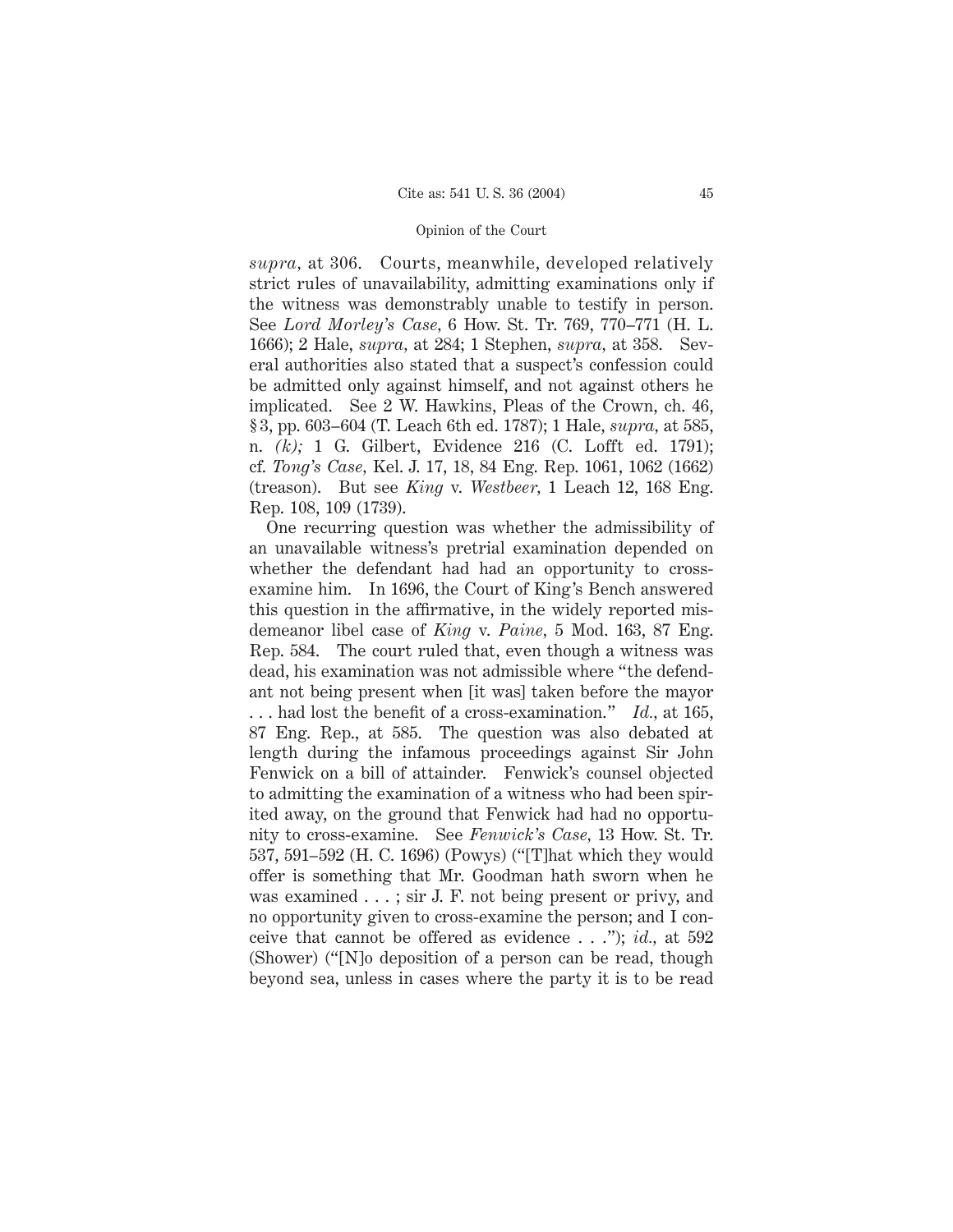against was privy to the examination, and might have crossexamined him . . . . [O]ur constitution is, that the person shall see his accuser"). The examination was nonetheless admitted on a closely divided vote after several of those present opined that the common-law rules of procedure did not apply to parliamentary attainder proceedings—one speaker even admitting that the evidence would normally be inadmissible. See *id.,* at 603–604 (Williamson); *id.,* at 604– 605 (Chancellor of the Exchequer); *id.,* at 607; 3 Wigmore § 1364, at 22–23, n. 54. Fenwick was condemned, but the proceedings "must have burned into the general consciousness the vital importance of the rule securing the right of cross-examination." *Id.,* § 1364, at 22; cf. *Carmell* v. *Texas,* 529 U. S. 513, 526–530 (2000).

*Paine* had settled the rule requiring a prior opportunity for cross-examination as a matter of common law, but some doubts remained over whether the Marian statutes prescribed an exception to it in felony cases. The statutes did not identify the circumstances under which examinations were admissible, see 1 & 2 Phil. & M., c. 13 (1554); 2 & 3 *id.,* c. 10 (1555), and some inferred that no prior opportunity for cross-examination was required. See *Westbeer, supra,* at 12, 168 Eng. Rep., at 109; compare *Fenwick's Case,* 13 How. St. Tr., at 596 (Sloane), with *id.,* at 602 (Musgrave). Many who expressed this view acknowledged that it meant the statutes were in derogation of the common law. See *King* v. *Eriswell,* 3 T. R. 707, 710, 100 Eng. Rep. 815, 817 (K. B. 1790) (Grose, J.) (dicta); *id.,* at 722–723, 100 Eng. Rep., at 823–824 (Kenyon, C. J.) (same); compare 1 Gilbert, Evidence, at 215 (admissible only "by Force 'of the Statute' "), with *id.,* at 65. Nevertheless, by 1791 (the year the Sixth Amendment was ratified), courts were applying the crossexamination rule even to examinations by justices of the peace in felony cases. See *King* v. *Dingler,* 2 Leach 561, 562–563, 168 Eng. Rep. 383, 383–384 (1791); *King* v. *Woodcock,* 1 Leach 500, 502–504, 168 Eng. Rep. 352, 353 (1789);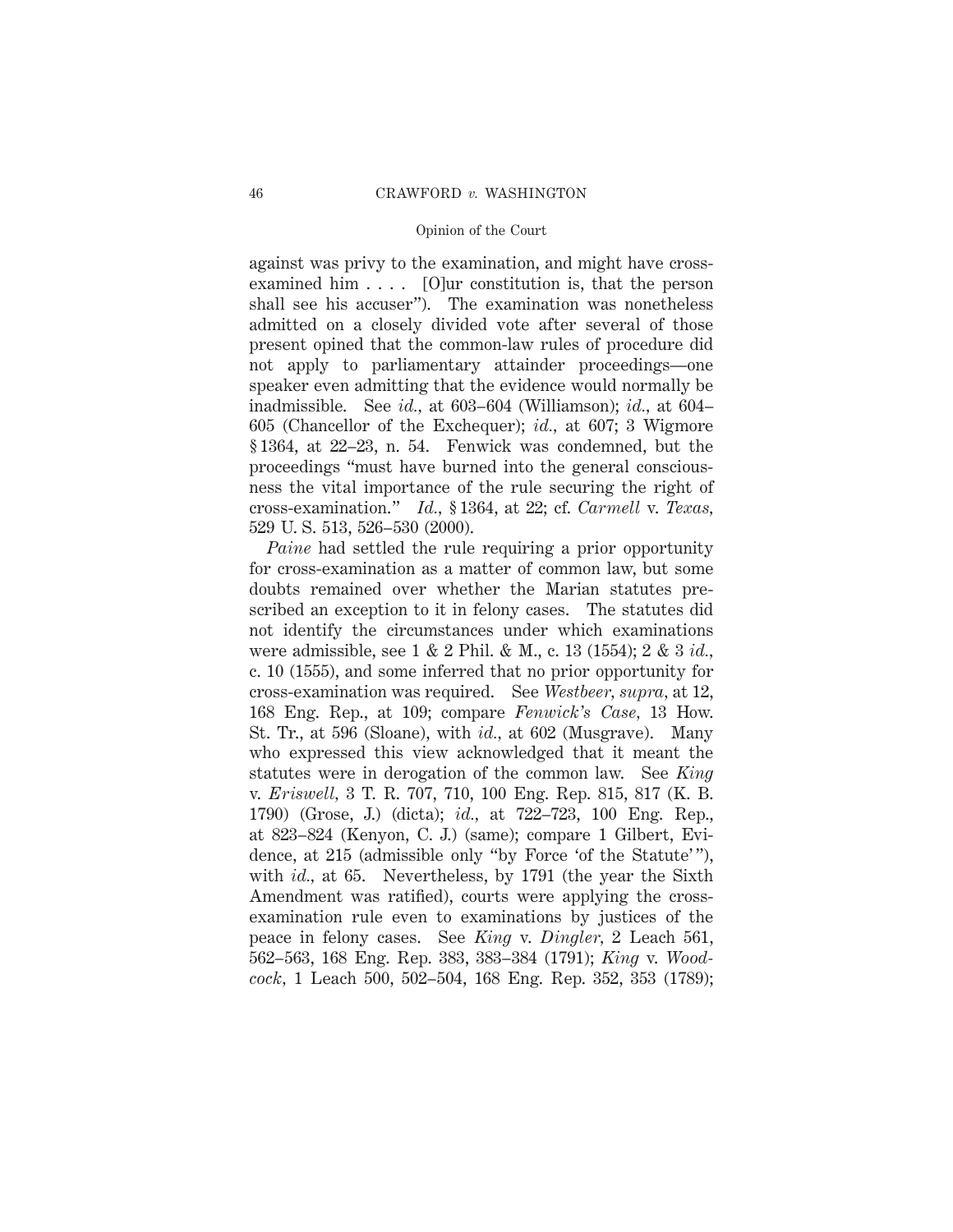cf. *King* v. *Radbourne,* 1 Leach 457, 459–461, 168 Eng. Rep. 330, 331–332 (1787); 3 Wigmore § 1364, at 23. Early 19thcentury treatises confirm that requirement. See 1 T. Starkie, Evidence 95 (1826); 2 *id.,* at 484–492; T. Peake, Evidence 63–64 (3d ed. 1808). When Parliament amended the statutes in 1848 to make the requirement explicit, see 11 & 12 Vict., c. 42, § 17, the change merely "introduced in terms" what was already afforded the defendant "by the equitable construction of the law." *Queen* v. *Beeston,* 29 Eng. L. & Eq. R. 527, 529 (Ct. Crim. App. 1854) (Jervis, C. J.).2

B

Controversial examination practices were also used in the Colonies. Early in the 18th century, for example, the Virginia Council protested against the Governor for having "privately issued several commissions to examine witnesses against particular men *ex parte,*" complaining that "the person accused is not admitted to be confronted with, or defend himself against his defamers." A Memorial Concerning the Maladministrations of His Excellency Francis Nicholson, reprinted in 9 English Historical Documents 253, 257 (D. Douglas ed. 1955). A decade before the Revolution, England gave jurisdiction over Stamp Act offenses to the admiralty courts, which followed civil-law rather than common-

<sup>2</sup> There is some question whether the requirement of a prior opportunity for cross-examination applied as well to statements taken by a coroner, which were also authorized by the Marian statutes. See 3 Wigmore § 1364, at 23 (requirement "never came to be conceded at all in England"); T. Peake, Evidence 64, n. *(m)* (3d ed. 1808) (not finding the point "expressly decided in any reported case"); *State* v. *Houser,* 26 Mo. 431, 436 (1858) ("there may be a few cases . . . but the authority of such cases is questioned, even in [England], by their ablest writers on common law"); *State* v. *Campbell,* 30 S. C. L. 124, 130 (App. L. 1844) (point "has not... been plainly adjudged, even in the English cases"). Whatever the English rule, several early American authorities flatly rejected any special status for coroner statements. See *Houser, supra,* at 436; *Campbell, supra,* at 130; T. Cooley, Constitutional Limitations \*318.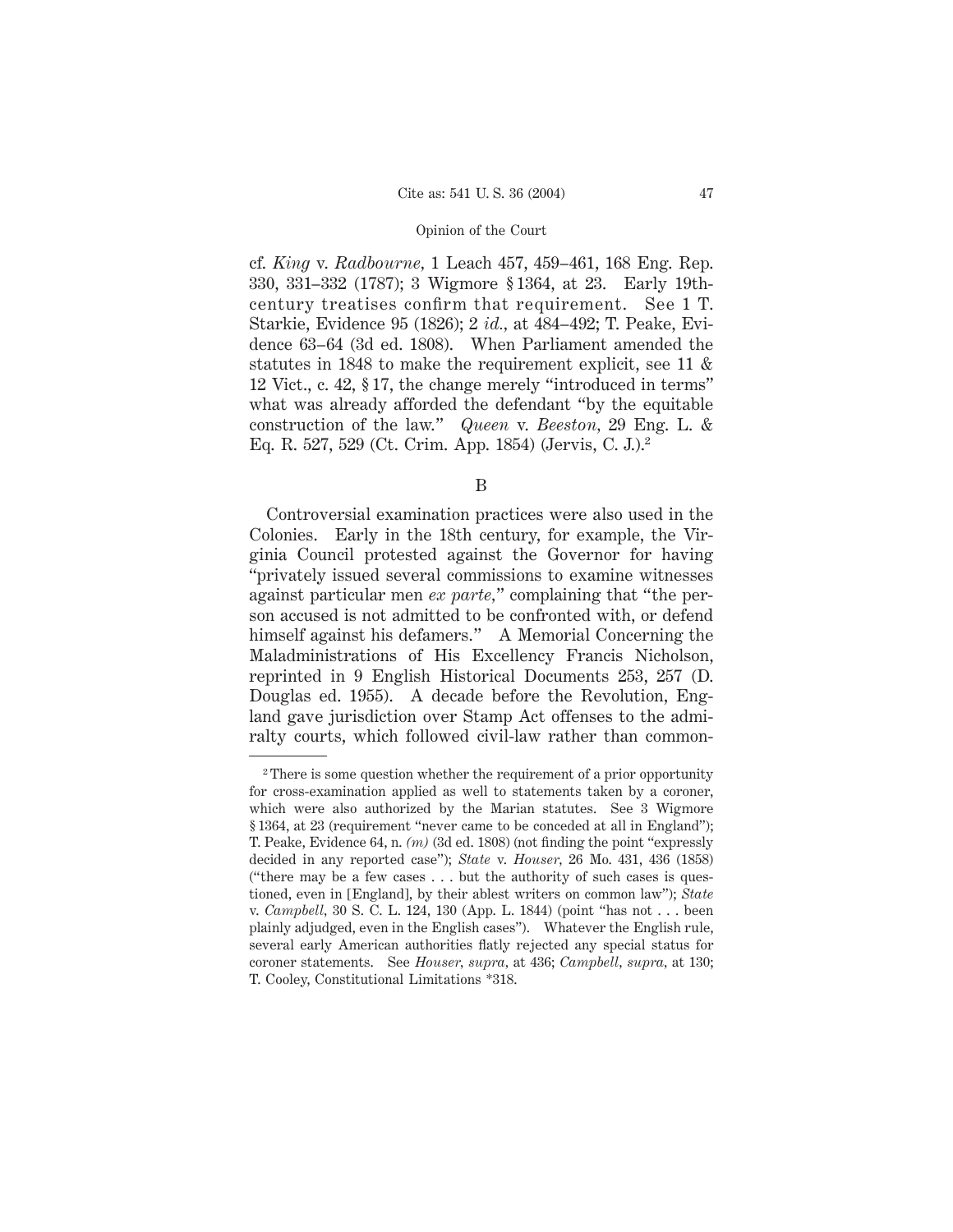law procedures and thus routinely took testimony by deposition or private judicial examination. See 5 Geo. 3, c. 12, § 57 (1765); Pollitt, The Right of Confrontation: Its History and Modern Dress, 8 J. Pub. L. 381, 396–397 (1959). Colonial representatives protested that the Act subverted their rights "by extending the jurisdiction of the courts of admiralty beyond its ancient limits." Resolutions of the Stamp Act Congress § 8th (Oct. 19, 1765), reprinted in Sources of Our Liberties 270, 271 (R. Perry & J. Cooper eds. 1959). John Adams, defending a merchant in a high-profile admiralty case, argued: "Examinations of witnesses upon Interrogatories, are only by the Civil Law. Interrogatories are unknown at common Law, and Englishmen and common Lawyers have an aversion to them if not an Abhorrence of them." Draft of Argument in *Sewall* v. *Hancock* (Oct. 1768– Mar. 1769), in 2 Legal Papers of John Adams 194, 207 (L. Wroth & H. Zobel eds. 1965).

Many declarations of rights adopted around the time of the Revolution guaranteed a right of confrontation. See Virginia Declaration of Rights § 8 (1776); Pennsylvania Declaration of Rights § IX (1776); Delaware Declaration of Rights § 14 (1776); Maryland Declaration of Rights § XIX (1776); North Carolina Declaration of Rights § VII (1776); Vermont Declaration of Rights Ch. I, § X (1777); Massachusetts Declaration of Rights § XII (1780); New Hampshire Bill of Rights § XV (1783), all reprinted in 1 B. Schwartz, The Bill of Rights: A Documentary History 235, 265, 278, 282, 287, 323, 342, 377 (1971). The proposed Federal Constitution, however, did not. At the Massachusetts ratifying convention, Abraham Holmes objected to this omission precisely on the ground that it would lead to civil-law practices: "The mode of trial is altogether indetermined; . . . whether [the defendant] is to be allowed to confront the witnesses, and have the advantage of cross-examination, we are not yet told. . . . [W]e shall find Congress possessed of powers enabling them to institute judicatories little less inauspicious than a certain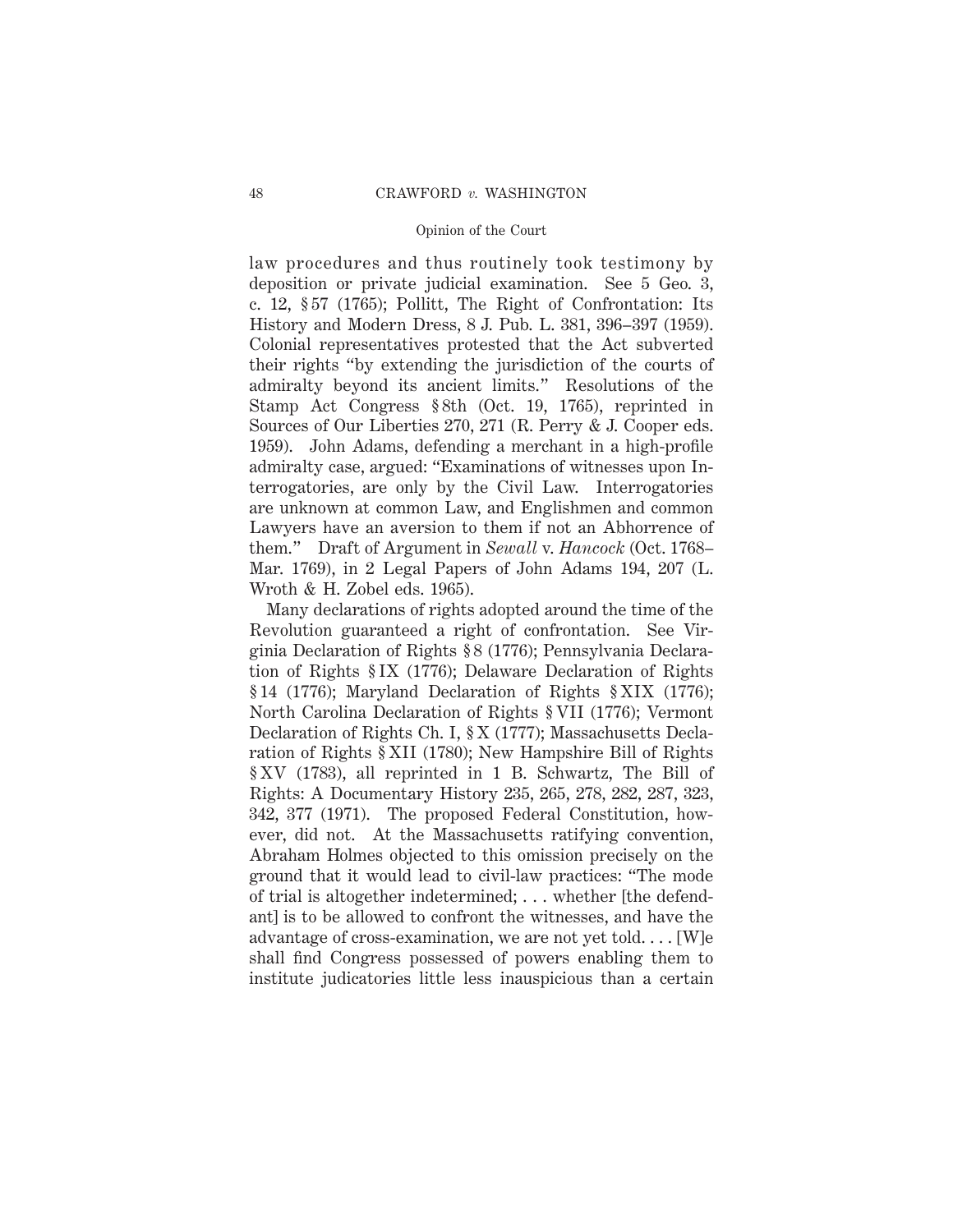tribunal in Spain, . . . the *Inquisition.*" 2 Debates on the Federal Constitution 110–111 (J. Elliot 2d ed. 1863). Similarly, a prominent Antifederalist writing under the pseudonym Federal Farmer criticized the use of "written evidence" while objecting to the omission of a vicinage right: "Nothing can be more essential than the cross examining [of] witnesses, and generally before the triers of the facts in question.... [W]ritten evidence . . . [is] almost useless; it must be frequently taken ex parte, and but very seldom leads to the proper discovery of truth." R. Lee, Letter IV by the Federal Farmer (Oct. 15, 1787), reprinted in 1 Schwartz, *supra,* at 469, 473. The First Congress responded by including the Confrontation Clause in the proposal that became the Sixth Amendment.

Early state decisions shed light upon the original understanding of the common-law right. *State* v. *Webb,* 2 N. C. 103 (Super. L. & Eq. 1794) *(per curiam),* decided a mere three years after the adoption of the Sixth Amendment, held that depositions could be read against an accused only if they were taken in his presence. Rejecting a broader reading of the English authorities, the court held: "[I]t is a rule of the common law, founded on natural justice, that no man shall be prejudiced by evidence which he had not the liberty to cross examine." *Id.,* at 104.

Similarly, in *State* v. *Campbell,* 30 S. C. L. 124 (App. L. 1844), South Carolina's highest law court excluded a deposition taken by a coroner in the absence of the accused. It held: "[I]f we are to decide the question by the established rules of the common law, there could not be a dissenting voice. For, notwithstanding the death of the witness, and whatever the respectability of the court taking the depositions, the solemnity of the occasion and the weight of the testimony, such depositions are *ex parte,* and, therefore, utterly incompetent." *Id.,* at 125. The court said that one of the "indispensable conditions" implicitly guaranteed by the State Constitution was that "prosecutions be carried on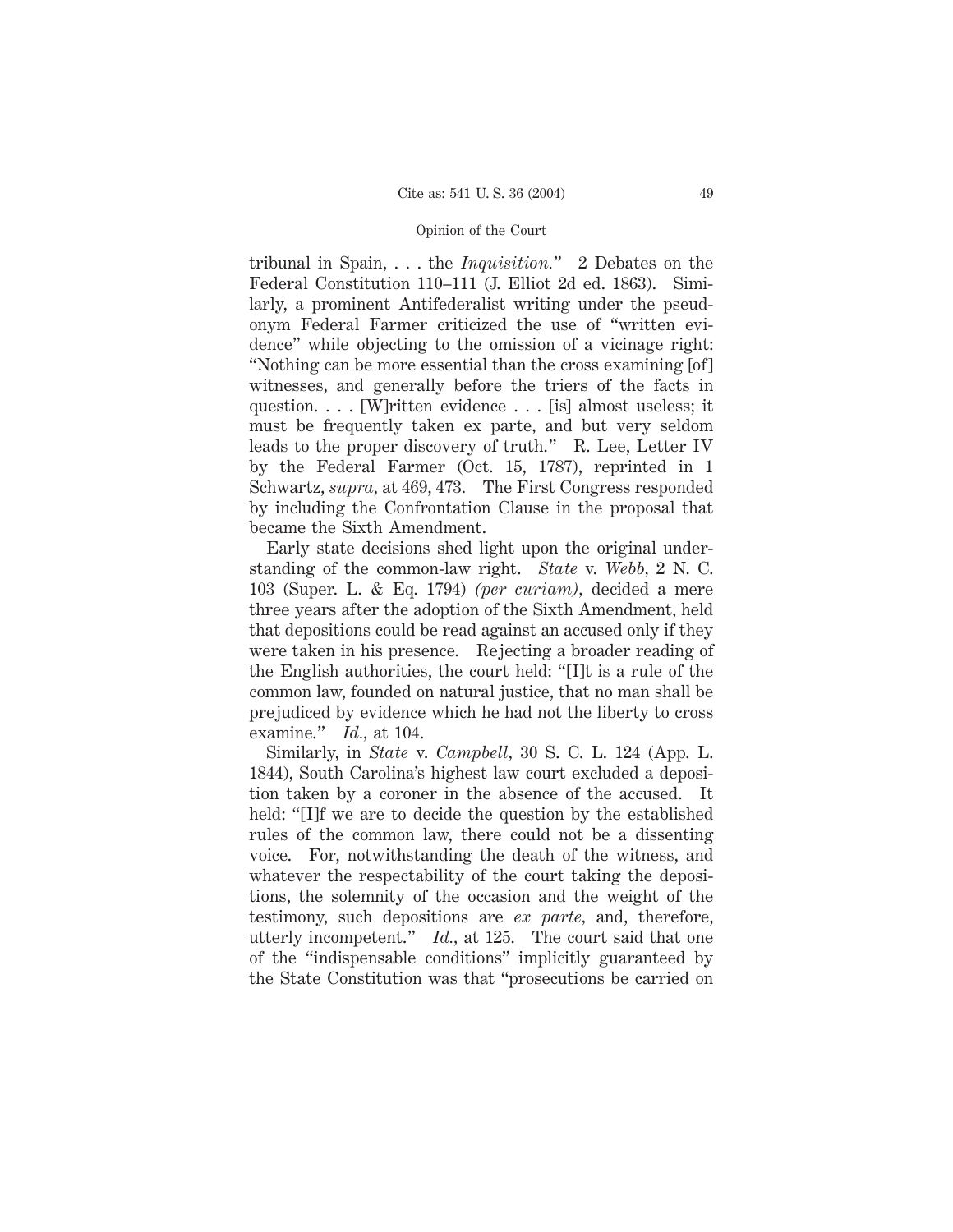to the conviction of the accused, by witnesses confronted by him, and subjected to his personal examination." *Ibid.*

Many other decisions are to the same effect. Some early cases went so far as to hold that prior testimony was inadmissible in criminal cases *even if* the accused had a previous opportunity to cross-examine. See *Finn* v. *Commonwealth,* 26 Va. 701, 708 (1827); *State* v. *Atkins,* 1 Tenn. 229 (Super. L. & Eq. 1807) *(per curiam).* Most courts rejected that view, but only after reaffirming that admissibility depended on a prior opportunity for cross-examination. See *United States* v. *Macomb,* 26 F. Cas. 1132, 1133 (No. 15,702) (CC Ill. 1851); *State* v. *Houser,* 26 Mo. 431, 435–436 (1858); *Kendrick* v. *State,* 29 Tenn. 479, 485–488 (1850); *Bostick* v. *State,* 22 Tenn. 344, 345–346 (1842); *Commonwealth* v. *Richards,* 35 Mass. 434, 437 (1837); *State* v. *Hill,* 20 S. C. L. 607, 608–610 (App. 1835); *Johnston* v. *State,* 10 Tenn. 58, 59 (Err. & App. 1821). Nineteenth-century treatises confirm the rule. See 1 J. Bishop, Criminal Procedure § 1093, p. 689 (2d ed. 1872); T. Cooley, Constitutional Limitations \*318.

### III

This history supports two inferences about the meaning of the Sixth Amendment.

### A

First, the principal evil at which the Confrontation Clause was directed was the civil-law mode of criminal procedure, and particularly its use of *ex parte* examinations as evidence against the accused. It was these practices that the Crown deployed in notorious treason cases like Raleigh's; that the Marian statutes invited; that English law's assertion of a right to confrontation was meant to prohibit; and that the founding-era rhetoric decried. The Sixth Amendment must be interpreted with this focus in mind.

Accordingly, we once again reject the view that the Confrontation Clause applies of its own force only to in-court testimony, and that its application to out-of-court statements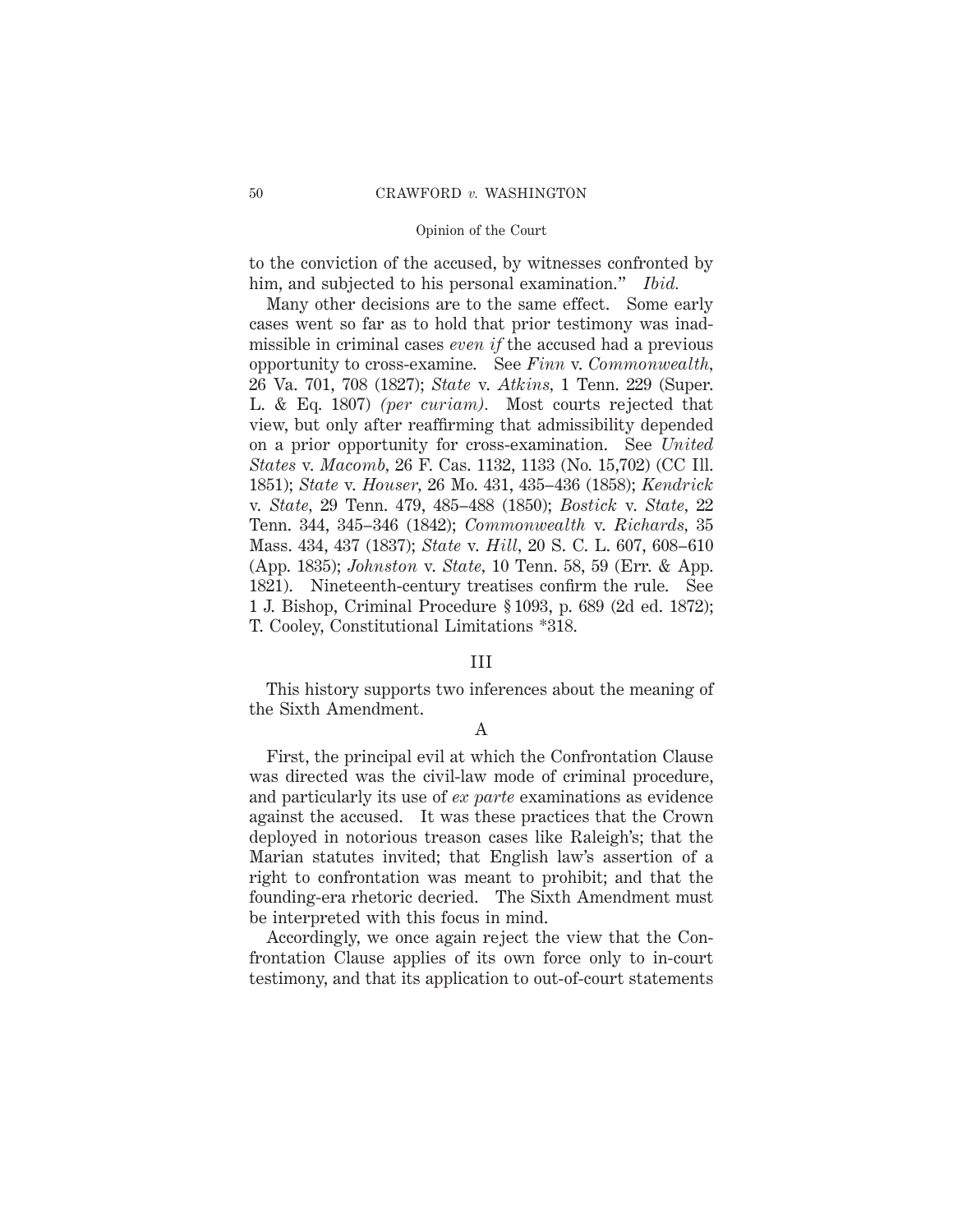introduced at trial depends upon "the law of Evidence for the time being." 3 Wigmore § 1397, at 101; accord, *Dutton* v. *Evans,* 400 U. S. 74, 94 (1970) (Harlan, J., concurring in result). Leaving the regulation of out-of-court statements to the law of evidence would render the Confrontation Clause powerless to prevent even the most flagrant inquisitorial practices. Raleigh was, after all, perfectly free to confront those who read Cobham's confession in court.

This focus also suggests that not all hearsay implicates the Sixth Amendment's core concerns. An off-hand, overheard remark might be unreliable evidence and thus a good candidate for exclusion under hearsay rules, but it bears little resemblance to the civil-law abuses the Confrontation Clause targeted. On the other hand, *ex parte* examinations might sometimes be admissible under modern hearsay rules, but the Framers certainly would not have condoned them.

The text of the Confrontation Clause reflects this focus. It applies to "witnesses" against the accused—in other words, those who "bear testimony." 2 N. Webster, An American Dictionary of the English Language (1828). "Testimony," in turn, is typically "[a] solemn declaration or affirmation made for the purpose of establishing or proving some fact." *Ibid.* An accuser who makes a formal statement to government officers bears testimony in a sense that a person who makes a casual remark to an acquaintance does not. The constitutional text, like the history underlying the common-law right of confrontation, thus reflects an especially acute concern with a specific type of out-of-court statement.

Various formulations of this core class of "testimonial" statements exist: "*ex parte* in-court testimony or its functional equivalent—that is, material such as affidavits, custodial examinations, prior testimony that the defendant was unable to cross-examine, or similar pretrial statements that declarants would reasonably expect to be used prosecutorially," Brief for Petitioner 23; "extrajudicial statements . . .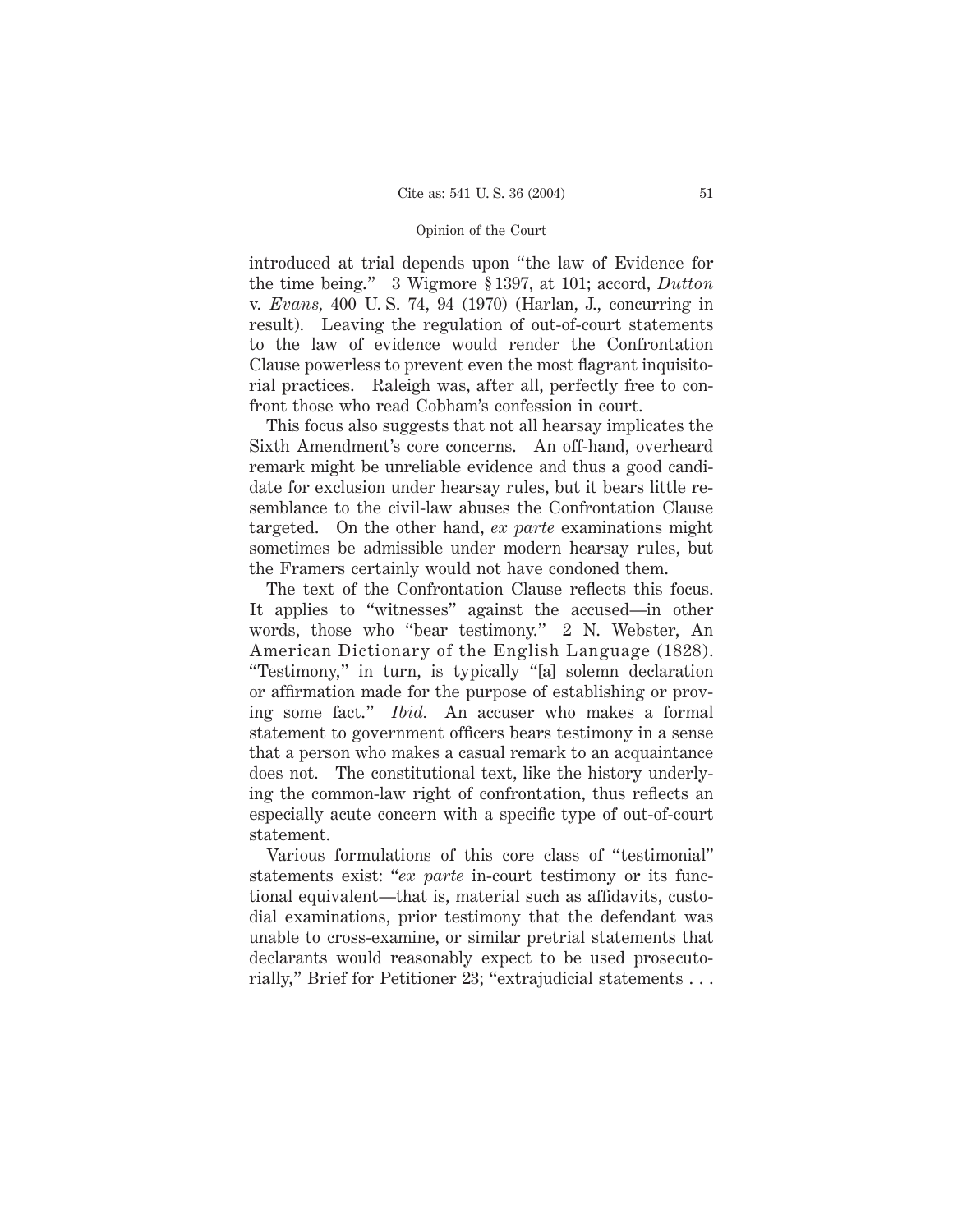contained in formalized testimonial materials, such as affidavits, depositions, prior testimony, or confessions," *White* v. *Illinois,* 502 U. S. 346, 365 (1992) (Thomas, J., joined by SCALIA, J., concurring in part and concurring in judgment); "statements that were made under circumstances which would lead an objective witness reasonably to believe that the statement would be available for use at a later trial," Brief for National Association of Criminal Defense Lawyers et al. as *Amici Curiae* 3. These formulations all share a common nucleus and then define the Clause's coverage at various levels of abstraction around it. Regardless of the precise articulation, some statements qualify under any definition—for example, *ex parte* testimony at a preliminary hearing.

Statements taken by police officers in the course of interrogations are also testimonial under even a narrow standard. Police interrogations bear a striking resemblance to examinations by justices of the peace in England. The statements are not *sworn* testimony, but the absence of oath was not dispositive. Cobham's examination was unsworn, see 1 Jardine, Criminal Trials, at 430, yet Raleigh's trial has long been thought a paradigmatic confrontation violation, see, *e. g., Campbell,* 30 S. C. L., at 130. Under the Marian statutes, witnesses were typically put on oath, but suspects were not. See 2 Hale, Pleas of the Crown, at 52. Yet Hawkins and others went out of their way to caution that such unsworn confessions were not admissible against anyone but the confessor. See *supra,* at 45.3

<sup>&</sup>lt;sup>3</sup> These sources—especially Raleigh's trial—refute THE CHIEF JUStice's assertion, *post,* at 71 (opinion concurring in judgment), that the right of confrontation was not particularly concerned with unsworn testimonial statements. But even if, as he claims, a general bar on unsworn hearsay made application of the Confrontation Clause to unsworn testimonial statements a moot point, that would merely change our focus from direct evidence of original meaning of the Sixth Amendment to reasonable inference. We find it implausible that a provision which concededly condemned trial by sworn *ex parte* affidavit thought trial by *unsworn ex*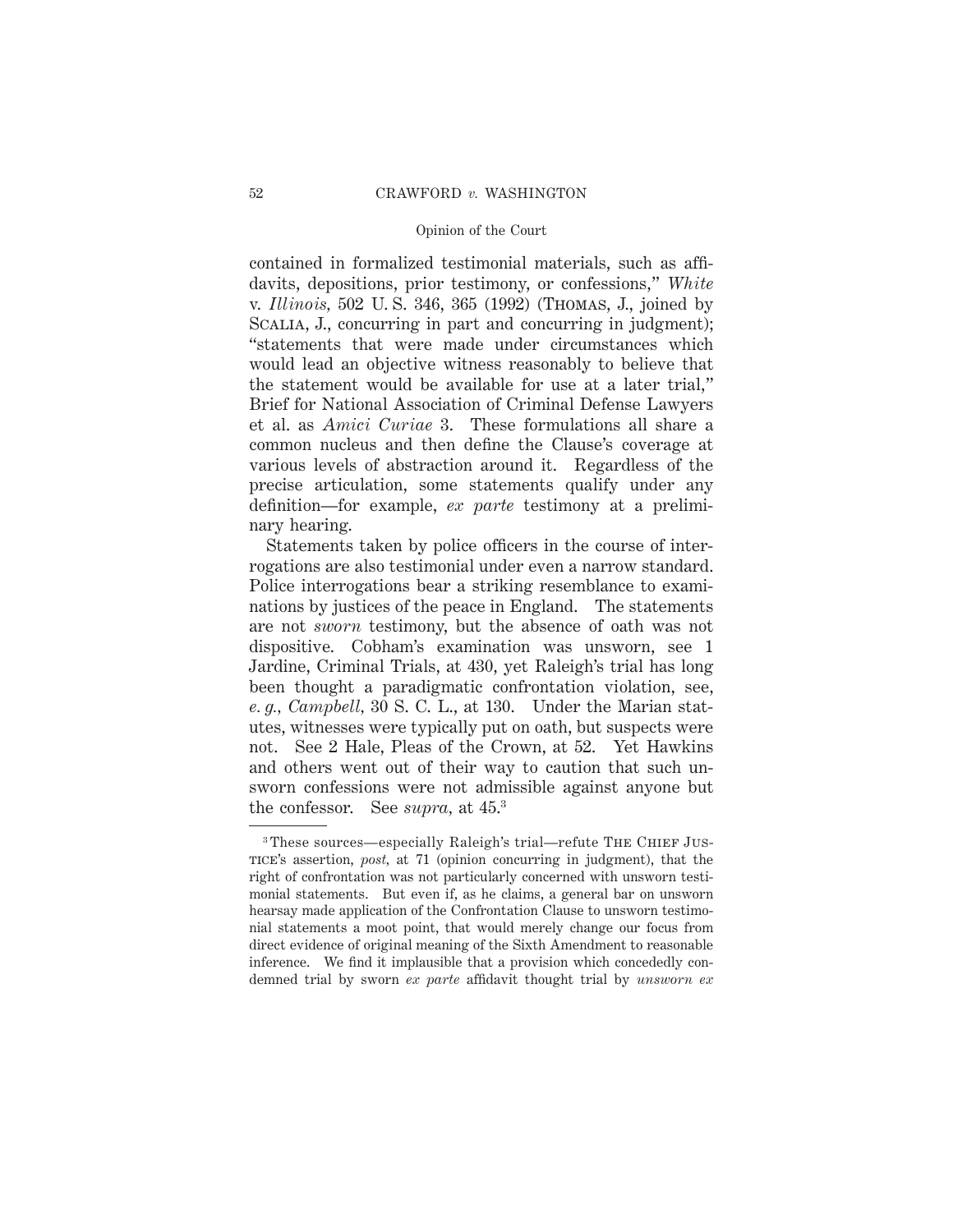That interrogators are police officers rather than magistrates does not change the picture either. Justices of the peace conducting examinations under the Marian statutes were not magistrates as we understand that office today, but had an essentially investigative and prosecutorial function. See 1 Stephen, Criminal Law of England, at 221; Langbein, Prosecuting Crime in the Renaissance, at 34–45. England did not have a professional police force until the 19th century, see 1 Stephen, *supra,* at 194–200, so it is not surprising that other government officers performed the investigative functions now associated primarily with the police. The involvement of government officers in the production of testimonial evidence presents the same risk, whether the officers are police or justices of the peace.

In sum, even if the Sixth Amendment is not solely concerned with testimonial hearsay, that is its primary object, and interrogations by law enforcement officers fall squarely within that class.<sup>4</sup>

# B

The historical record also supports a second proposition: that the Framers would not have allowed admission of testi-

<sup>4</sup> We use the term "interrogation" in its colloquial, rather than any technical legal, sense. Cf. *Rhode Island* v. *Innis,* 446 U. S. 291, 300–301 (1980). Just as various definitions of "testimonial" exist, one can imagine various definitions of "interrogation," and we need not select among them in this case. Sylvia's recorded statement, knowingly given in response to structured police questioning, qualifies under any conceivable definition.

*parte* affidavit perfectly OK. (The claim that unsworn testimony was self-regulating because jurors would disbelieve it, cf. *post,* at 69–70, n. 1, is belied by the very existence of a general bar on unsworn testimony.) Any attempt to determine the application of a constitutional provision to a phenomenon that did not exist at the time of its adoption (here, allegedly, admissible unsworn testimony) involves some degree of estimation—what The Chief Justice calls use of a "proxy," *post,* at 71—but that is hardly a reason not to make the estimation as accurate as possible. Even if, as THE CHIEF JUSTICE mistakenly asserts, there were no direct evidence of how the Sixth Amendment originally applied to unsworn testimony, there is no doubt what its application would have been.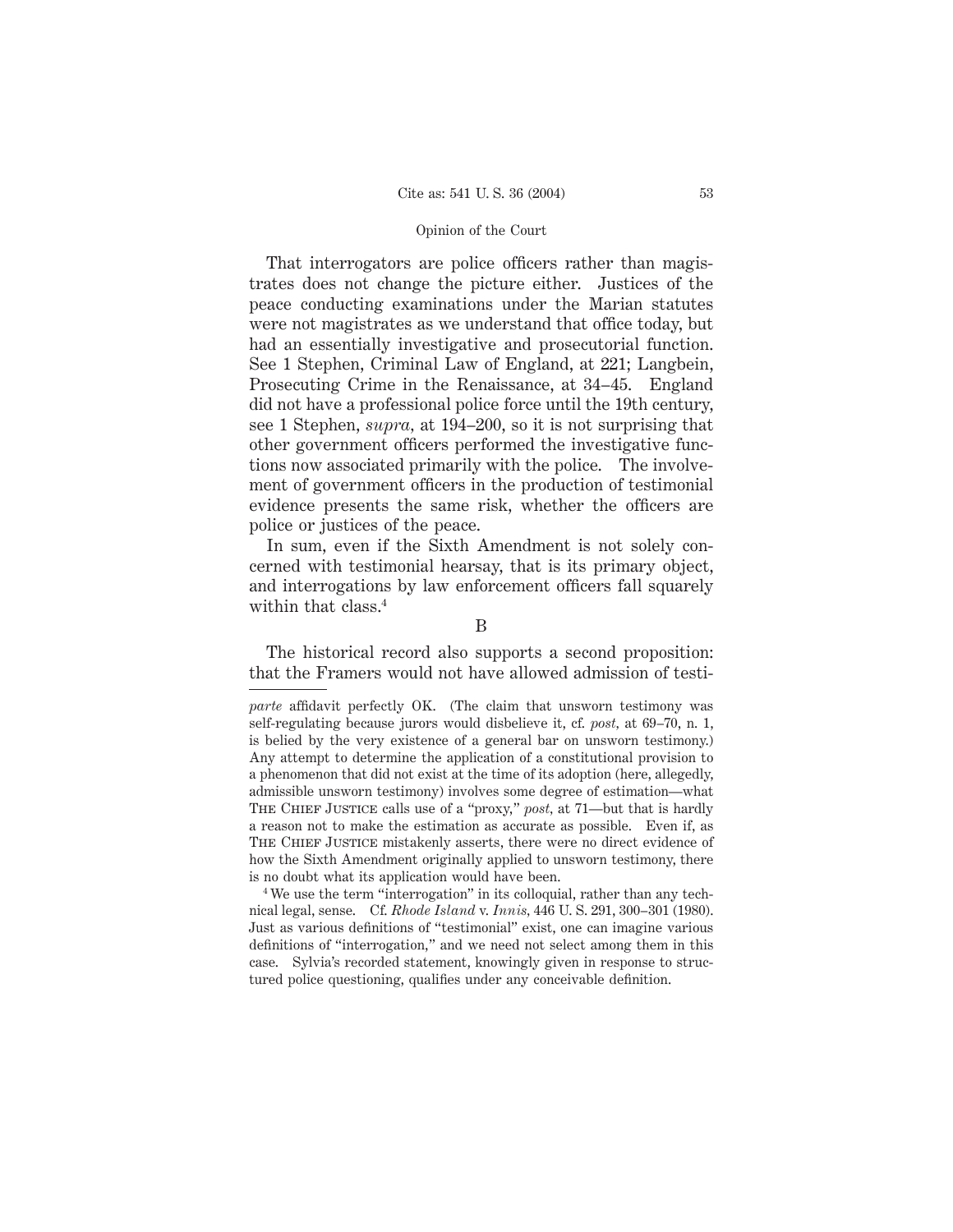monial statements of a witness who did not appear at trial unless he was unavailable to testify, and the defendant had had a prior opportunity for cross-examination. The text of the Sixth Amendment does not suggest any open-ended exceptions from the confrontation requirement to be developed by the courts. Rather, the "right . . . to be confronted with the witnesses against him," Amdt. 6, is most naturally read as a reference to the right of confrontation at common law, admitting only those exceptions established at the time of the founding. See *Mattox* v. *United States,* 156 U. S. 237, 243 (1895); cf. *Houser,* 26 Mo., at 433–435. As the English authorities above reveal, the common law in 1791 conditioned admissibility of an absent witness's examination on unavailability and a prior opportunity to cross-examine. The Sixth Amendment therefore incorporates those limitations. The numerous early state decisions applying the same test confirm that these principles were received as part of the common law in this country.5

<sup>&</sup>lt;sup>5</sup> THE CHIEF JUSTICE claims that English law's treatment of testimonial statements was inconsistent at the time of the framing, *post,* at 72–73, but the examples he cites relate to examinations under the Marian statutes. As we have explained, to the extent Marian examinations were admissible, it was only because the statutes *derogated* from the common law. See *supra,* at 46–47. Moreover, by 1791 even the statutory-derogation view had been rejected with respect to justice-of-the-peace examinations—explicitly in *King* v. *Woodcock,* 1 Leach 500, 502–504, 168 Eng. Rep. 352, 353 (1789), and *King* v. *Dingler,* 2 Leach 561, 562–563, 168 Eng. Rep. 383, 383–384 (1791), and by implication in *King* v. *Radbourne,* 1 Leach 457, 459–461, 168 Eng. Rep. 330, 331–332 (1787).

None of THE CHIEF JUSTICE's citations proves otherwise. *King* v. *Westbeer,* 1 Leach 12, 168 Eng. Rep. 108 (1739), was decided a half century earlier and cannot be taken as an accurate statement of the law in 1791 given the directly contrary holdings of *Woodcock* and *Dingler.* Hale's treatise is older still, and far more ambiguous on this point, see 1 M. Hale, Pleas of the Crown 585–586 (1736); some who espoused the requirement of a prior opportunity for cross-examination thought it entirely consistent with Hale's views. See *Fenwick's Case,* 13 How. St. Tr. 537, 602 (H. C. 1696) (Musgrave). The only timely authority The Chief Justice cites is *King* v. *Eriswell,* 3 T. R. 707, 100 Eng. Rep. 815 (K. B. 1790), but even that decision provides no substantial support. *Eriswell* was not a criminal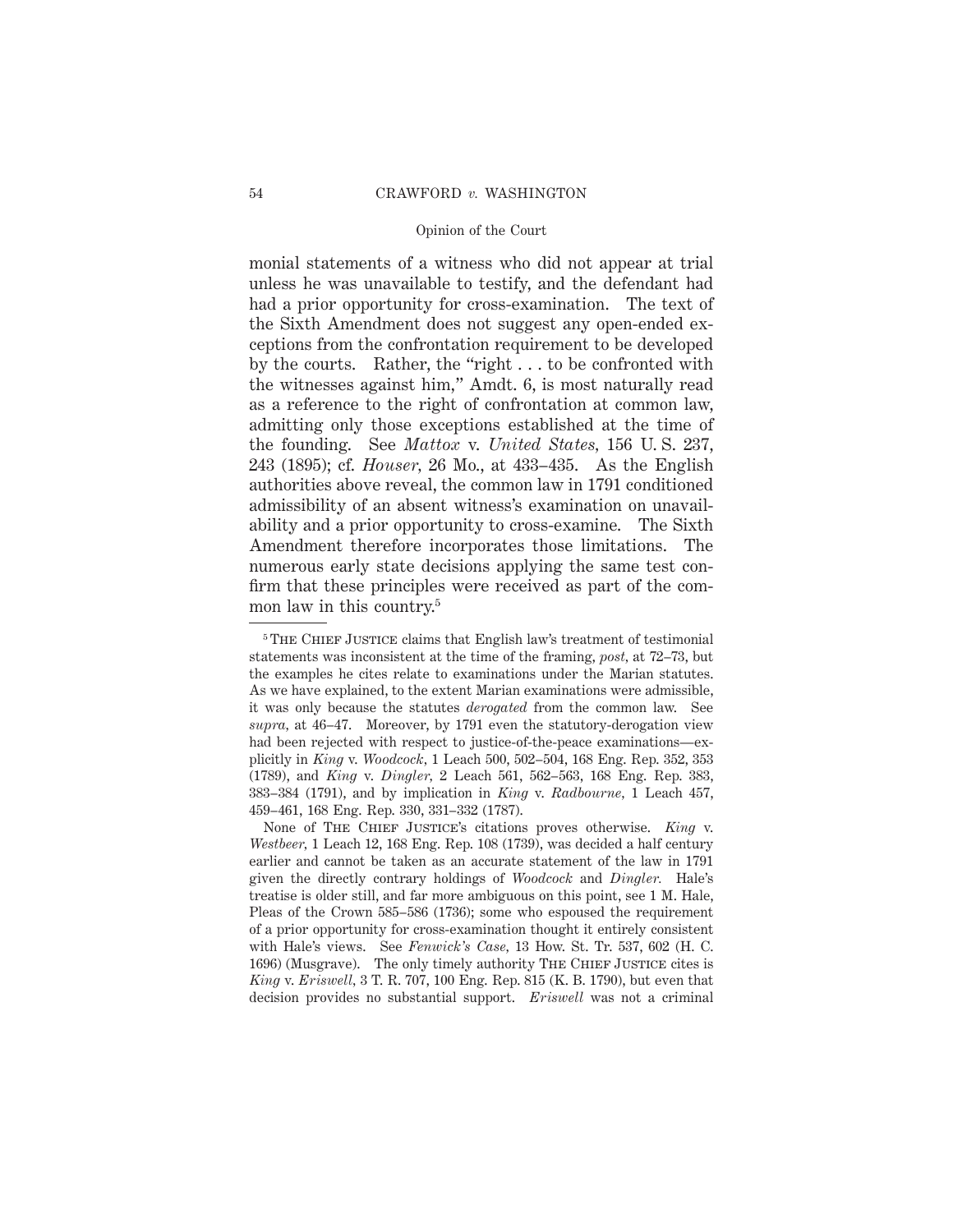We do not read the historical sources to say that a prior opportunity to cross-examine was merely a sufficient, rather than a necessary, condition for admissibility of testimonial statements. They suggest that this requirement was dis-

In short, none of THE CHIEF JUSTICE's sources shows that the law in 1791 was unsettled *even as to examinations by justices of the peace under the Marian statutes.* More importantly, however, even if the statutory rule in 1791 were in doubt, the numerous early state-court decisions make abundantly clear that the Sixth Amendment incorporated the *commonlaw* right of confrontation and not any exceptions the Marian statutes supposedly carved out from it. See *supra,* at 49–50; see also *supra,* at 47, n. 2 (coroner statements). The common-law rule had been settled since *Paine* in 1696. See *King* v. *Paine,* 5 Mod. 163, 165, 87 Eng. Rep. 584, 585 (K. B.).

case at all, but a Crown suit against the inhabitants of a town to charge them with care of an insane pauper. *Id.,* at 707–708, 100 Eng. Rep., at 815–816. It is relevant only because the judges discuss the Marian statutes in dicta. One of them, Buller, J., defended admission of the pauper's statement of residence on the basis of authorities that purportedly held *ex parte* Marian examinations admissible. *Id.,* at 713–714, 100 Eng. Rep., at 819. As evidence writers were quick to point out, however, his authorities said no such thing. See Peake, Evidence, at 64, n. *(m)* ("Mr. J. Buller is reported to have said that it was so settled in 1 Lev. 180, and Kel. 55; certainly nothing of the kind appears in those books"); 2 T. Starkie, Evidence 487–488, n. *(c)* (1826) ("Buller, J. . . . refers to *Radbourne*'s case . . . ; but in that case the deposition was taken in the hearing of the prisoner, and of course the question did not arise" (citation omitted)). Two other judges, Grose, J., and Kenyon, C. J., responded to Buller's argument by distinguishing Marian examinations as a statutory exception to the common-law rule, but the context and tenor of their remarks suggest they merely *assumed* the accuracy of Buller's premise without independent consideration, at least with respect to examinations by justices of the peace. See 3 T. R., at 710, 100 Eng. Rep., at 817 (Grose, J.); *id.,* at 722–723, 100 Eng. Rep., at 823–824 (Kenyon, C. J.). In fact, the case reporter specifically notes in a footnote that their assumption was erroneous. See *id.,* at 710, n. *(c),* 100 Eng. Rep., at 817, n. *(c).* Notably, Buller's position on pauper examinations was resoundingly rejected only a decade later in *King* v. *Ferry Frystone,* 2 East 54, 55, 102 Eng. Rep. 289 (K. B. 1801) ("The point  $\dots$  has been since considered to be so clear against the admissibility of the evidence . . . that it was abandoned by the counsel . . . without argument"), further suggesting that his views on evidence were not mainstream at the time of the framing.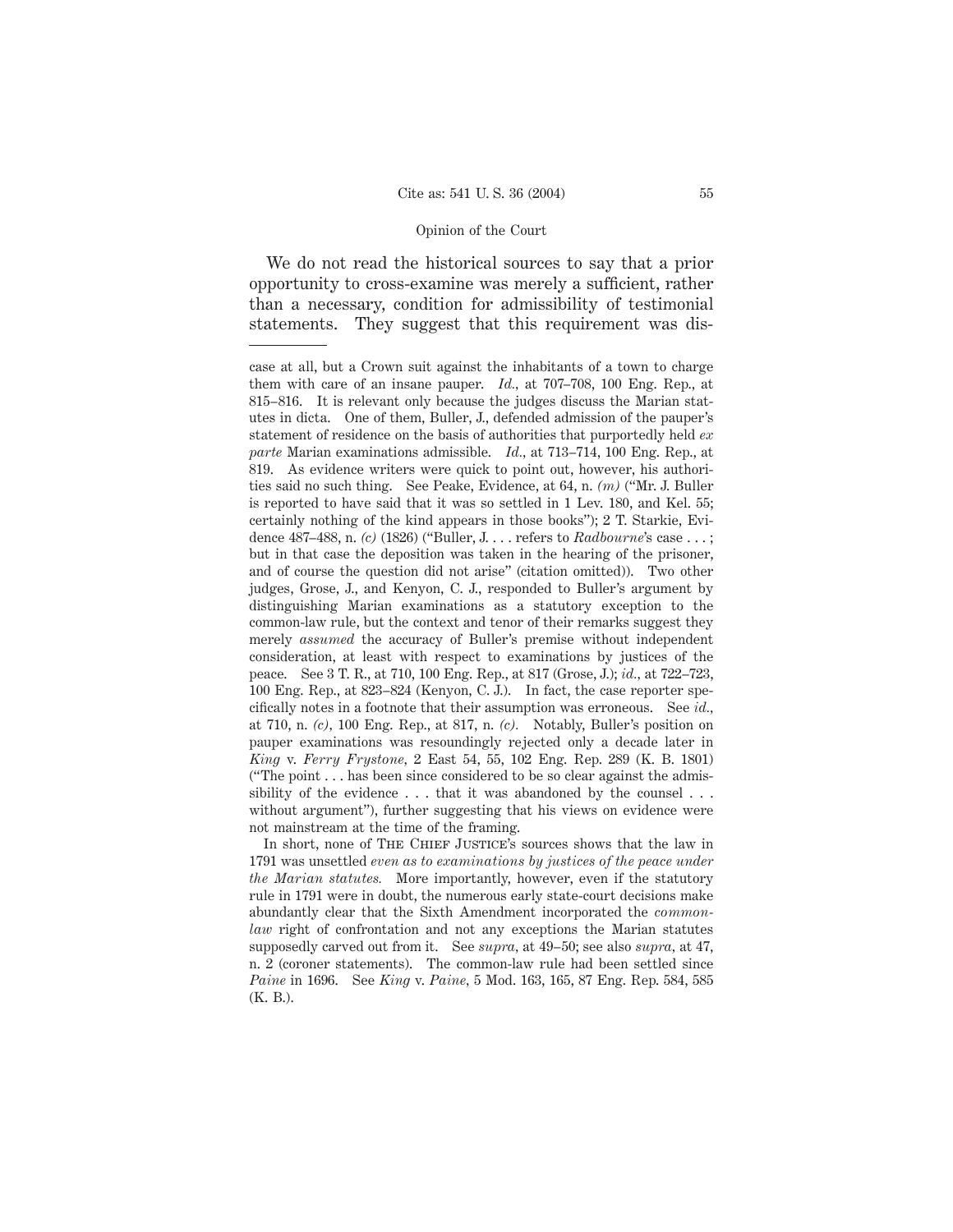positive, and not merely one of several ways to establish reliability. This is not to deny, as THE CHIEF JUSTICE notes, that "[t]here were always exceptions to the general rule of exclusion" of hearsay evidence. *Post,* at 73. Several had become well established by 1791. See 3 Wigmore § 1397, at 101; Brief for United States as *Amicus Curiae* 13, n. 5. But there is scant evidence that exceptions were invoked to admit *testimonial* statements against the accused in a *crimi*nal case.<sup>6</sup> Most of the hearsay exceptions covered statements that by their nature were not testimonial—for example, business records or statements in furtherance of a conspiracy. We do not infer from these that the Framers thought exceptions would apply even to prior testimony. Cf. *Lilly* v. *Virginia,* 527 U. S. 116, 134 (1999) (plurality opinion) ("[A]ccomplices' confessions that inculpate a criminal defendant are not within a firmly rooted exception to the hearsay rule").<sup>7</sup>

<sup>&</sup>lt;sup>6</sup>The one deviation we have found involves dying declarations. The existence of that exception as a general rule of criminal hearsay law cannot be disputed. See, *e. g., Mattox* v. *United States,* 156 U. S. 237, 243–244 (1895); *King* v. *Reason,* 16 How. St. Tr. 1, 24–38 (K. B. 1722); 1 D. Jardine, Criminal Trials 435 (1832); Cooley, Constitutional Limitations, at \*318; 1 G. Gilbert, Evidence 211 (C. Lofft ed. 1791); see also F. Heller, The Sixth Amendment 105 (1951) (asserting that this was the *only* recognized criminal hearsay exception at common law). Although many dying declarations may not be testimonial, there is authority for admitting even those that clearly are. See *Woodcock, supra,* at 501–504, 168 Eng. Rep., at 353– 354; *Reason, supra,* at 24–38; Peake, *supra,* at 64; cf. *Radbourne, supra,* at 460–462, 168 Eng. Rep., at 332–333. We need not decide in this case whether the Sixth Amendment incorporates an exception for testimonial dying declarations. If this exception must be accepted on historical grounds, it is *sui generis.*

<sup>&</sup>lt;sup>7</sup> We cannot agree with THE CHIEF JUSTICE that the fact "[t]hat a statement might be testimonial does nothing to undermine the wisdom of one of these [hearsay] exceptions." *Post,* at 74. Involvement of government officers in the production of testimony with an eye toward trial presents unique potential for prosecutorial abuse—a fact borne out time and again throughout a history with which the Framers were keenly familiar. This consideration does not evaporate when testimony happens to fall within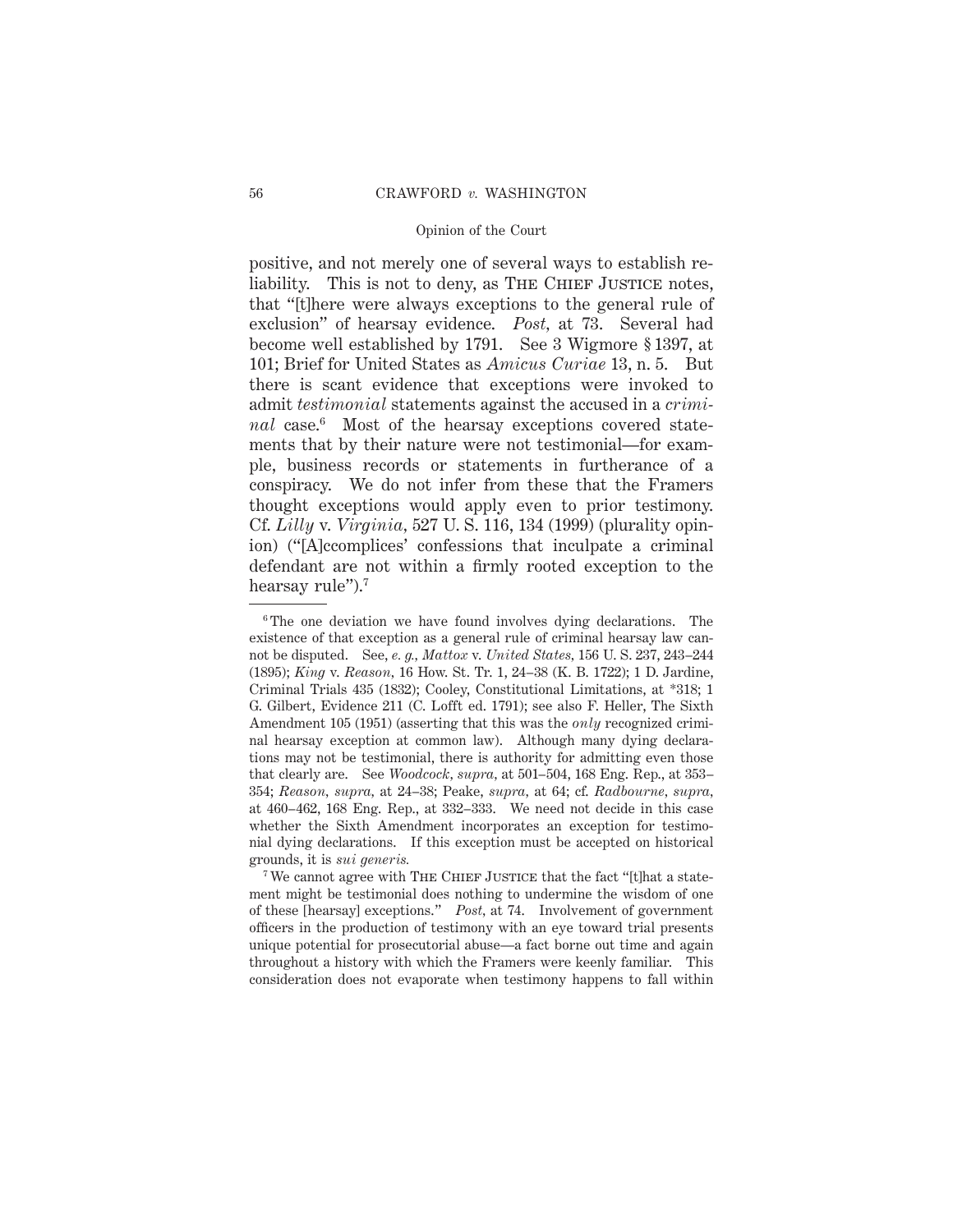#### IV

Our case law has been largely consistent with these two principles. Our leading early decision, for example, involved a deceased witness's prior trial testimony. *Mattox* v. *United States,* 156 U. S. 237 (1895). In allowing the statement to be admitted, we relied on the fact that the defendant had had, at the first trial, an adequate opportunity to confront the witness: "The substance of the constitutional protection is preserved to the prisoner in the advantage he has once had of seeing the witness face to face, and of subjecting him to the ordeal of a cross-examination. This, the law says, he shall under no circumstances be deprived of . . . ." *Id.,* at 244.

Our later cases conform to *Mattox*'s holding that prior trial or preliminary hearing testimony is admissible only if the defendant had an adequate opportunity to cross-examine. See *Mancusi* v. *Stubbs,* 408 U. S. 204, 213–216 (1972); *California* v. *Green,* 399 U. S. 149, 165–168 (1970); *Pointer* v. *Texas,* 380 U. S., at 406–408; cf. *Kirby* v. *United States,* 174 U. S. 47, 55–61 (1899). Even where the defendant had such an opportunity, we excluded the testimony where the government had not established unavailability of the witness. See *Barber* v. *Page,* 390 U. S. 719, 722–725 (1968); cf. *Motes* v. *United States,* 178 U. S. 458, 470–471 (1900). We similarly excluded accomplice confessions where the defendant had no opportunity to cross-examine. See *Roberts* v. *Russell,* 392 U. S. 293, 294–295 (1968) *(per curiam); Bruton* v. *United States,* 391 U. S. 123, 126–128 (1968); *Douglas* v. *Alabama,* 380 U. S. 415, 418–420 (1965). In contrast, we considered reliability factors beyond prior opportunity for crossexamination when the hearsay statement at issue was not testimonial. See *Dutton* v. *Evans,* 400 U. S., at 87–89 (plurality opinion).

some broad, modern hearsay exception, even if that exception might be justifiable in other circumstances.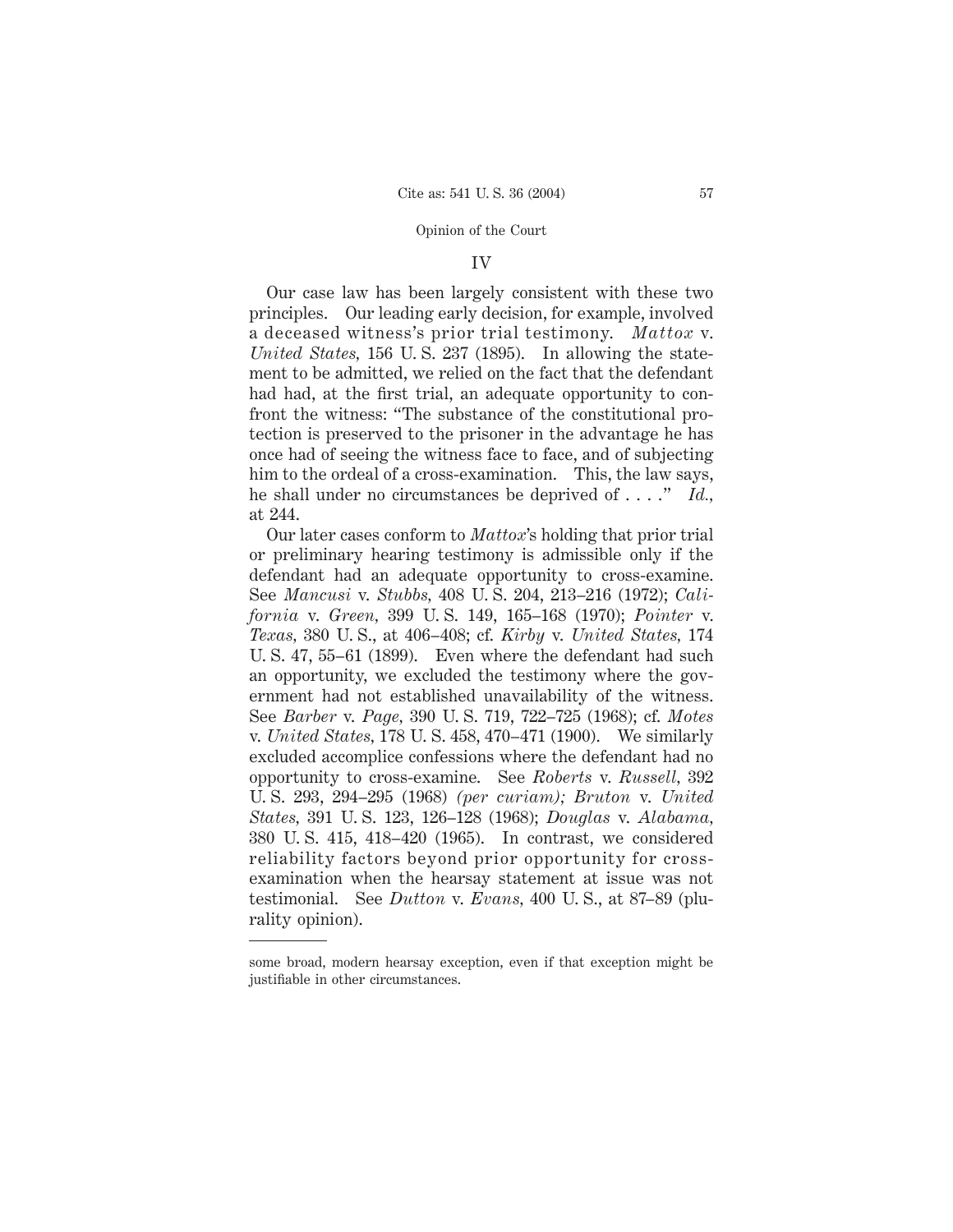Even our recent cases, in their outcomes, hew closely to the traditional line. *Ohio* v. *Roberts,* 448 U. S., at 67–70, admitted testimony from a preliminary hearing at which the defendant had examined the witness. *Lilly* v. *Virginia, supra,* excluded testimonial statements that the defendant had had no opportunity to test by cross-examination. And *Bourjaily* v. *United States,* 483 U. S. 171, 181–184 (1987), admitted statements made unwittingly to a Federal Bureau of Investigation informant after applying a more general test that did *not* make prior cross-examination an indispensable requirement.8

*Lee* v. *Illinois,* 476 U. S. 530 (1986), on which the State relies, is not to the contrary. There, we *rejected* the State's attempt to admit an accomplice confession. The State had argued that the confession was admissible because it "interlocked" with the defendant's. We dealt with the argument by rejecting its premise, holding that "when the discrepancies between the statements are not insignificant, the codefendant's confession may not be admitted." *Id.,* at 545. Respondent argues that "[t]he logical inference of this state-

<sup>8</sup> One case arguably in tension with the rule requiring a prior opportunity for cross-examination when the proffered statement is testimonial is *White* v. *Illinois,* 502 U. S. 346 (1992), which involved, *inter alia,* statements of a child victim to an investigating police officer admitted as spontaneous declarations. *Id.,* at 349–351. It is questionable whether testimonial statements would ever have been admissible on that ground in 1791; to the extent the hearsay exception for spontaneous declarations existed at all, it required that the statements be made "immediat[ely] upon the hurt received, and before [the declarant] had time to devise or contrive any thing for her own advantage." *Thompson* v. *Trevanion,* Skin. 402, 90 Eng. Rep. 179 (K. B. 1693). In any case, the only question presented in *White* was whether the Confrontation Clause imposed an unavailability requirement on the types of hearsay at issue. See 502 U. S., at 348–349. The holding did not address the question whether certain of the statements, because they were testimonial, had to be excluded *even if* the witness was unavailable. We "[took] as a given... that the testimony properly falls within the relevant hearsay exceptions." *Id.,* at 351, n. 4.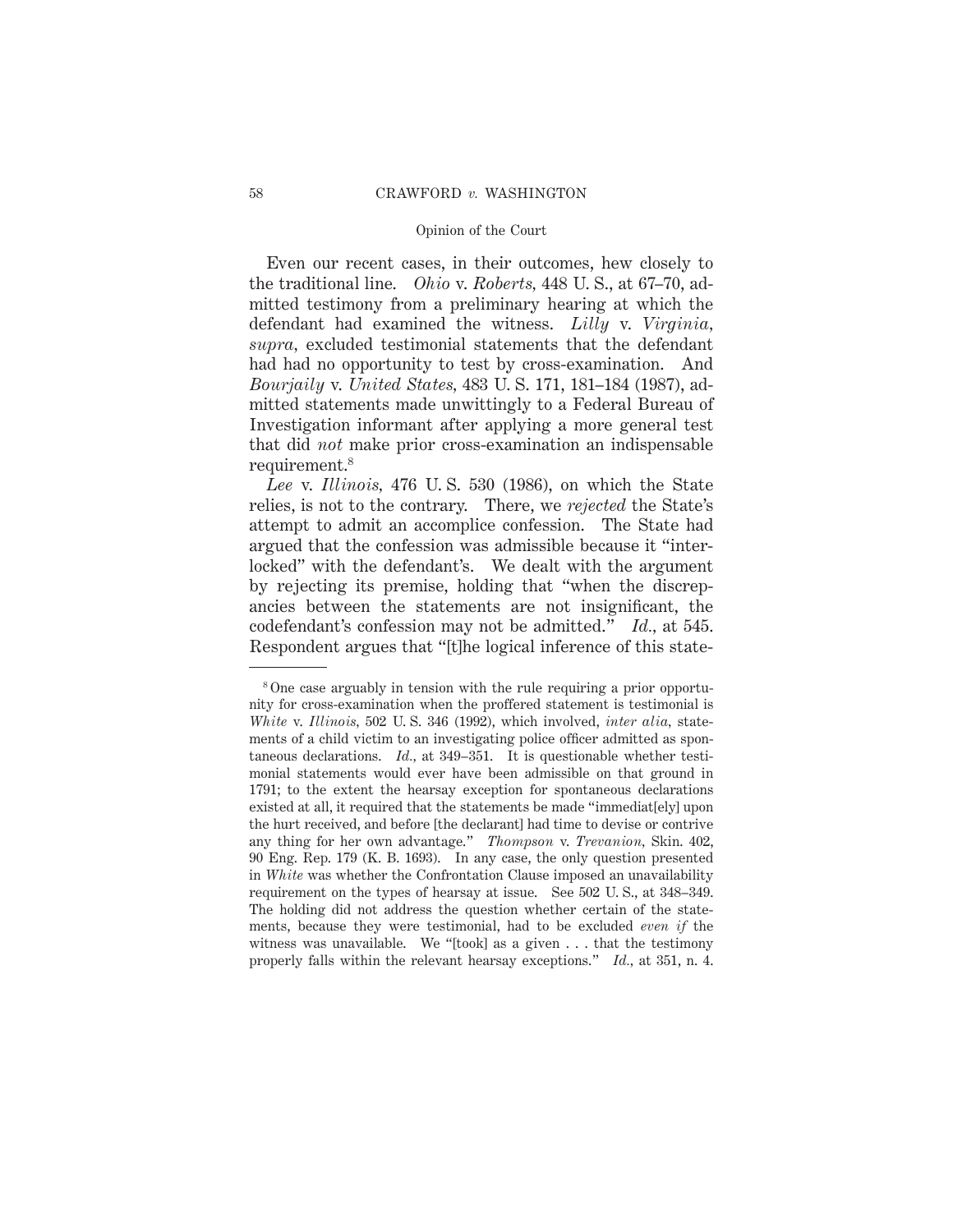ment is that when the discrepancies between the statements *are* insignificant, then the codefendant's statement *may* be admitted." Brief for Respondent 6. But this is merely a possible inference, not an inevitable one, and we do not draw it here. If *Lee* had meant authoritatively to announce an exception—previously unknown to this Court's jurisprudence—for interlocking confessions, it would not have done so in such an oblique manner. Our only precedent on interlocking confessions had addressed the entirely different question whether a limiting instruction cured prejudice to codefendants from admitting a defendant's *own* confession against him in a joint trial. See *Parker* v. *Randolph,* 442 U. S. 62, 69–76 (1979) (plurality opinion), abrogated by *Cruz* v. *New York,* 481 U. S. 186 (1987).

Our cases have thus remained faithful to the Framers' understanding: Testimonial statements of witnesses absent from trial have been admitted only where the declarant is unavailable, and only where the defendant has had a prior opportunity to cross-examine.9

<sup>&</sup>lt;sup>9</sup> THE CHIEF JUSTICE complains that our prior decisions have "never drawn a distinction" like the one we now draw, citing in particular *Mattox* v. *United States,* 156 U. S. 237 (1895), *Kirby* v. *United States,* 174 U. S. 47 (1899), and *United States* v. *Burr,* 25 F. Cas. 187 (No. 14,694) (CC Va. 1807) (Marshall, C. J.). *Post,* at 71–72. But nothing in these cases contradicts our holding in any way. *Mattox* and *Kirby* allowed or excluded evidence depending on whether the defendant had had an opportunity for crossexamination. *Mattox, supra,* at 242–244; *Kirby, supra,* at 55–61. That the two cases did not extrapolate a more general class of evidence to which that criterion applied does not prevent us from doing so now. As to *Burr,* we disagree with THE CHIEF JUSTICE's reading of the case. Although Chief Justice Marshall made one passing reference to the Confrontation Clause, the case was fundamentally about the hearsay rules governing statements in furtherance of a conspiracy. The "principle so truly important" on which "inroad[s]" had been introduced was the "rule of evidence which rejects mere hearsay testimony." See 25 F. Cas., at 193. Nothing in the opinion concedes exceptions to the Confrontation Clause's exclusion of testimonial statements as we use the term. THE CHIEF JUSTICE fails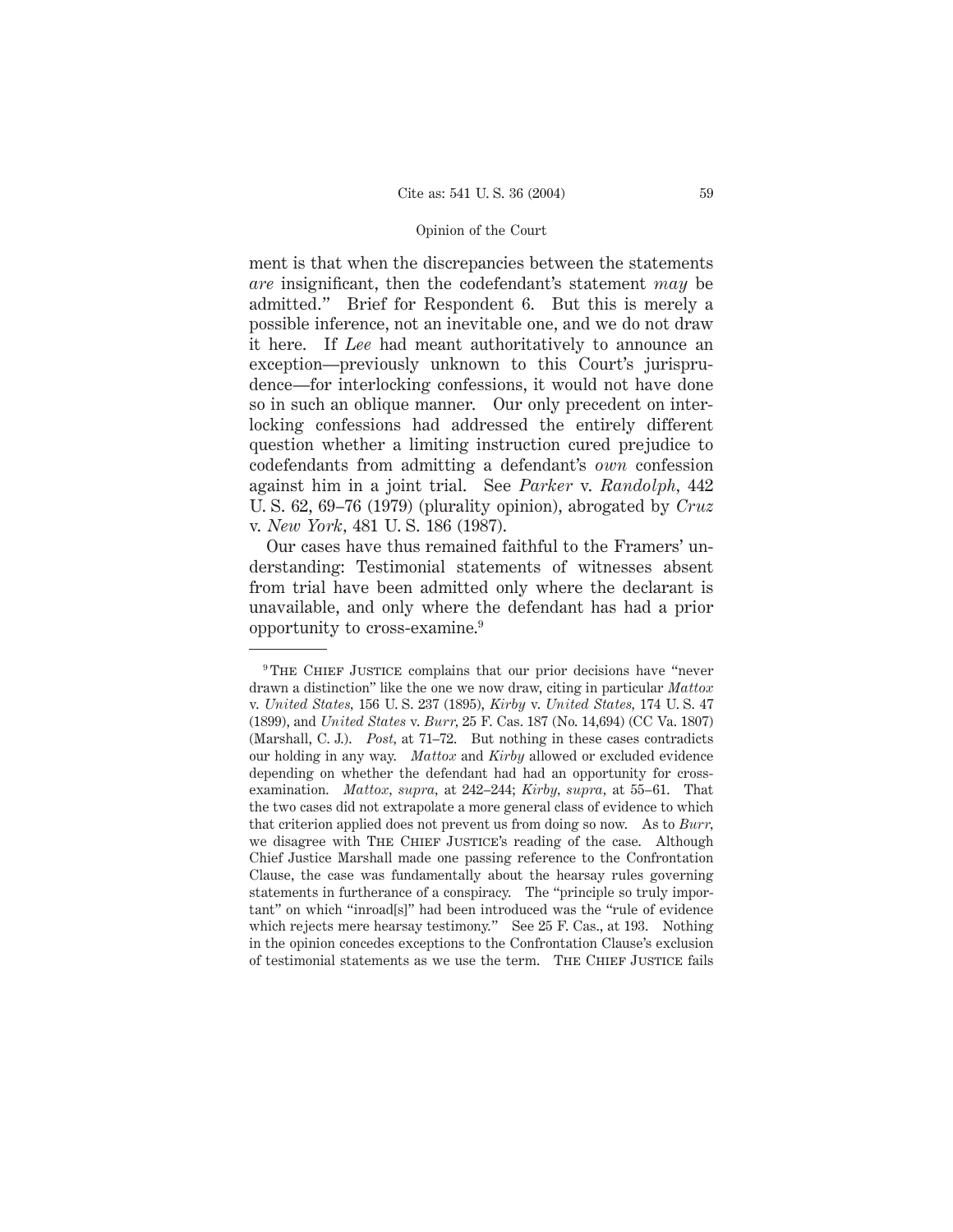### $\overline{V}$

Although the results of our decisions have generally been faithful to the original meaning of the Confrontation Clause, the same cannot be said of our rationales. *Roberts* conditions the admissibility of all hearsay evidence on whether it falls under a "firmly rooted hearsay exception" or bears "particularized guarantees of trustworthiness." 448 U. S., at 66. This test departs from the historical principles identified above in two respects. First, it is too broad: It applies the same mode of analysis whether or not the hearsay consists of *ex parte* testimony. This often results in close constitutional scrutiny in cases that are far removed from the core concerns of the Clause. At the same time, however, the test is too narrow: It admits statements that *do* consist of *ex parte* testimony upon a mere finding of reliability. This malleable standard often fails to protect against paradigmatic confrontation violations.

Members of this Court and academics have suggested that we revise our doctrine to reflect more accurately the original understanding of the Clause. See, *e. g., Lilly,* 527 U. S., at 140–143 (Breyer, J., concurring); *White,* 502 U. S., at 366

to identify a single case (aside from one minor, arguable exception, see *supra,* at 58, n. 8), where we have admitted testimonial statements based on indicia of reliability other than a prior opportunity for crossexamination. If nothing else, the test we announce is an empirically accurate explanation of the results our cases have reached.

Finally, we reiterate that, when the declarant appears for crossexamination at trial, the Confrontation Clause places no constraints at all on the use of his prior testimonial statements. See *California* v. *Green,* 399 U. S. 149, 162 (1970). It is therefore irrelevant that the reliability of some out-of-court statements " 'cannot be replicated, even if the declarant testifies to the same matters in court.'" Post, at 74 (quoting *United States* v. *Inadi,* 475 U. S. 387, 395 (1986)). The Clause does not bar admission of a statement so long as the declarant is present at trial to defend or explain it. (The Clause also does not bar the use of testimonial statements for purposes other than establishing the truth of the matter asserted. See *Tennessee* v. *Street,* 471 U. S. 409, 414 (1985).)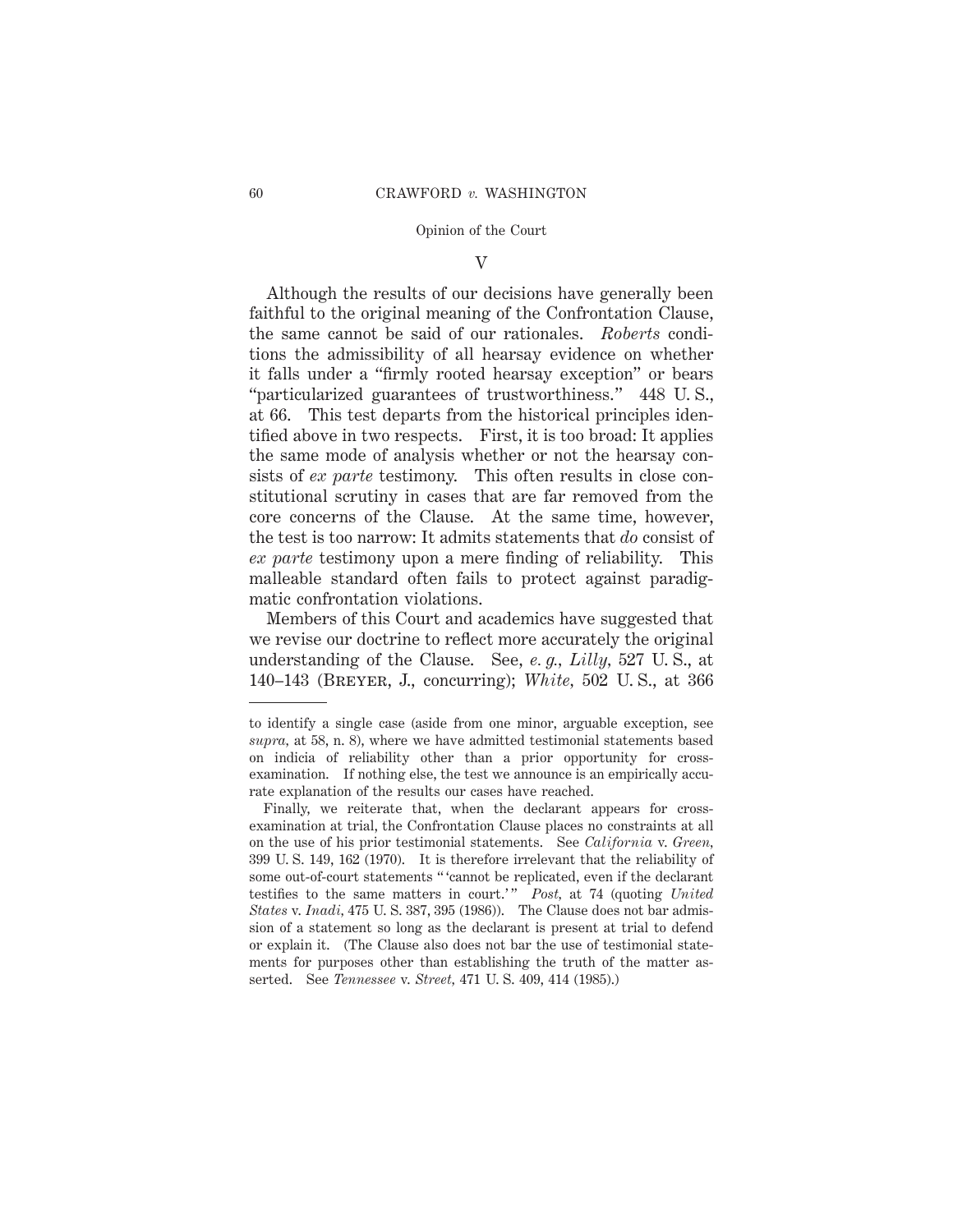(Thomas, J., joined by Scalia, J., concurring in part and concurring in judgment); A. Amar, The Constitution and Criminal Procedure 125–131 (1997); Friedman, Confrontation: The Search for Basic Principles, 86 Geo. L. J. 1011 (1998). They offer two proposals: First, that we apply the Confrontation Clause only to testimonial statements, leaving the remainder to regulation by hearsay law—thus eliminating the overbreadth referred to above. Second, that we impose an absolute bar to statements that are testimonial, absent a prior opportunity to cross-examine—thus eliminating the excessive narrowness referred to above.

In *White,* we considered the first proposal and rejected it. 502 U. S., at 352–353. Although our analysis in this case casts doubt on that holding, we need not definitively resolve whether it survives our decision today, because Sylvia Crawford's statement is testimonial under any definition. This case does, however, squarely implicate the second proposal.

### A

Where testimonial statements are involved, we do not think the Framers meant to leave the Sixth Amendment's protection to the vagaries of the rules of evidence, much less to amorphous notions of "reliability." Certainly none of the authorities discussed above acknowledges any general reliability exception to the common-law rule. Admitting statements deemed reliable by a judge is fundamentally at odds with the right of confrontation. To be sure, the Clause's ultimate goal is to ensure reliability of evidence, but it is a procedural rather than a substantive guarantee. It commands, not that evidence be reliable, but that reliability be assessed in a particular manner: by testing in the crucible of cross-examination. The Clause thus reflects a judgment, not only about the desirability of reliable evidence (a point on which there could be little dissent), but about how reliability can best be determined. Cf. 3 Blackstone, Commentaries, at 373 ("This open examination of witnesses . . . is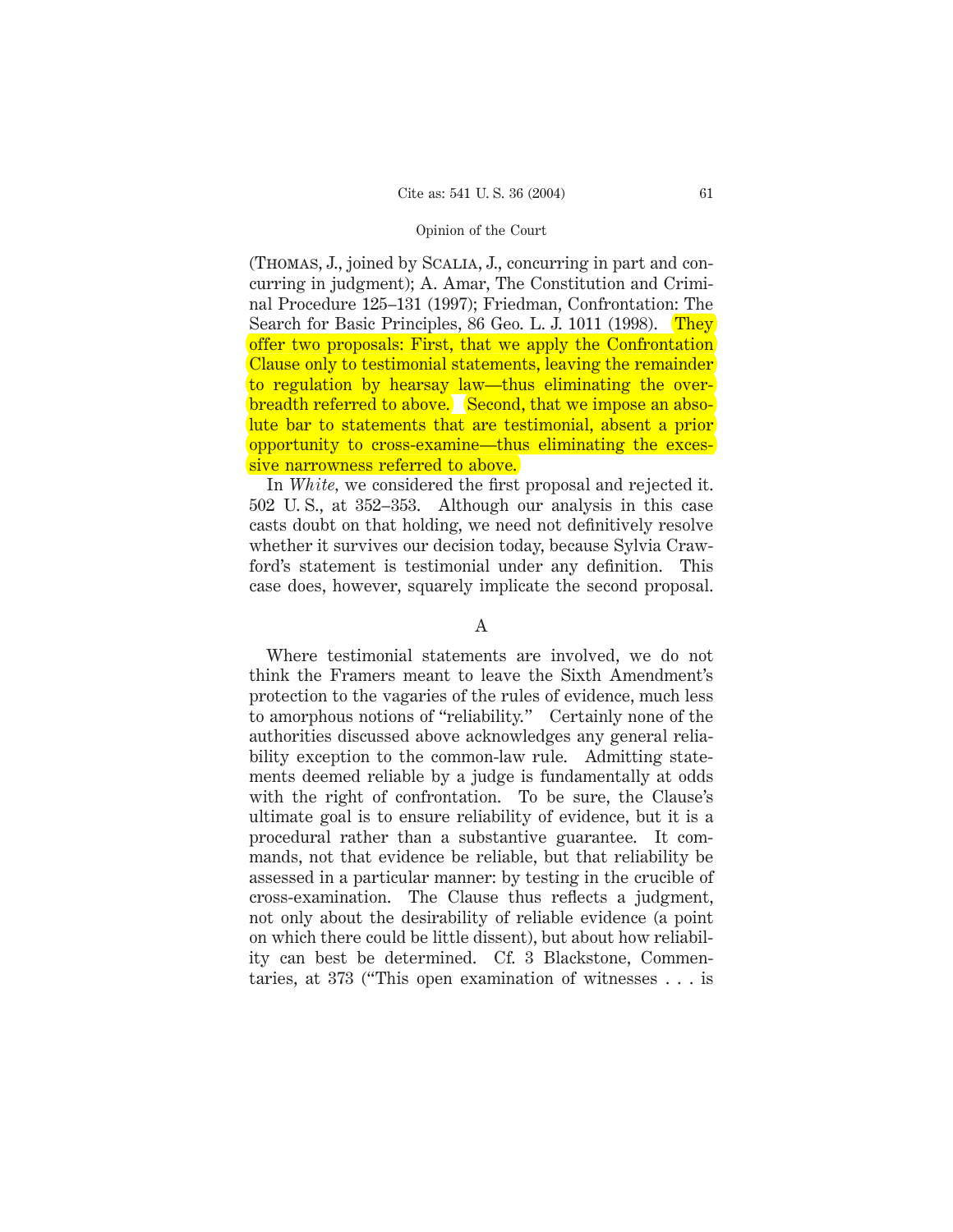much more conducive to the clearing up of truth"); M. Hale, History and Analysis of the Common Law of England 258 (1713) (adversarial testing "beats and bolts out the Truth much better").

The *Roberts* test allows a jury to hear evidence, untested by the adversary process, based on a mere judicial determination of reliability. It thus replaces the constitutionally prescribed method of assessing reliability with a wholly foreign one. In this respect, it is very different from exceptions to the Confrontation Clause that make no claim to be a surrogate means of assessing reliability. For example, the rule of forfeiture by wrongdoing (which we accept) extinguishes confrontation claims on essentially equitable grounds; it does not purport to be an alternative means of determining reliability. See *Reynolds* v. *United States,* 98 U. S. 145, 158–159 (1879).

The Raleigh trial itself involved the very sorts of reliability determinations that *Roberts* authorizes. In the face of Raleigh's repeated demands for confrontation, the prosecution responded with many of the arguments a court applying *Roberts* might invoke today: that Cobham's statements were self-inculpatory, 2 How. St. Tr., at 19, that they were not made in the heat of passion, *id.,* at 14, and that they were not "extracted from [him] upon any hopes or promise of Pardon," *id.,* at 29. It is not plausible that the Framers' only objection to the trial was that Raleigh's judges did not properly weigh these factors before sentencing him to death. Rather, the problem was that the judges refused to allow Raleigh to confront Cobham in court, where he could crossexamine him and try to expose his accusation as a lie.

Dispensing with confrontation because testimony is obviously reliable is akin to dispensing with jury trial because a defendant is obviously guilty. This is not what the Sixth Amendment prescribes.

B

The legacy of *Roberts* in other courts vindicates the Framers' wisdom in rejecting a general reliability exception.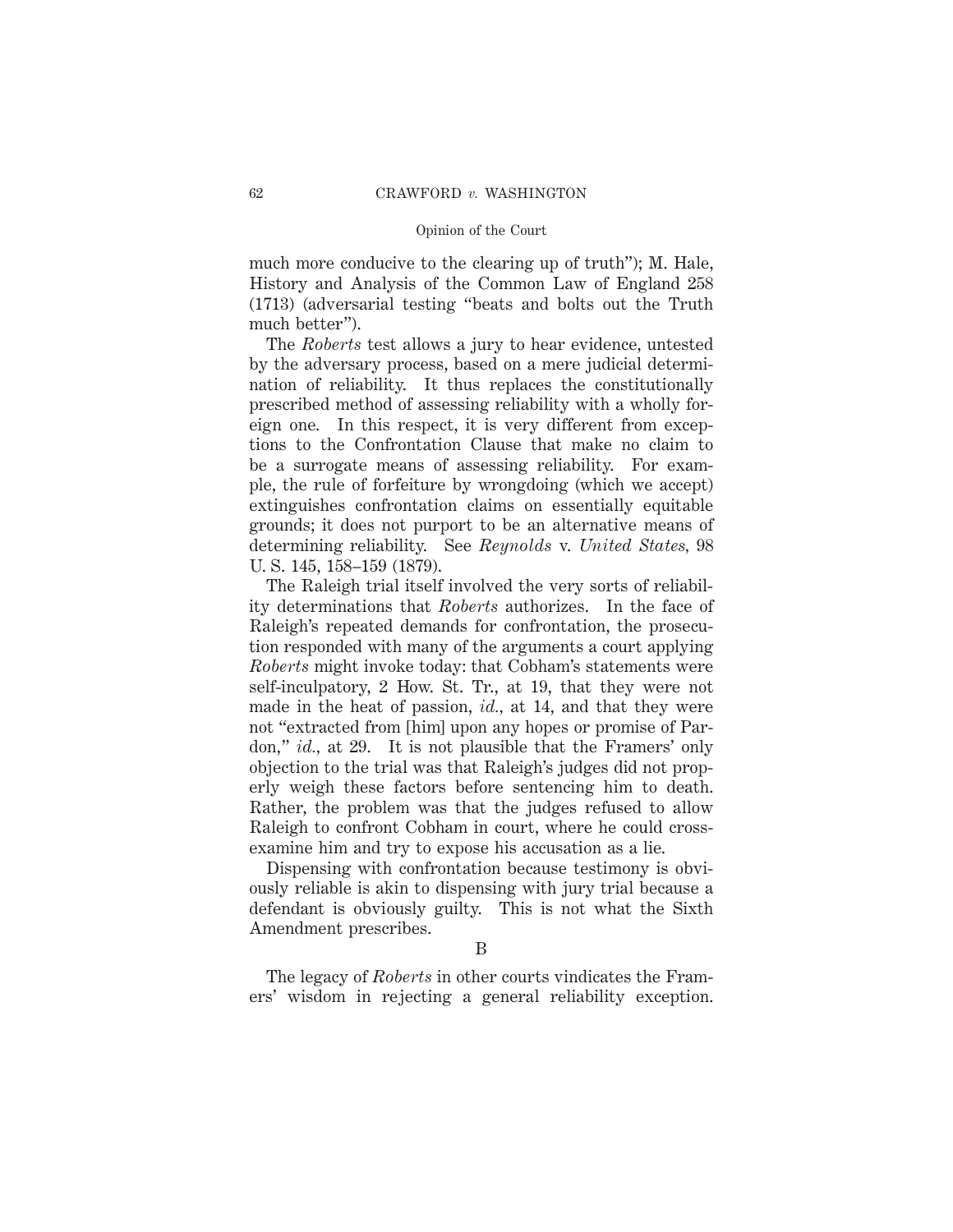The framework is so unpredictable that it fails to provide meaningful protection from even core confrontation violations.

Reliability is an amorphous, if not entirely subjective, concept. There are countless factors bearing on whether a statement is reliable; the nine-factor balancing test applied by the Court of Appeals below is representative. See, *e. g., People* v. *Farrell,* 34 P. 3d 401, 406–407 (Colo. 2001) (eightfactor test). Whether a statement is deemed reliable depends heavily on which factors the judge considers and how much weight he accords each of them. Some courts wind up attaching the same significance to opposite facts. For example, the Colorado Supreme Court held a statement more reliable because its inculpation of the defendant was "detailed," *id.,* at 407, while the Fourth Circuit found a statement more reliable because the portion implicating another was "fleeting," *United States* v. *Photogrammetric Data Servs., Inc.,* 259 F. 3d 229, 245 (2001). The Virginia Court of Appeals found a statement more reliable because the witness was in custody and charged with a crime (thus making the statement more obviously against her penal interest), see *Nowlin* v. *Commonwealth,* 40 Va. App. 327, 335–338, 579 S. E. 2d 367, 371–372 (2003), while the Wisconsin Court of Appeals found a statement more reliable because the witness was *not* in custody and *not* a suspect, see *State* v. *Bintz,* 2002 WI App. 204, ¶ 13, 257 Wis. 2d 177, ¶13, 650 N. W. 2d 913, ¶13. Finally, the Colorado Supreme Court in one case found a statement more reliable because it was given "immediately after" the events at issue, *Farrell, supra,* at 407, while that same court, in another case, found a statement more reliable because two years had elapsed, *Stevens* v. *People,* 29 P. 3d 305, 316 (2001).

The unpardonable vice of the *Roberts* test, however, is not its unpredictability, but its demonstrated capacity to admit core testimonial statements that the Confrontation Clause plainly meant to exclude. Despite the plurality's speculation in *Lilly,* 527 U. S., at 137, that it was "highly unlikely" that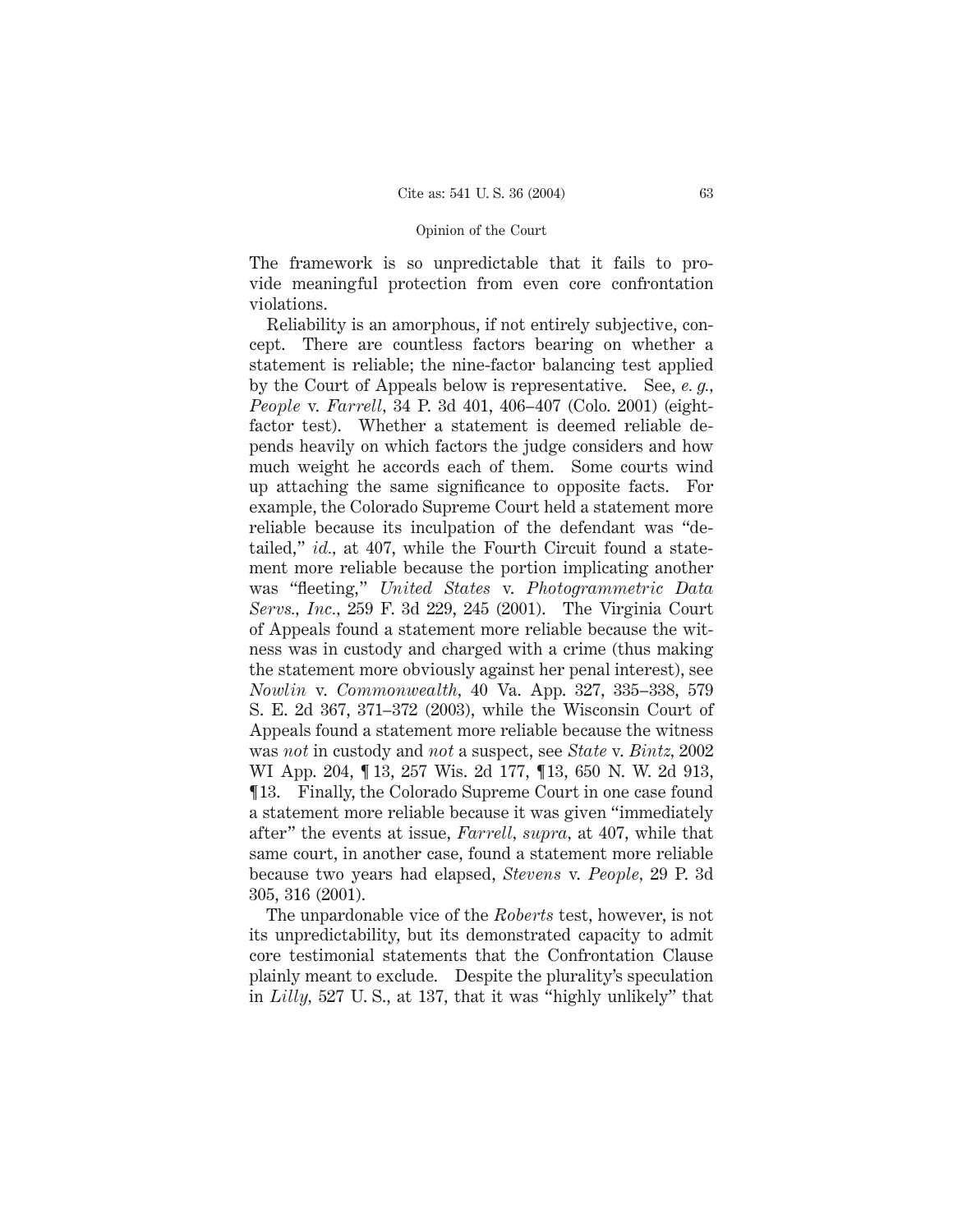accomplice confessions implicating the accused could survive *Roberts,* courts continue routinely to admit them. See *Photogrammetric Data Servs., supra,* at 245–246; *Farrell, supra,* at 406–408; *Stevens, supra,* at 314–318; *Taylor* v. *Commonwealth,* 63 S. W. 3d 151, 166–168 (Ky. 2001); *State* v. *Hawkins,* No. 2001–P–0060, 2002 WL 31895118, ¶¶ 34–37, \*6 (Ohio App., Dec. 31, 2002); *Bintz, supra,* ¶¶ 7–14, 257 Wis. 2d, at 183–188, 650 N. W. 2d, at 916–918; *People* v. *Lawrence,* 55 P. 3d 155, 160–161 (Colo. App. 2001); *State* v. *Jones,* 171 Ore. App. 375, 387–391, 15 P. 3d 616, 623–625 (2000); *State* v. *Marshall,* 136 Ohio App. 3d 742, 747–748, 737 N. E. 2d 1005, 1009 (2000); *People* v. *Schutte,* 240 Mich. App. 713, 718–721, 613 N. W. 2d 370, 376–377 (2000); *People* v. *Thomas,* 313 Ill. App. 3d 998, 1005–1007, 730 N. E. 2d 618, 625–626 (2000); cf. *Nowlin, supra,* at 335–338, 579 S. E. 2d, at 371–372 (witness confessed to a related crime); *People* v. *Campbell,* 309 Ill. App. 3d 423, 431–432, 721 N. E. 2d 1225, 1230 (1999) (same). One recent study found that, after *Lilly,* appellate courts admitted accomplice statements to the authorities in 25 out of 70 cases—more than one-third of the time. Kirst, Appellate Court Answers to the Confrontation Questions in *Lilly v. Virginia,* 53 Syracuse L. Rev. 87, 105 (2003). Courts have invoked *Roberts* to admit other sorts of plainly testimonial statements despite the absence of any opportunity to cross-examine. See *United States* v. *Aguilar,* 295 F. 3d 1018, 1021–1023 (CA9 2002) (plea allocution showing existence of a conspiracy); *United States* v. *Centracchio,* 265 F. 3d 518, 527–530 (CA7 2001) (same); *United States* v. *Dolah,* 245 F. 3d 98, 104–105 (CA2 2001) (same); *United States* v. *Petrillo,* 237 F. 3d 119, 122–123 (CA2 2000) (same); *United States* v. *Moskowitz,* 215 F. 3d 265, 268–269 (CA2 2000) *(per curiam)* (same); *United States* v. *Gallego,* 191 F. 3d 156, 166– 168 (CA2 1999) (same); *United States* v. *Papajohn,* 212 F. 3d 1112, 1118–1120 (CA8 2000) (grand jury testimony); *United States* v. *Thomas,* 30 Fed. Appx. 277, 279 (CA4 2002) *(per curiam)* (same); *Bintz, supra,* ¶¶ 15–22, 257 Wis. 2d, at 188–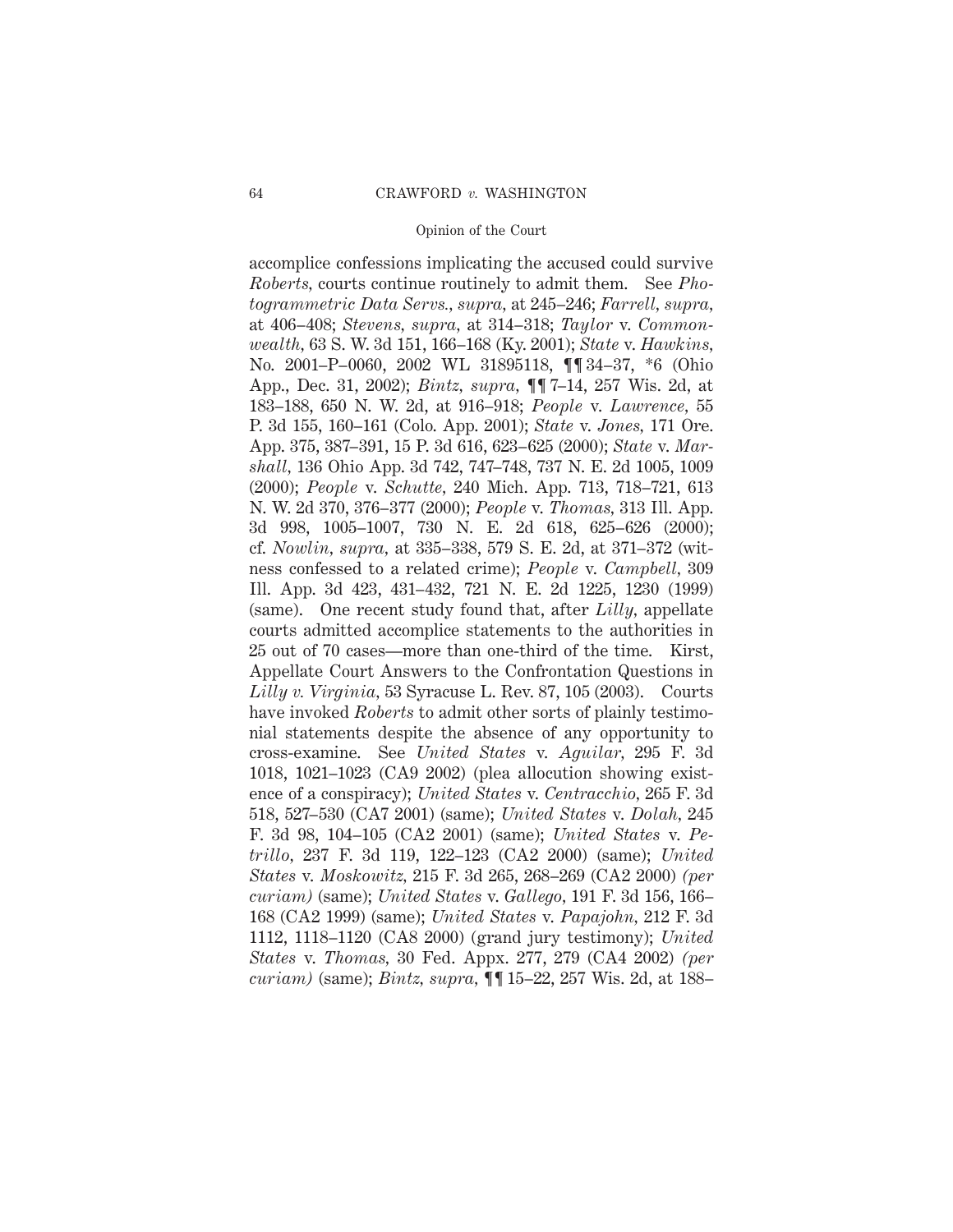191, 650 N. W. 2d, at 918–920 (prior trial testimony); *State* v. *McNeill,* 140 N. C. App. 450, 457–460, 537 S. E. 2d 518, 523– 524 (2000) (same).

To add insult to injury, some of the courts that admit untested testimonial statements find reliability in the very factors that *make* the statements testimonial. As noted earlier, one court relied on the fact that the witness's statement was made to police while in custody on pending charges—the theory being that this made the statement more clearly against penal interest and thus more reliable. *Nowlin, supra,* at 335–338, 579 S. E. 2d, at 371–372. Other courts routinely rely on the fact that a prior statement is given under oath in judicial proceedings. *E. g., Gallego, supra,* at 168 (plea allocution); *Papajohn, supra,* at 1120 (grand jury testimony). That inculpating statements are given in a testimonial setting is not an antidote to the confrontation problem, but rather the trigger that makes the Clause's demands most urgent. It is not enough to point out that most of the usual safeguards of the adversary process attend the statement, when the single safeguard missing is the one the Confrontation Clause demands.

# $\overline{C}$

*Roberts*' failings were on full display in the proceedings below. Sylvia Crawford made her statement while in police custody, herself a potential suspect in the case. Indeed, she had been told that whether she would be released "depend[ed] on how the investigation continues." App. 81. In response to often leading questions from police detectives, she implicated her husband in Lee's stabbing and at least arguably undermined his self-defense claim. Despite all this, the trial court admitted her statement, listing several reasons why it was reliable. In its opinion reversing, the Court of Appeals listed several *other* reasons why the statement was *not* reliable. Finally, the State Supreme Court relied exclusively on the interlocking character of the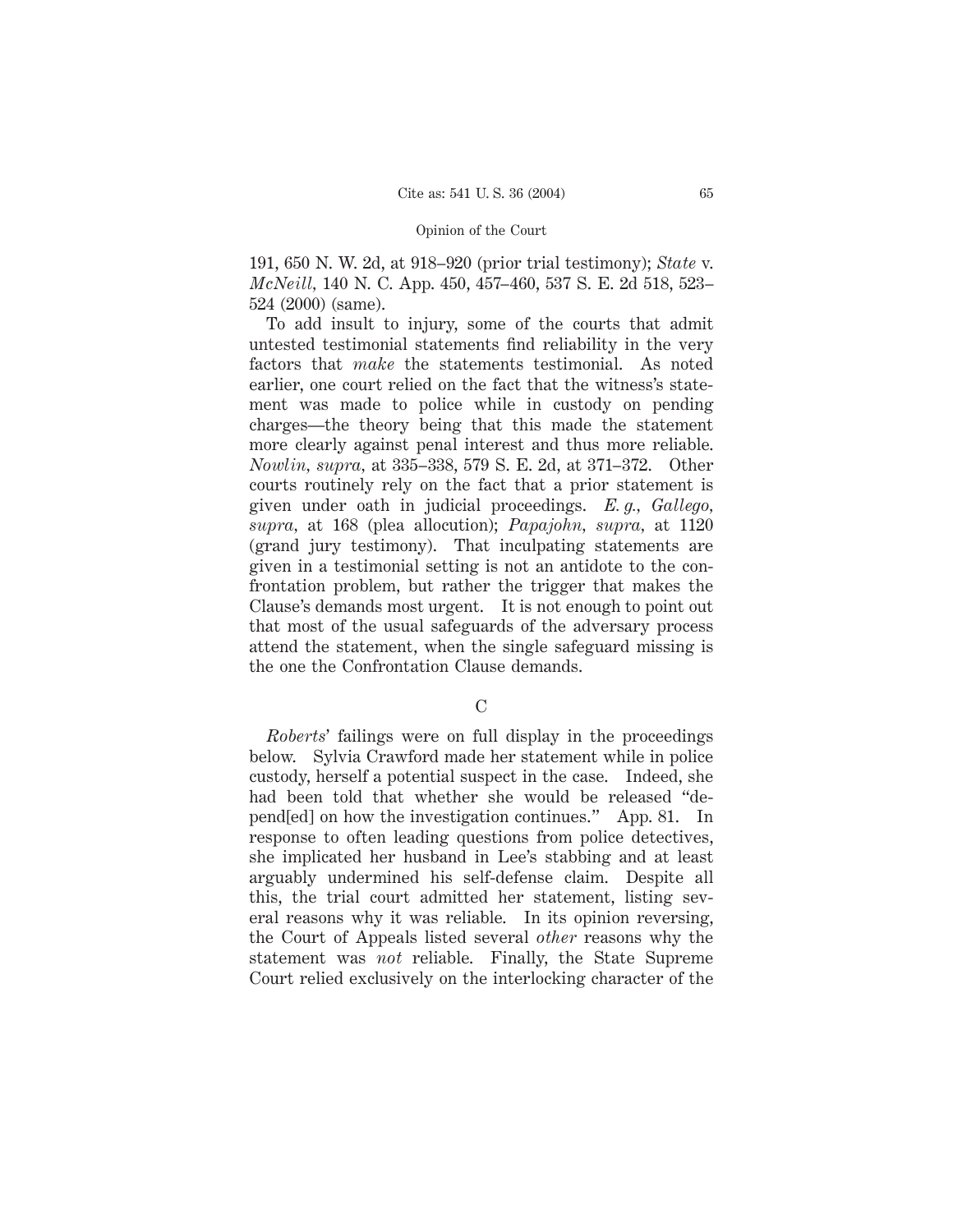statement and disregarded every other factor the lower courts had considered. The case is thus a self-contained demonstration of *Roberts'* unpredictable and inconsistent application.

Each of the courts also made assumptions that crossexamination might well have undermined. The trial court, for example, stated that Sylvia Crawford's statement was reliable because she was an eyewitness with direct knowledge of the events. But Sylvia at one point told the police that she had "shut [her] eyes and . . . didn't really watch" part of the fight, and that she was "in shock." App. 134. The trial court also buttressed its reliability finding by claiming that Sylvia was "being questioned by law enforcement, and, thus, the [questioner] is . . . neutral to her and not someone who would be inclined to advance her interests and shade her version of the truth unfavorably toward the defendant." *Id.,* at 77. The Framers would be astounded to learn that *ex parte* testimony could be admitted against a criminal defendant because it was elicited by "neutral" government officers. But even if the court's assessment of the officer's motives was accurate, it says nothing about Sylvia's perception of her situation. Only cross-examination could reveal that.

The State Supreme Court gave dispositive weight to the interlocking nature of the two statements—that they were both ambiguous as to when and whether Lee had a weapon. The court's claim that the two statements were *equally* ambiguous is hard to accept. Petitioner's statement is ambiguous only in the sense that he had lingering doubts about his recollection: "A. I could a swore I seen him goin' for somethin' before, right before everything happened. . . . [B]ut I'm not positive." *Id.,* at 155. Sylvia's statement, on the other hand, is truly inscrutable, since the key timing detail was simply assumed in the leading question she was asked: "Q. Did Kenny do anything to fight back from this assault?" *Id.,* at 137 (punctuation added). Moreover, Sylvia specifi-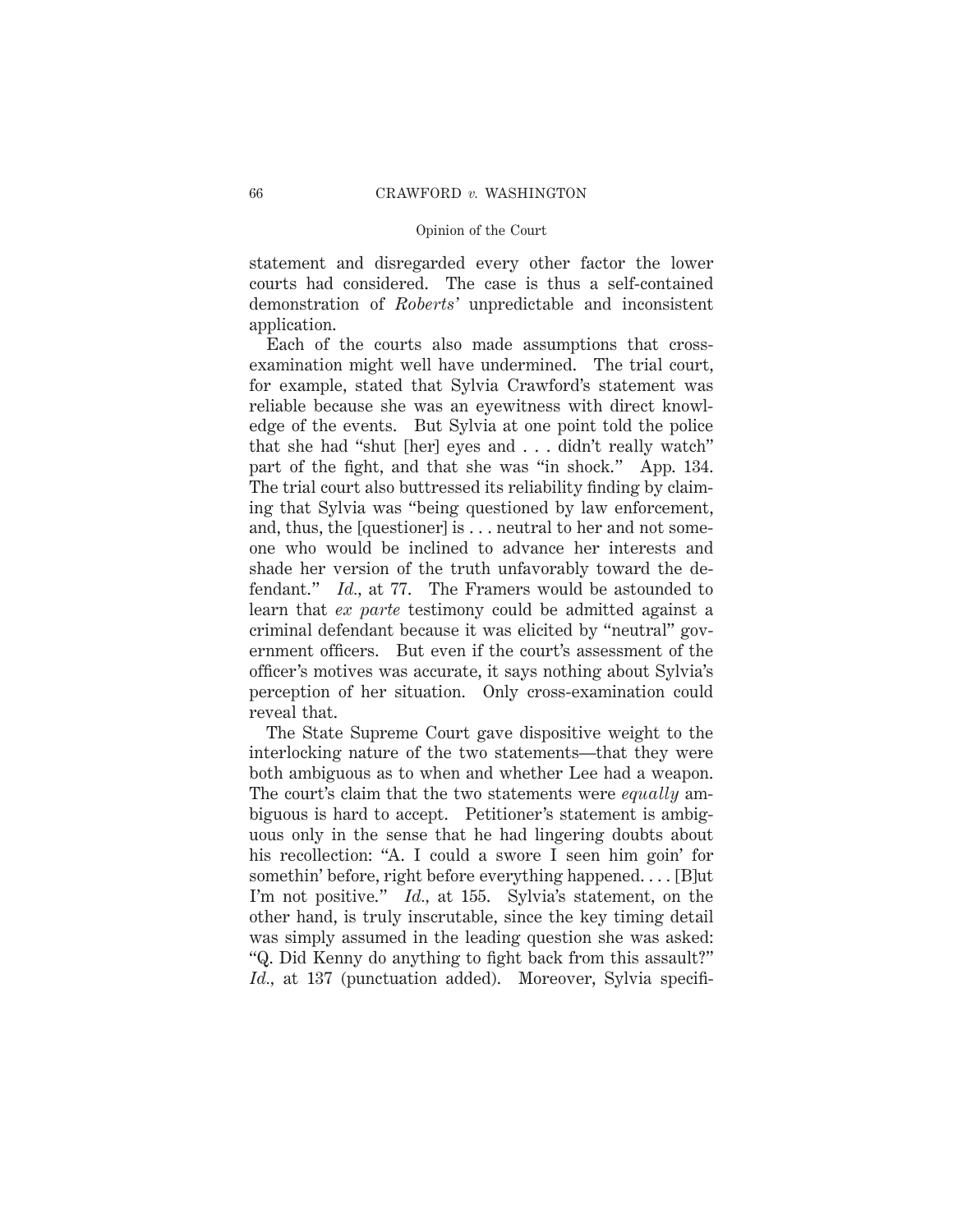cally said Lee had nothing in his hands after he was stabbed, while petitioner was not asked about that.

The prosecutor obviously did not share the court's view that Sylvia's statement was ambiguous—he called it "damning evidence" that "completely refutes [petitioner's] claim of self-defense." Tr. 468 (Oct. 21, 1999). We have no way of knowing whether the jury agreed with the prosecutor or the court. Far from obviating the need for cross-examination, the "interlocking" ambiguity of the two statements made it all the more imperative that they be tested to tease out the truth.

We readily concede that we could resolve this case by simply reweighing the "reliability factors" under *Roberts* and finding that Sylvia Crawford's statement falls short. But we view this as one of those rare cases in which the result below is so improbable that it reveals a fundamental failure on our part to interpret the Constitution in a way that secures its intended constraint on judicial discretion. Moreover, to reverse the Washington Supreme Court's decision after conducting our own reliability analysis would perpetuate, not avoid, what the Sixth Amendment condemns. The Constitution prescribes a procedure for determining the reliability of testimony in criminal trials, and we, no less than the state courts, lack authority to replace it with one of our own devising.

We have no doubt that the courts below were acting in utmost good faith when they found reliability. The Framers, however, would not have been content to indulge this assumption. They knew that judges, like other government officers, could not always be trusted to safeguard the rights of the people; the likes of the dread Lord Jeffreys were not yet too distant a memory. They were loath to leave too much discretion in judicial hands. Cf. U. S. Const., Amdt. 6 (criminal jury trial); Amdt. 7 (civil jury trial); *Ring* v. *Arizona,* 536 U. S. 584, 611–612 (2002) (Scalia, J., concurring). By replacing categorical constitutional guarantees with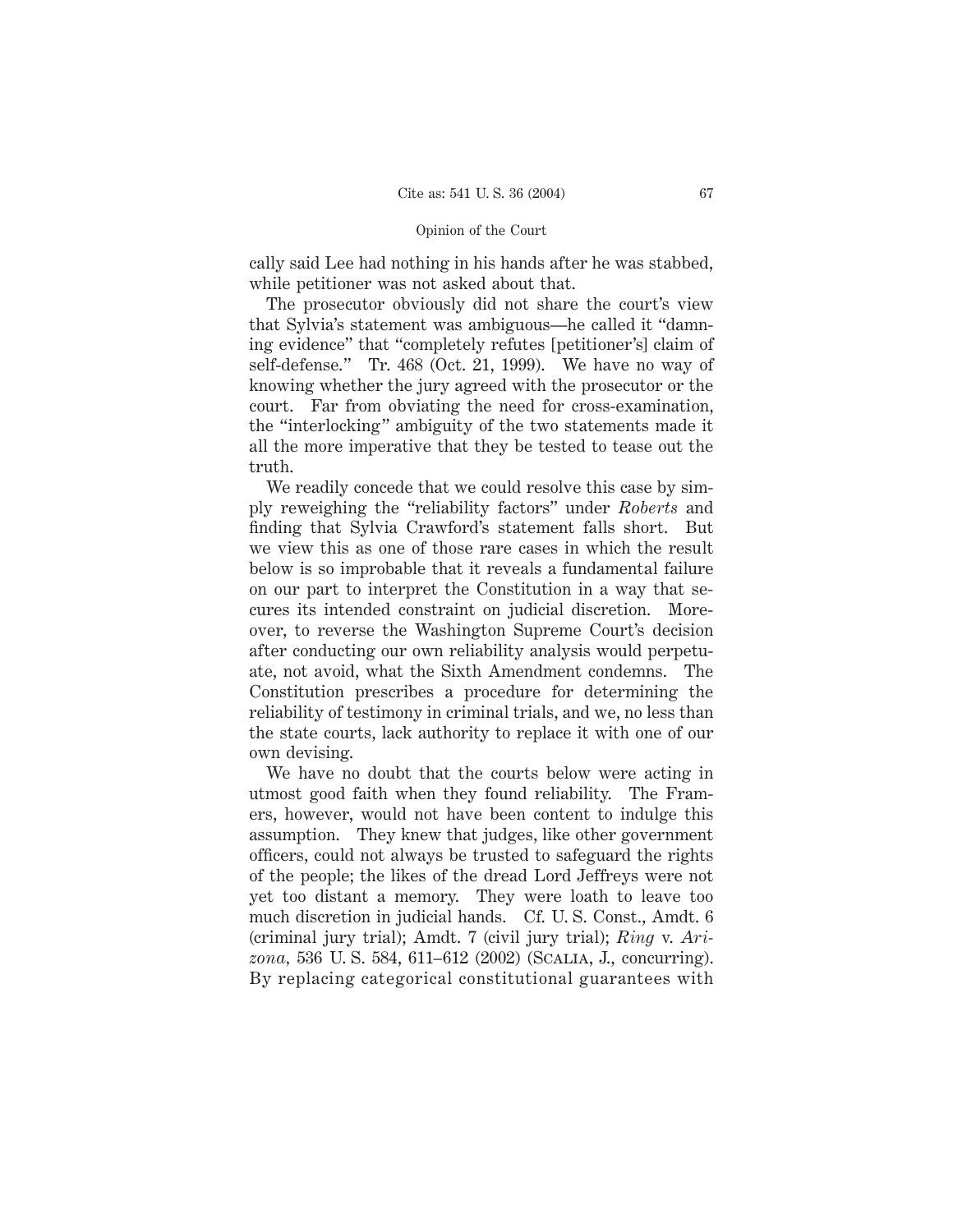open-ended balancing tests, we do violence to their design. Vague standards are manipulable, and, while that might be a small concern in run-of-the-mill assault prosecutions like this one, the Framers had an eye toward politically charged cases like Raleigh's—great state trials where the impartiality of even those at the highest levels of the judiciary might not be so clear. It is difficult to imagine *Roberts'* providing any meaningful protection in those circumstances.

\*\*\*

Where nontestimonial hearsay is at issue, it is wholly consistent with the Framers' design to afford the States flexibility in their development of hearsay law—as does *Roberts,* and as would an approach that exempted such statements from Confrontation Clause scrutiny altogether. Where testimonial evidence is at issue, however, the Sixth Amendment demands what the common law required: unavailability and a prior opportunity for cross-examination. We leave for another day any effort to spell out a comprehensive definition of "testimonial." <sup>10</sup> Whatever else the term covers, it applies at a minimum to prior testimony at a preliminary hearing, before a grand jury, or at a former trial; and to police interrogations. These are the modern practices with closest kinship to the abuses at which the Confrontation Clause was directed.

In this case, the State admitted Sylvia's testimonial statement against petitioner, despite the fact that he had no opportunity to cross-examine her. That alone is sufficient to make out a violation of the Sixth Amendment. *Roberts* notwithstanding, we decline to mine the record in search of indicia of reliability. Where testimonial statements are at

<sup>10</sup> We acknowledge The Chief Justice's objection, *post,* at 75–76, that our refusal to articulate a comprehensive definition in this case will cause interim uncertainty. But it can hardly be any worse than the status quo. See *supra,* at 63–67, and cases cited. The difference is that the *Roberts* test is *inherently,* and therefore *permanently,* unpredictable.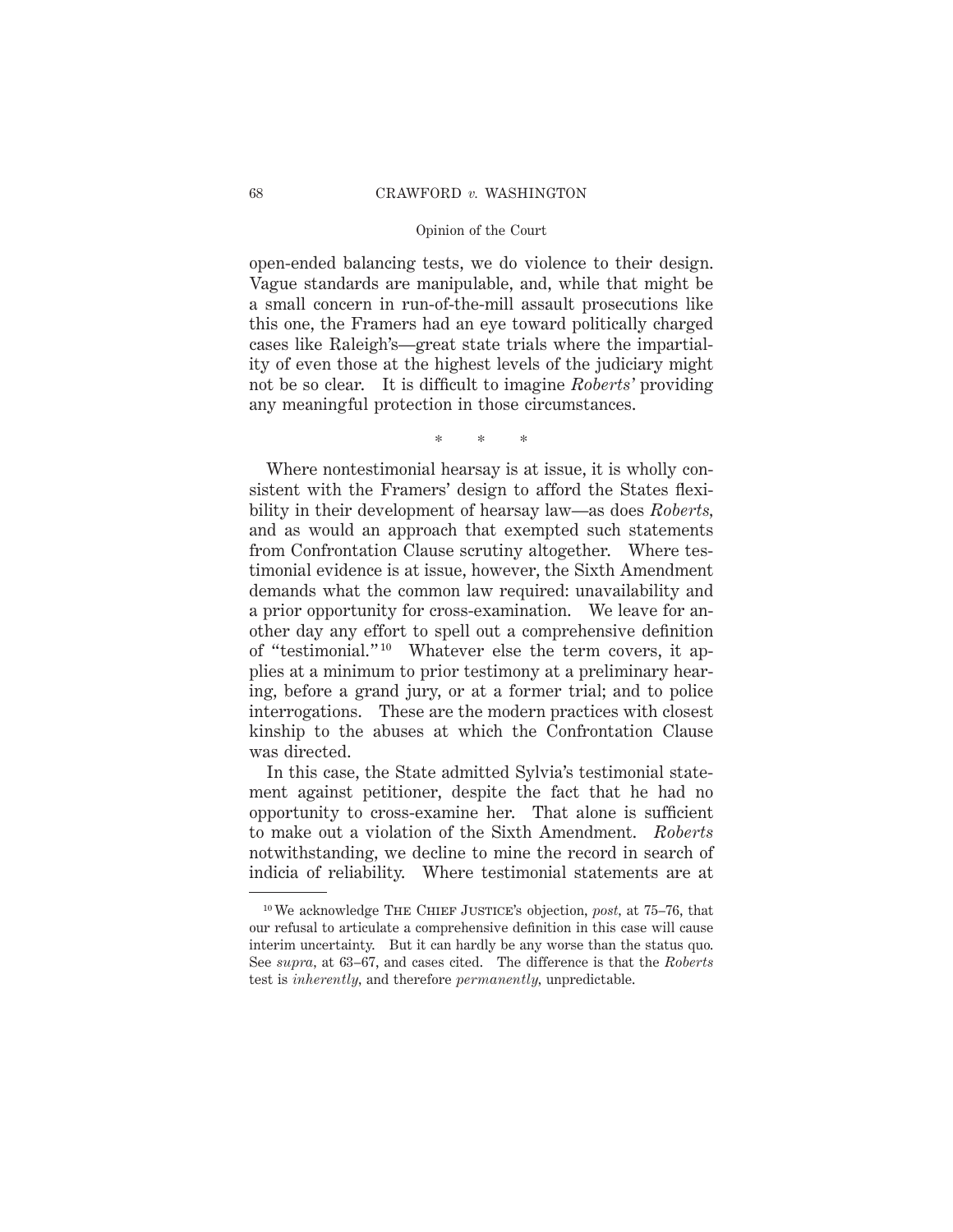issue, the only indicium of reliability sufficient to satisfy constitutional demands is the one the Constitution actually prescribes: confrontation.

The judgment of the Washington Supreme Court is reversed, and the case is remanded for further proceedings not inconsistent with this opinion.

# *It is so ordered.*

Chief Justice Rehnquist, with whom Justice O'Connor joins, concurring in the judgment.

I dissent from the Court's decision to overrule *Ohio* v. *Roberts,* 448 U. S. 56 (1980). I believe that the Court's adoption of a new interpretation of the Confrontation Clause is not backed by sufficiently persuasive reasoning to overrule long-established precedent. Its decision casts a mantle of uncertainty over future criminal trials in both federal and state courts, and is by no means necessary to decide the present case.

The Court's distinction between testimonial and nontestimonial statements, contrary to its claim, is no better rooted in history than our current doctrine. Under the common law, although the courts were far from consistent, out-ofcourt statements made by someone other than the accused and not taken under oath, unlike *ex parte* depositions or affidavits, were generally not considered substantive evidence upon which a conviction could be based.1 See, *e. g., King* v.

<sup>&</sup>lt;sup>1</sup> Modern scholars have concluded that at the time of the founding the law had yet to fully develop the exclusionary component of the hearsay rule and its attendant exceptions, and thus hearsay was still often heard by the jury. See Gallanis, The Rise of Modern Evidence Law, 84 Iowa L. Rev. 499, 534–535 (1999); Mosteller, Remaking Confrontation Clause and Hearsay Doctrine Under the Challenge of Child Sexual Abuse Prosecutions, 1993 U. Ill. L. Rev. 691, 738–746. In many cases, hearsay alone was generally not considered sufficient to support a conviction; rather, it was used to corroborate sworn witness testimony. See 5 J. Wigmore, Evidence § 1364, pp. 17, 19–20, 19, n. 33 (J. Chadbourn rev. 1974) (hereinafter Wigmore) (noting in the 1600's and early 1700's testimonial and non-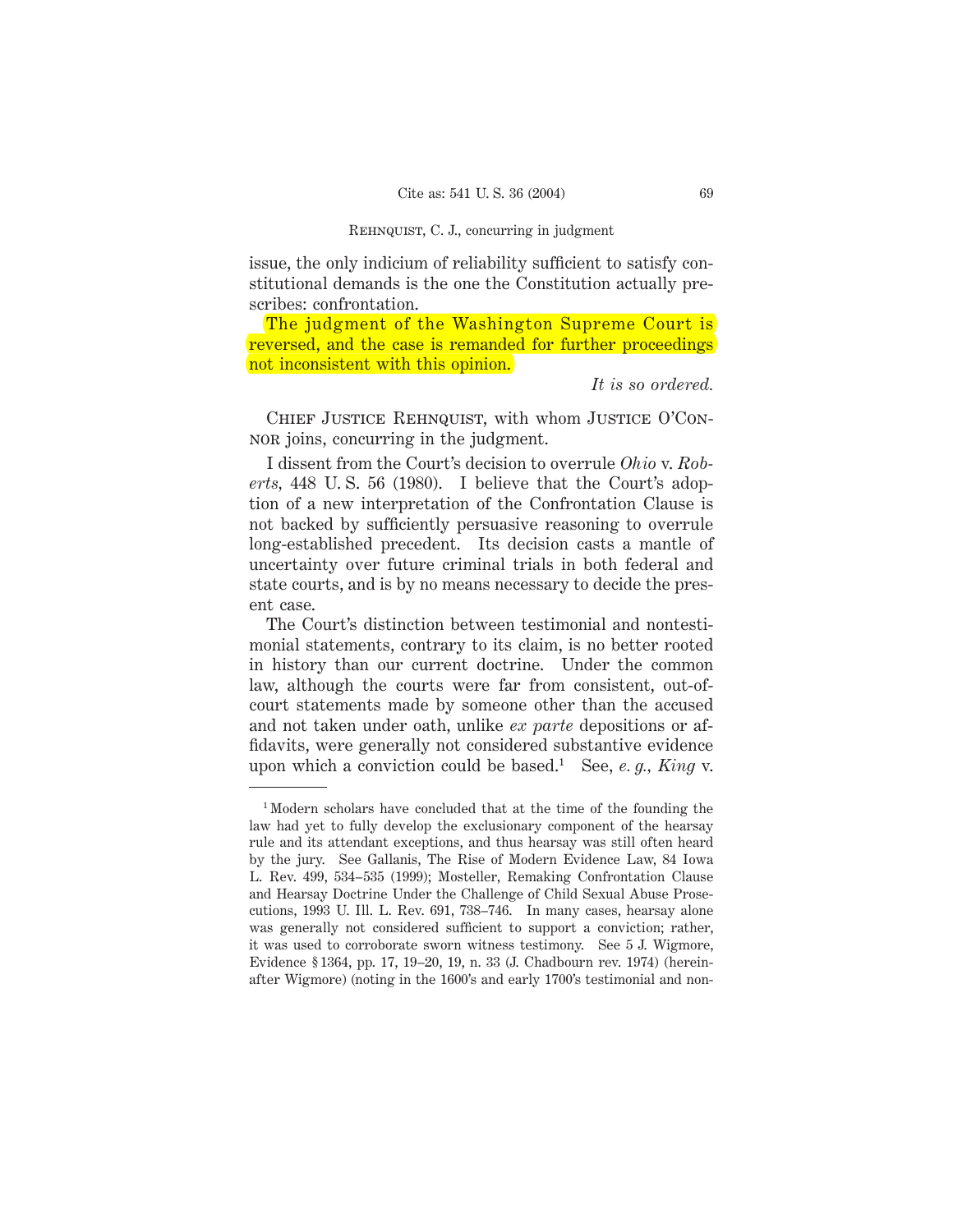*Brasier,* 1 Leach 199, 200, 168 Eng. Rep. 202 (K. B. 1779); see also J. Langbein, Origins of Adversary Criminal Trial 235–242 (2003); G. Gilbert, Evidence 152 (3d ed. 1769).2 Testimonial statements such as accusatory statements to police officers likely would have been disapproved of in the 18th century, not necessarily because they resembled *ex parte* affidavits or depositions as the Court reasons, but more likely than not because they were not made under oath.3 See *King* v. *Woodcock,* 1 Leach 500, 503, 168 Eng. Rep. 352, 353 (1789) (noting that a statement taken by a justice of the peace may not be admitted into evidence unless taken under oath).

<sup>2</sup> Gilbert's noted in 1769:

testimonial hearsay was permissible to corroborate direct testimony); see also J. Langbein, Origins of Adversary Criminal Trial 238–239 (2003). Even when unsworn hearsay was proffered as substantive evidence, however, because of the predominance of the oath in society, juries were largely skeptical of it. See Landsman, Rise of the Contentious Spirit: Adversary Procedure in Eighteenth Century England, 75 Cornell L. Rev. 497, 506 (1990) (describing late 17th-century sentiments); Langbein, Criminal Trial before the Lawyers, 45 U. Chi. L. Rev. 263, 291–293 (1978). In the 18th century, unsworn hearsay was simply held to be of much lesser value than were sworn affidavits or depositions.

<sup>&</sup>quot;Hearsay is no Evidence . . . though a Person Testify what he hath heard upon Oath, yet the Person who spake it was not upon Oath; and if a Man had been in Court and said the same Thing and had not sworn it, he had not been believed in a Court of Justice; for all Credit being derived from Attestation and Evidence, it can rise no higher than the Fountain from whence it flows, and if the first Speech was without Oath, an Oath that there was such a Speech makes it no more than a bare speaking, and so of no Value in a Court of Justice, where all Things were determined under the Solemnities of an Oath . . . ."

<sup>3</sup> Confessions not taken under oath were admissible against a confessor because " 'the most obvious Principles of Justice, Policy, and Humanity' " prohibited an accused from attesting to his statements. 1 G. Gilbert, Evidence 216 (C. Lofft ed. 1791). Still, these unsworn confessions were considered evidence only against the confessor as the Court points out, see *ante,* at 52, and in cases of treason, were insufficient to support even the conviction of the confessor, 2 W. Hawkins, Pleas of the Crown, ch. 46, § 4, p. 604, n. 3 (T. Leach 6th ed. 1787).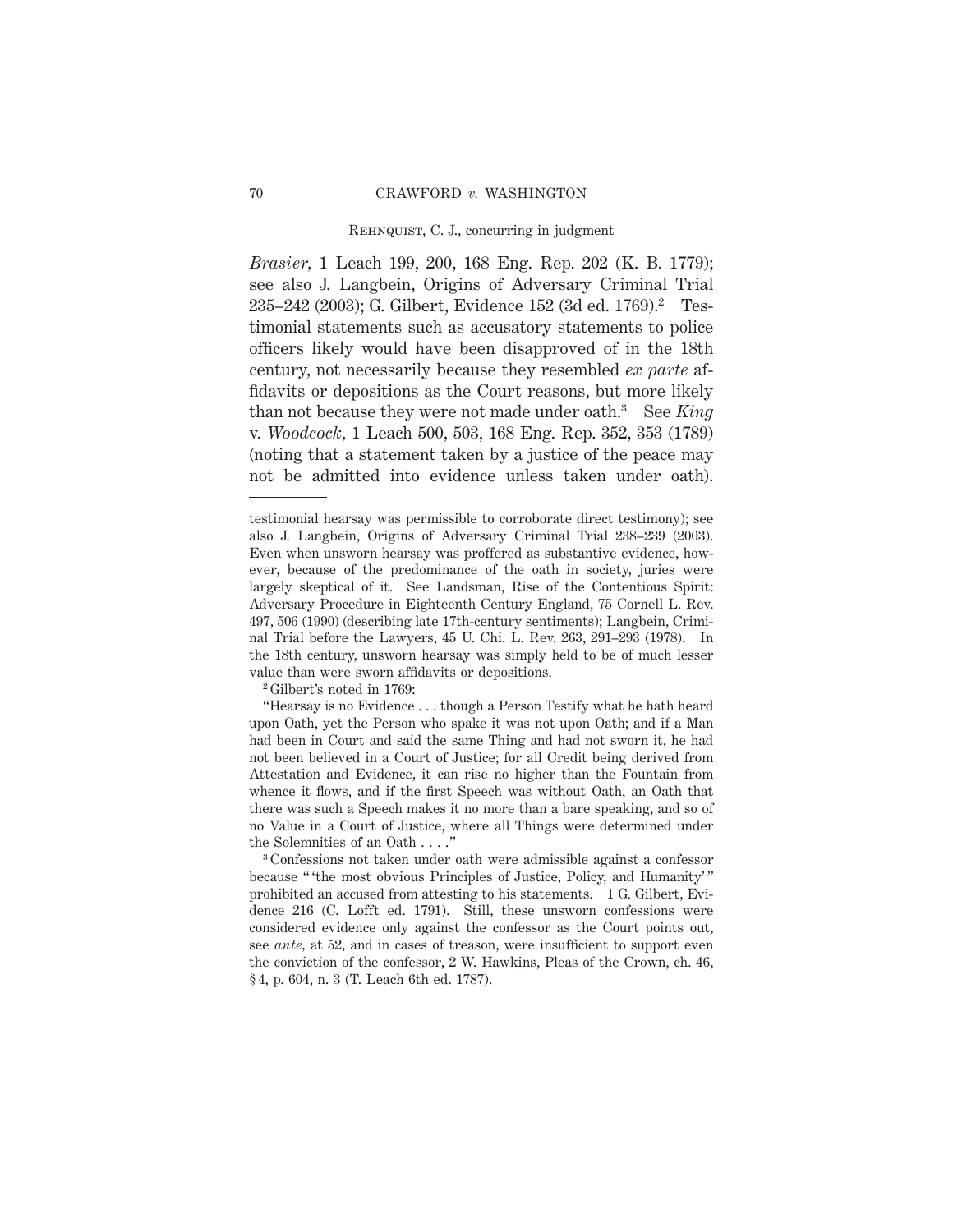Without an oath, one usually did not get to the second step of whether confrontation was required.

Thus, while I agree that the Framers were mainly concerned about sworn affidavits and depositions, it does not follow that they were similarly concerned about the Court's broader category of testimonial statements. See 2 N. Webster, An American Dictionary of the English Language (1828) (defining "Testimony" as "[a] solemn declaration or affirmation made for the purpose of establishing or proving some fact. *Such affirmation in judicial proceedings, may be verbal or written, but must be under oath*" (emphasis added)). As far as I can tell, unsworn testimonial statements were treated no differently at common law than were nontestimonial statements, and it seems to me any classification of statements as testimonial beyond that of sworn affidavits and depositions will be somewhat arbitrary, merely a proxy for what the Framers might have intended had such evidence been liberally admitted as substantive evidence like it is today.4

I therefore see no reason why the distinction the Court draws is preferable to our precedent. Starting with Chief Justice Marshall's interpretation as a Circuit Justice in 1807, 16 years after the ratification of the Sixth Amendment, *United States* v. *Burr,* 25 F. Cas. 187, 193 (No. 14,694) (CC Va. 1807), continuing with our cases in the late 19th century, *Mattox* v. *United States,* 156 U. S. 237, 243–244 (1895); *Kirby*

<sup>4</sup> The fact that the prosecution introduced an unsworn examination in 1603 at Sir Walter Raleigh's trial, as the Court notes, see *ante,* at 52, says little about the Court's distinction between testimonial and nontestimonial statements. Our precedent indicates that unsworn testimonial statements, as do some nontestimonial statements, raise confrontation concerns once admitted into evidence, see, *e. g., Lilly* v. *Virginia,* 527 U. S. 116 (1999); *Lee* v. *Illinois,* 476 U. S. 530 (1986), and I do not contend otherwise. My point is not that the Confrontation Clause does not reach these statements, but rather that it is far from clear that courts in the late 18th century would have treated unsworn statements, even testimonial ones, the same as sworn statements.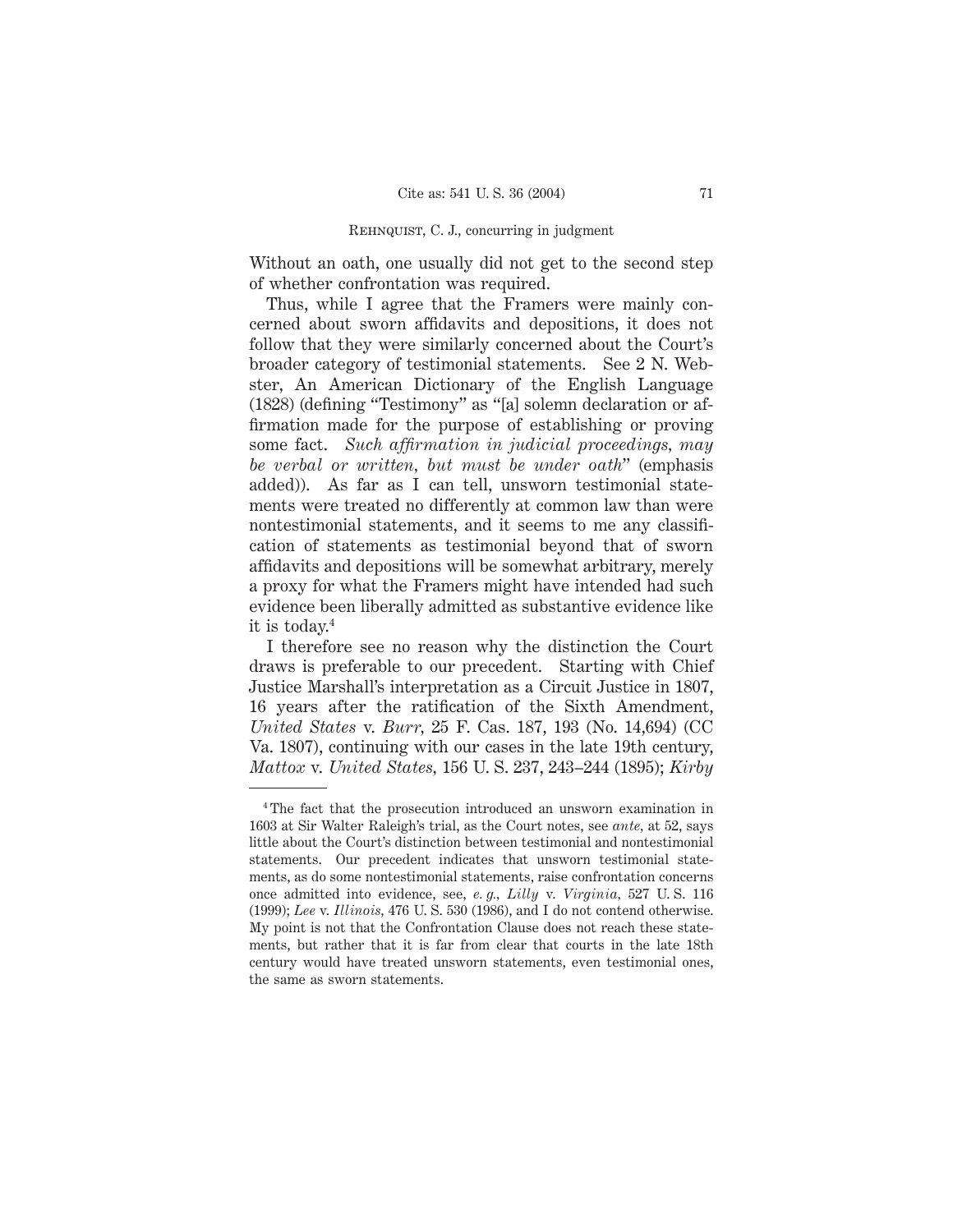v. *United States,* 174 U. S. 47, 54–57 (1899), and through today, *e. g., White* v. *Illinois,* 502 U. S. 346, 352–353 (1992), we have never drawn a distinction between testimonial and nontestimonial statements. And for that matter, neither has any other court of which I am aware. I see little value in trading our precedent for an imprecise approximation at this late date.

I am also not convinced that the Confrontation Clause categorically requires the exclusion of testimonial statements. Although many States had their own Confrontation Clauses, they were of recent vintage and were not interpreted with any regularity before 1791. State cases that recently followed the ratification of the Sixth Amendment were not uniform; the Court itself cites state cases from the early 19th century that took a more stringent view of the right to confrontation than does the Court, prohibiting former testimony even if the witness was subjected to cross-examination. See *ante,* at 50 (citing *Finn* v. *Commonwealth,* 26 Va. 701, 708 (1827); *State* v. *Atkins,* 1 Tenn. 229 (Super. L. & Eq. 1807) *(per curiam)*).

Nor was the English law at the time of the framing entirely consistent in its treatment of testimonial evidence. Generally *ex parte* affidavits and depositions were excluded as the Court notes, but even that proposition was not universal. See *King* v. *Eriswell,* 3 T. R. 707, 100 Eng. Rep. 815 (K. B. 1790) (affirming by an equally divided court the admission of an *ex parte* examination because the declarant was unavailable to testify); *King* v. *Westbeer,* 1 Leach 12, 13, 168 Eng. Rep. 108, 109 (1739) (noting the admission of an *ex parte* affidavit); see also 1 M. Hale, Pleas of the Crown 585–586 (1736) (noting that statements of "accusers and witnesses" which were taken under oath could be admitted into evidence if the declarant was "dead or not able to travel"). Wigmore notes that sworn examinations of witnesses before justices of the peace in certain cases would not have been excluded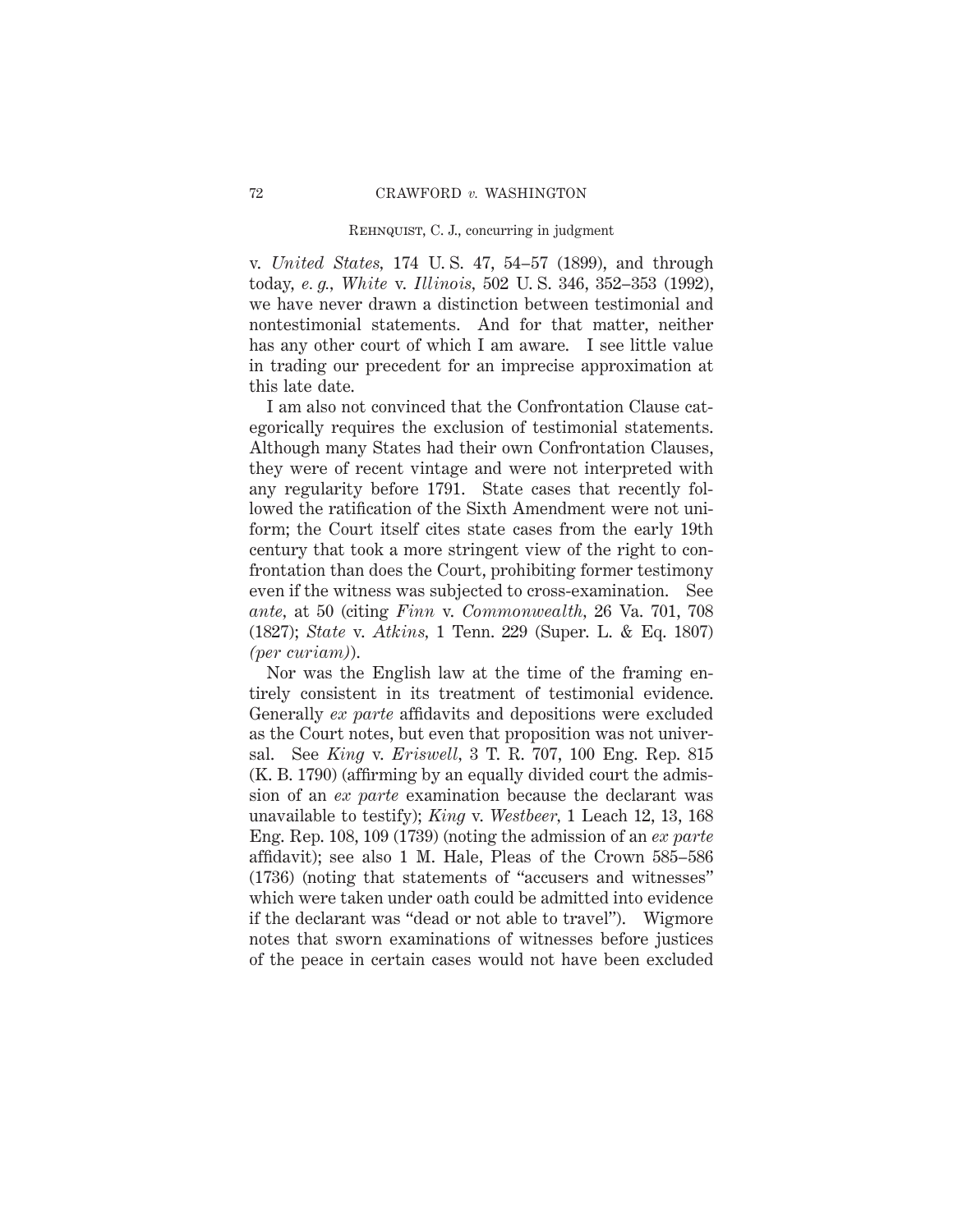until the end of the 1700's, 5 Wigmore § 1364, at 26–27, and sworn statements of witnesses before coroners became excluded only by statute in the 1800's, see *ibid.; id.,* § 1374, at 59. With respect to unsworn testimonial statements, there is no indication that once the hearsay rule was developed courts ever excluded these statements if they otherwise fell within a firmly rooted exception. See, *e. g., Eriswell, supra,* at 715–719 (Buller, J.), 720 (Ashhurst, J.), 100 Eng. Rep., at 819–822 (concluding that an *ex parte* examination was admissible as an exception to the hearsay rule because it was a declaration by a party of his state and condition). Dying declarations are one example. See, *e. g., Woodcock, supra,* at 502–504, 168 Eng. Rep., at 353–354; *King* v. *Reason,* 16 How. St. Tr. 1, 22–23 (K. B. 1722).

Between 1700 and 1800 the rules regarding the admissibility of out-of-court statements were still being developed. See n. 1, *supra.* There were always exceptions to the general rule of exclusion, and it is not clear to me that the Framers categorically wanted to eliminate further ones. It is one thing to trace the right of confrontation back to the Roman Empire; it is quite another to conclude that such a right absolutely excludes a large category of evidence. It is an odd conclusion indeed to think that the Framers created a cutand-dried rule with respect to the admissibility of testimonial statements when the law during their own time was not fully settled.

To find exceptions to exclusion under the Clause is not to denigrate it as the Court suggests. Chief Justice Marshall stated of the Confrontation Clause: "I know of no principle in the preservation of which all are more concerned. I know none, by undermining which, life, liberty and property, might be more endangered. It is therefore incumbent on courts to be watchful of every inroad on a principle so truly important." *Burr,* 25 F. Cas., at 193. Yet, he recognized that such a right was not absolute, acknowledging that exceptions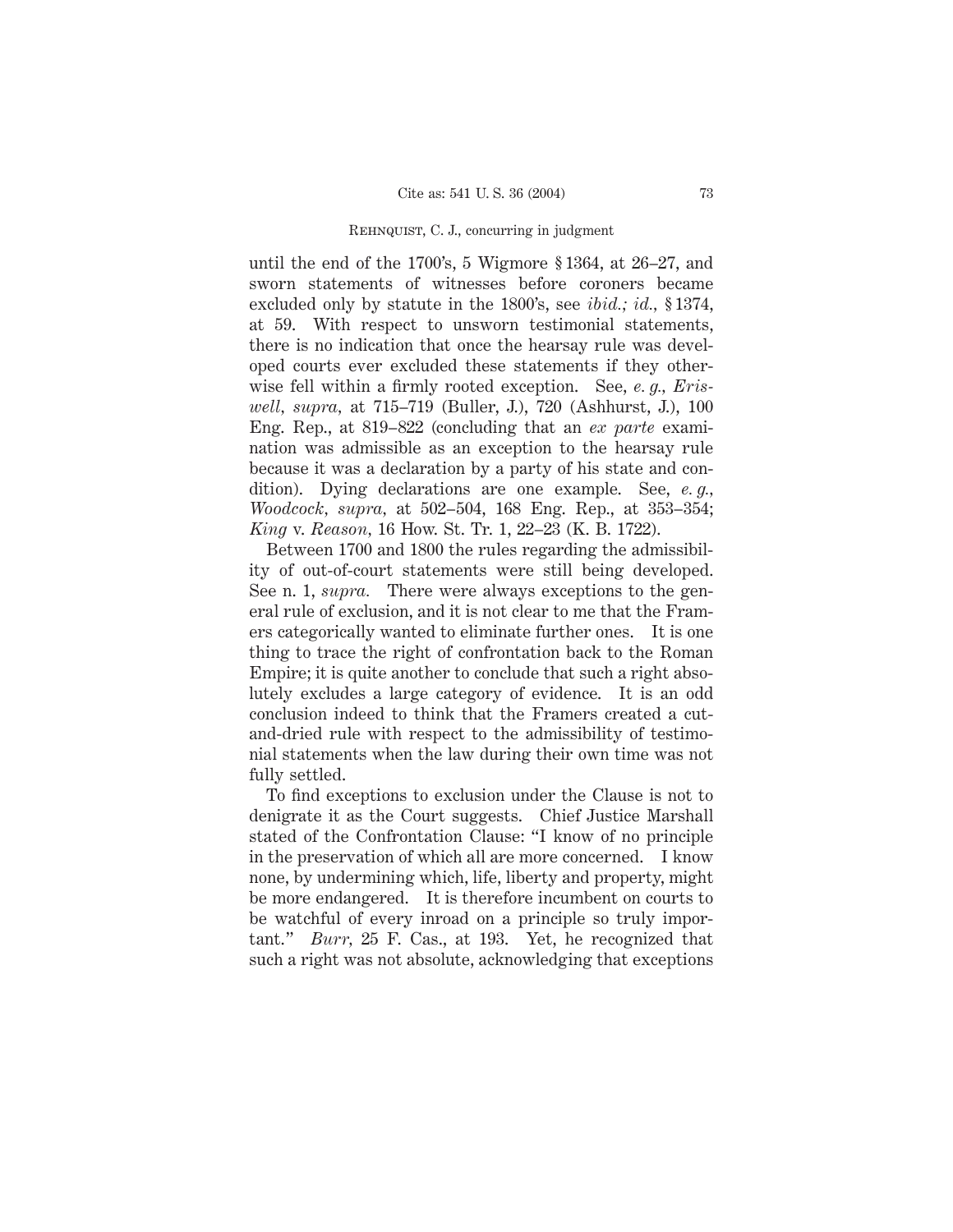to the exclusionary component of the hearsay rule, which he considered as an "inroad" on the right to confrontation, had been introduced. See *ibid.*

Exceptions to confrontation have always been derived from the experience that some out-of-court statements are just as reliable as cross-examined in-court testimony due to the circumstances under which they were made. We have recognized, for example, that co-conspirator statements simply "cannot be replicated, even if the declarant testifies to the same matters in court." *United States* v. *Inadi,* 475 U. S. 387, 395 (1986). Because the statements are made while the declarant and the accused are partners in an illegal enterprise, the statements are unlikely to be false and their admission "actually furthers the 'Confrontation Clause's very mission' which is to 'advance the accuracy of the truthdetermining process in criminal trials.'" *Id.*, at 396 (quoting *Tennessee* v. *Street,* 471 U. S. 409, 415 (1985) (some internal quotation marks omitted)). Similar reasons justify the introduction of spontaneous declarations, see *White,* 502 U. S., at 356, statements made in the course of procuring medical services, see *ibid.,* dying declarations, see *Kirby, supra,* at 61, and countless other hearsay exceptions. That a statement might be testimonial does nothing to undermine the wisdom of one of these exceptions.

Indeed, cross-examination is a tool used to flesh out the truth, not an empty procedure. See *Kentucky* v. *Stincer,* 482 U. S. 730, 737 (1987) ("The right to cross-examination, protected by the Confrontation Clause, thus is essentially a 'functional' right designed to promote reliability in the truth-finding functions of a criminal trial"); see also *Maryland* v. *Craig,* 497 U. S. 836, 845 (1990) ("The central concern of the Confrontation Clause is to ensure the reliability of the evidence against a criminal defendant by subjecting it to rigorous testing in the context of an adversary proceeding before the trier of fact"). "[I]n a given instance [cross-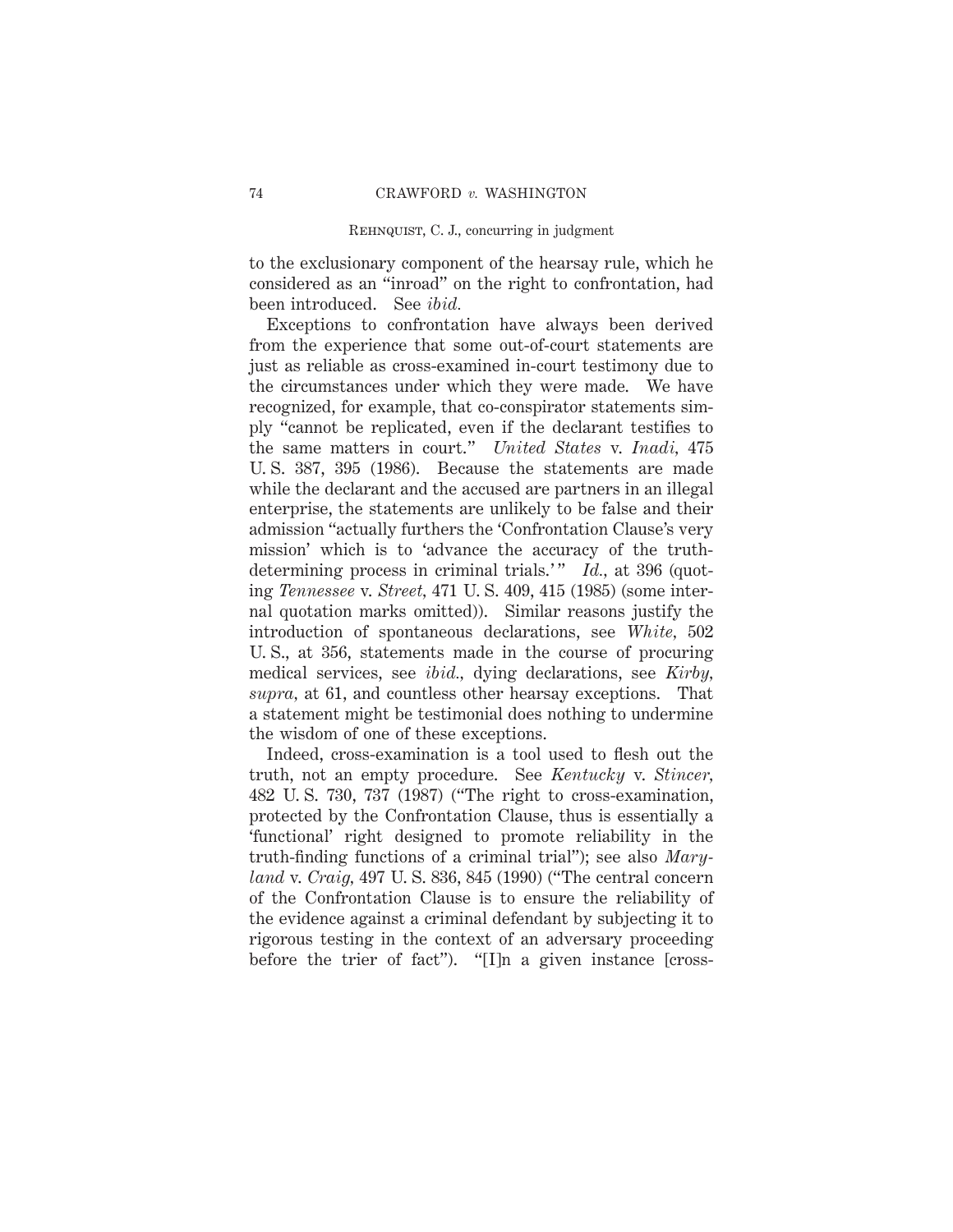examination may] be superfluous; it may be sufficiently clear, in that instance, that the statement offered is free enough from the risk of inaccuracy and untrustworthiness, so that the test of cross-examination would be a work of supererogation." 5 Wigmore § 1420, at 251. In such a case, as we noted over 100 years ago, "The law in its wisdom declares that the rights of the public shall not be wholly sacrificed in order that an incidental benefit may be preserved to the accused." *Mattox,* 156 U. S., at 243; see also *Salinger* v. *United States,* 272 U. S. 542, 548 (1926). By creating an immutable category of excluded evidence, the Court adds little to a trial's truth-finding function and ignores this longstanding guidance.

In choosing the path it does, the Court of course overrules *Ohio* v. *Roberts,* 448 U. S. 56 (1980), a case decided nearly a quarter of a century ago. *Stare decisis* is not an inexorable command in the area of constitutional law, see *Payne* v. *Tennessee,* 501 U. S. 808, 828 (1991), but by and large, it "is the preferred course because it promotes the evenhanded, predictable, and consistent development of legal principles, fosters reliance on judicial decisions, and contributes to the actual and perceived integrity of the judicial process," *id.,* at 827. And in making this appraisal, doubt that the new rule is indeed the "right" one should surely be weighed in the balance. Though there are no vested interests involved, unresolved questions for the future of everyday criminal trials throughout the country surely counsel the same sort of caution. The Court grandly declares that "[w]e leave for another day any effort to spell out a comprehensive definition of 'testimonial,' " *ante,* at 68. But the thousands of federal prosecutors and the tens of thousands of state prosecutors need answers as to what beyond the specific kinds of "testimony" the Court lists, see *ibid.,* is covered by the new rule. They need them now, not months or years from now. Rules of criminal evidence are applied every day in courts through-